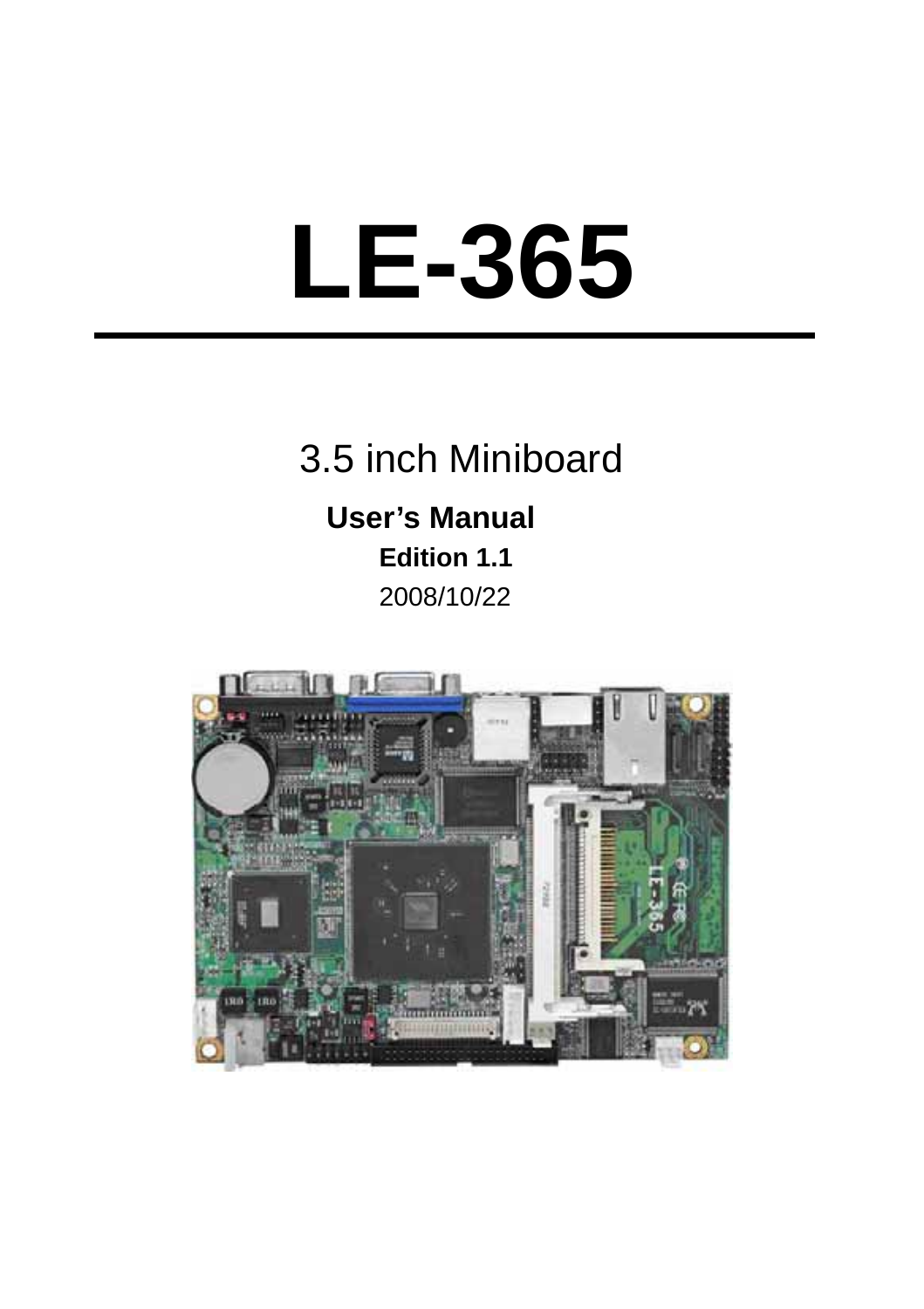#### **Copyright**

Copyright 2008. All rights reserved. This document is copyrighted and all rights are reserved. The information in this document is subject to change without prior notice to make improvements to the products.

This document contains proprietary information and protected by copyright. No part of this document may be reproduced, copied, or translated in any form or any means without prior written permission of the manufacturer.

All trademarks and/or registered trademarks contains in this document are property of their respective owners.

#### **Disclaimer**

The company shall not be liable for any incidental or consequential damages resulting from the performance or use of this product.

The company does not issue a warranty of any kind, express or implied, including without limitation implied warranties of merchantability or fitness for a particular purpose.

The company has the right to revise the manual or include changes in the specifications of the product described within it at any time without notice and without obligation to notify any person of such revision or changes.

#### **Trademark**

All trademarks are the property of their respective holders.

Any questions please visit our website at http://www.commell.com.tw.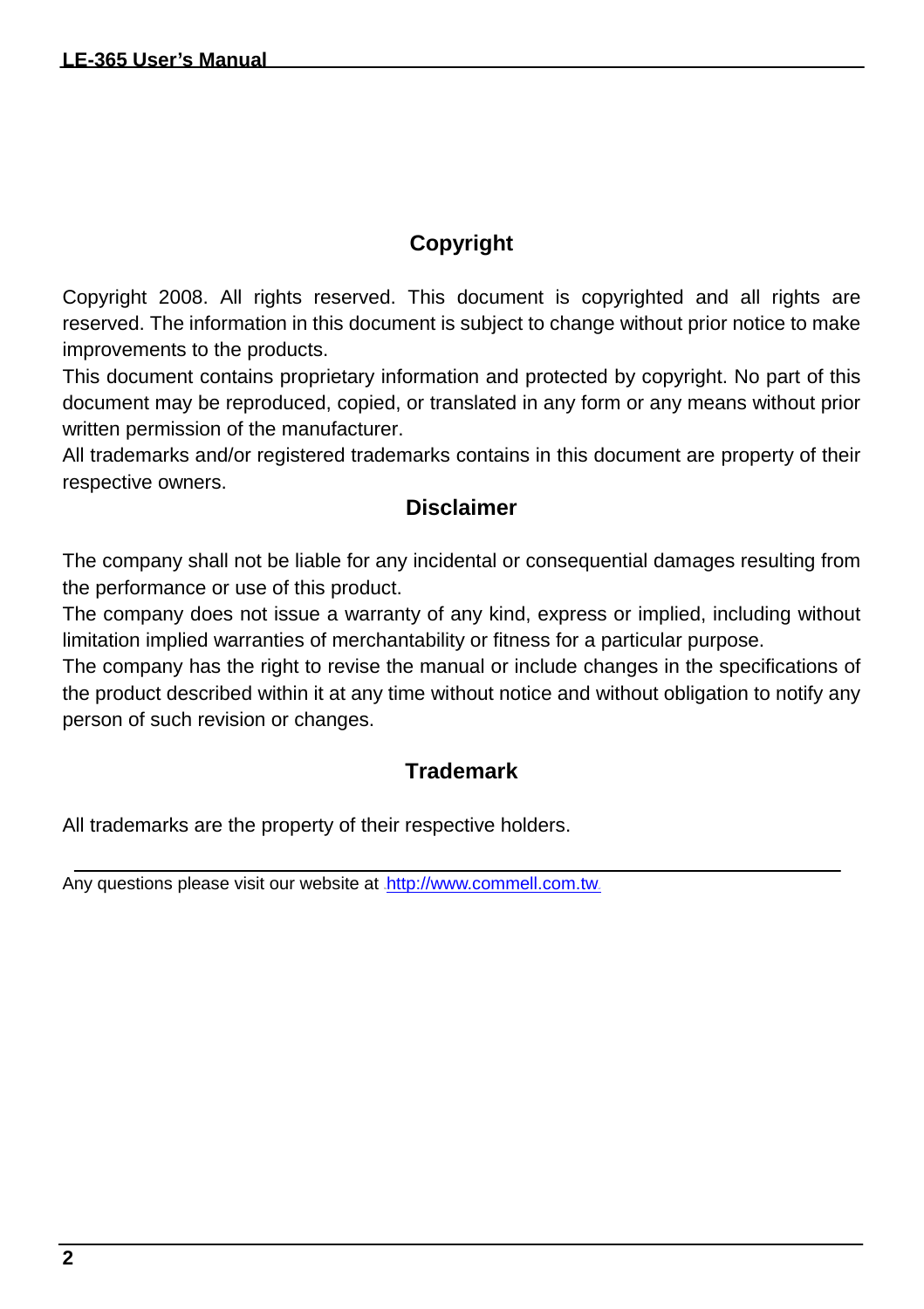#### **LE-365 User's Manual**

### **Packing List**

Please check the package before you starting setup the system

### **Hardware:**

**LE-365** miniboard x 1

### **Cable Kit:**



### **Printed Matters:**

**Driver CD x 1**(**including User's Manual**)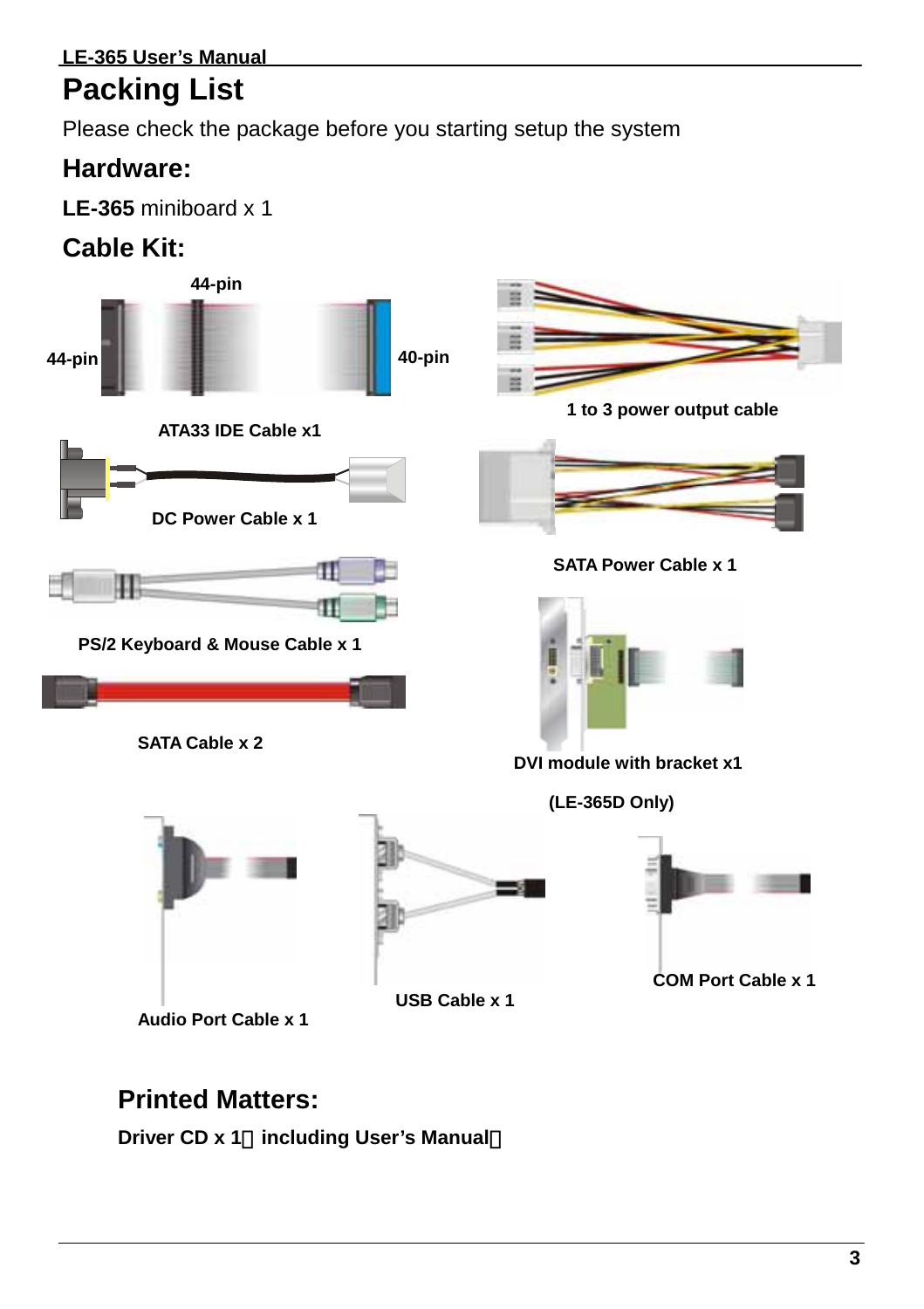### Index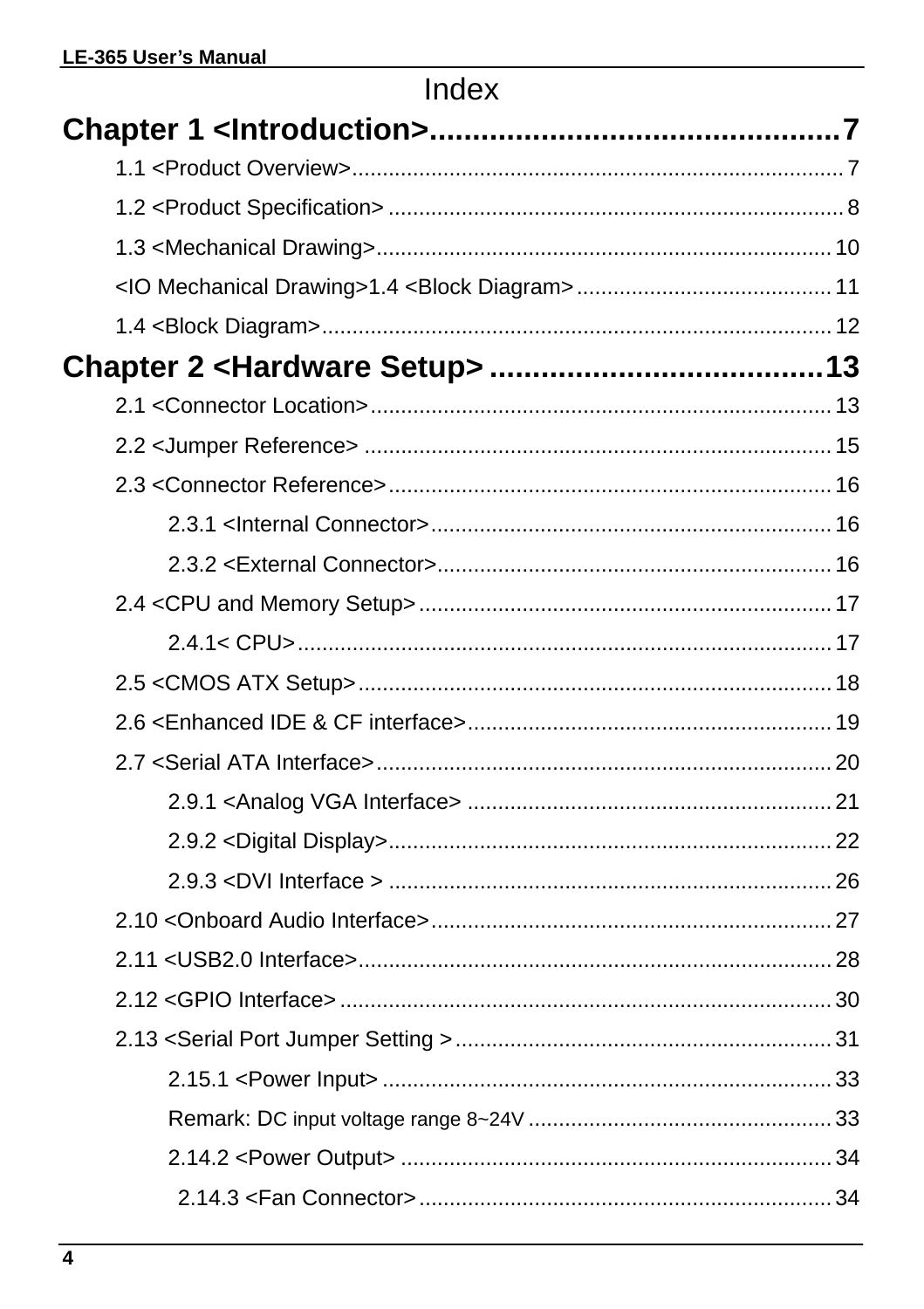|                | LE-365 User's Manual and Contact Contact Contact Contact Contact Contact Contact Contact Contact Contact Conta |  |
|----------------|----------------------------------------------------------------------------------------------------------------|--|
|                |                                                                                                                |  |
|                |                                                                                                                |  |
|                |                                                                                                                |  |
|                |                                                                                                                |  |
|                | Appendix A <i assignment="" o="" pin="" port="">42</i>                                                         |  |
|                |                                                                                                                |  |
|                |                                                                                                                |  |
|                |                                                                                                                |  |
|                |                                                                                                                |  |
|                |                                                                                                                |  |
|                |                                                                                                                |  |
| <b>B</b> 1     |                                                                                                                |  |
| B <sub>2</sub> |                                                                                                                |  |
|                | Appendix C <system resources="">45</system>                                                                    |  |
|                | Appendix D <programming gpio's="">49</programming>                                                             |  |
|                |                                                                                                                |  |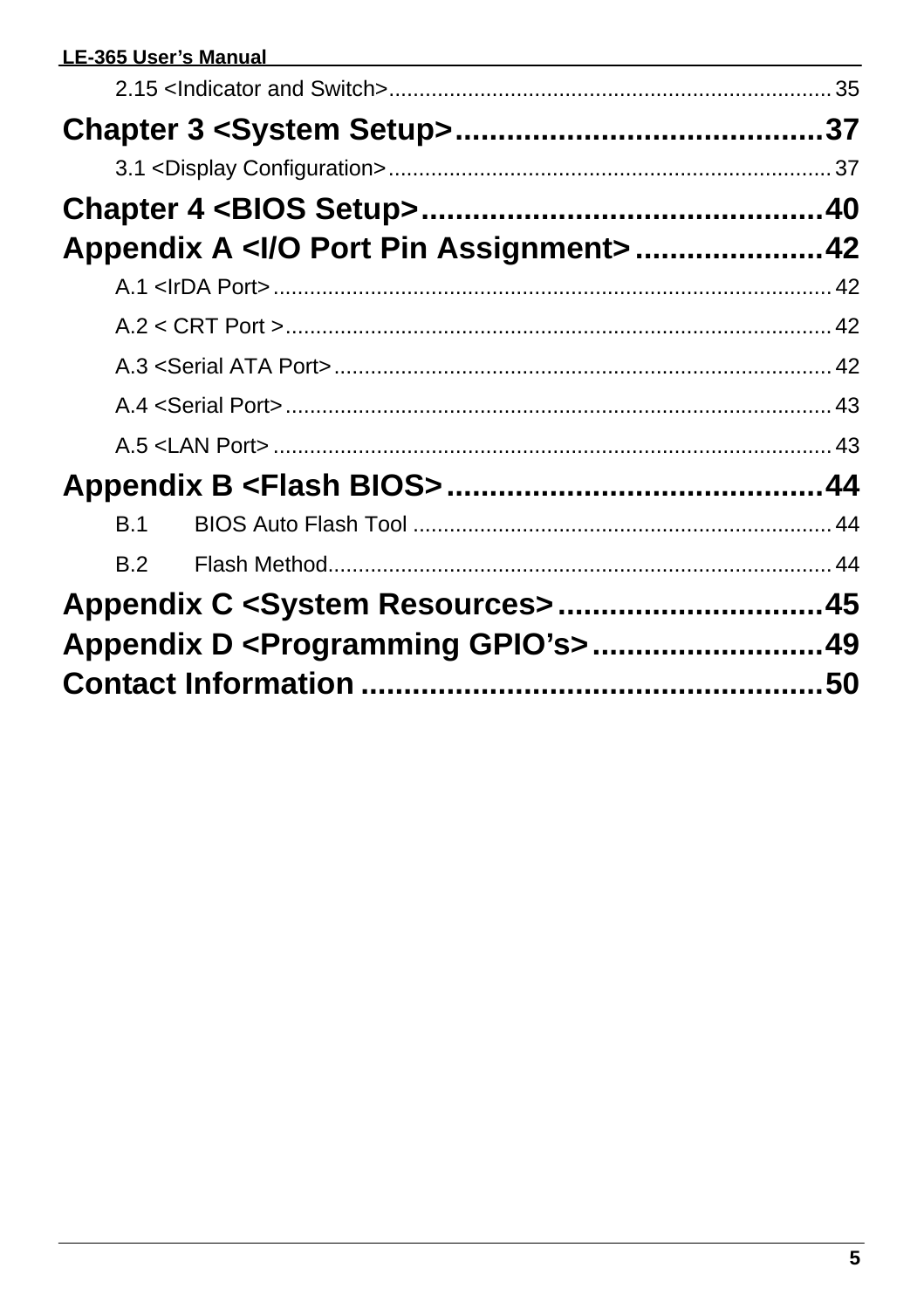### **(The Page is Left For Blank)**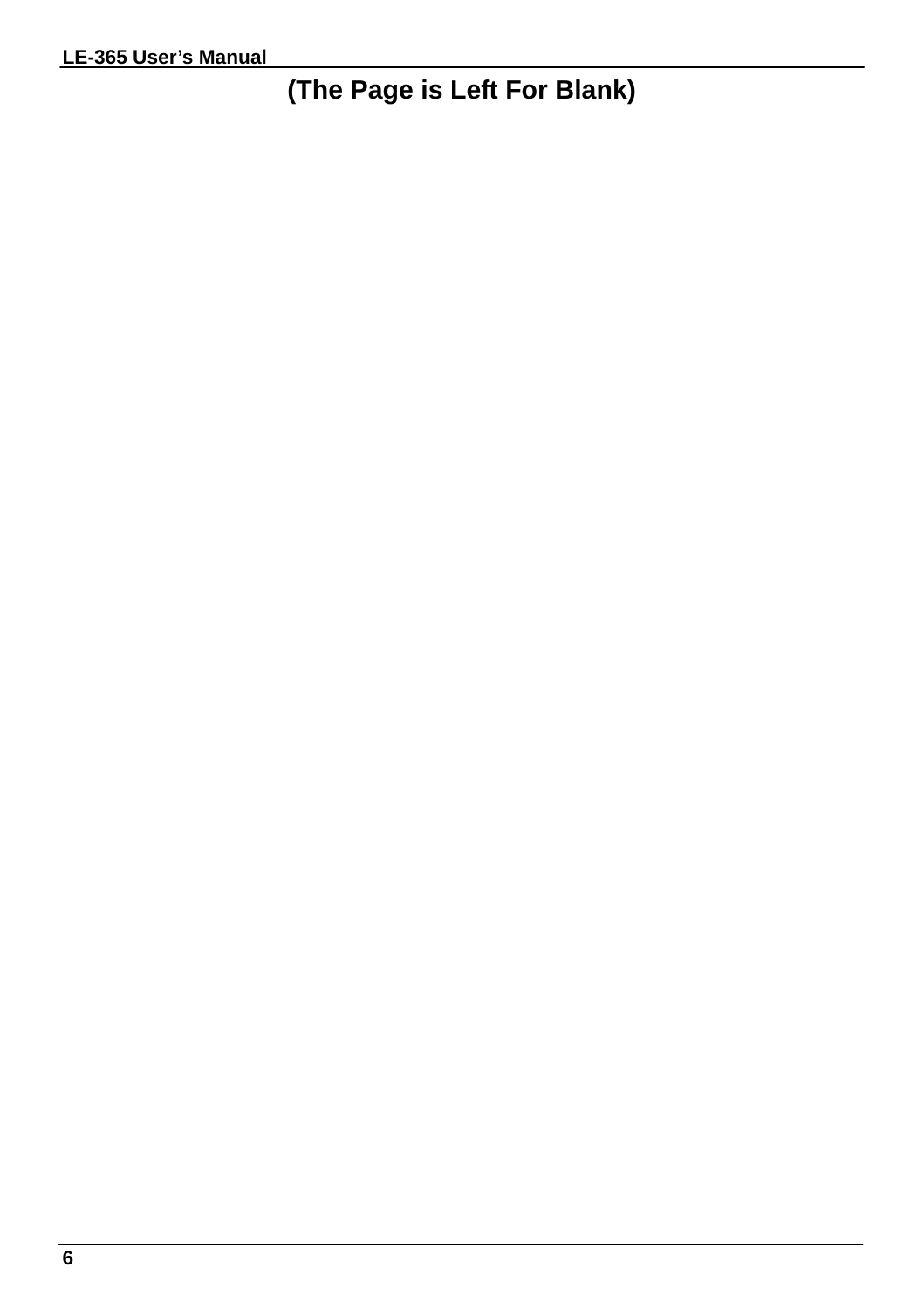### **Chapter 1 <Introduction>**

#### **1.1 <Product Overview>**

**LE-365** is the 3.5 inches embedded miniboard based on VIA CX700M platform, with onboard VIA Eden 1G processor, VGA, LAN, Audio, USB2.0, CF, LVDS. The board provides economic fanless solution for multimedia applications.

#### **VIA CX700M Chipset**

The board integrates VIA CX700M, to provide built-in UniChrome Pro 3D / 2D Graphics with MPEGII/MPEG4 decoder, and supports DDR400/533 memory up to 1G of capacity. The CX700M has Ultra V-Link Host interface with 1 GB/sec total bandwidth to enhance the system performance.

#### **18/24-bit LVDS LCD interface**

The board provides onboard 18/24-bit LVDS LCD interface, supports up to 1600 x 1200 of UXGA high resolution.

#### **Flexible Extension Interface**

The board also provides Compact Flash Type II socket and two mini-PCI socket.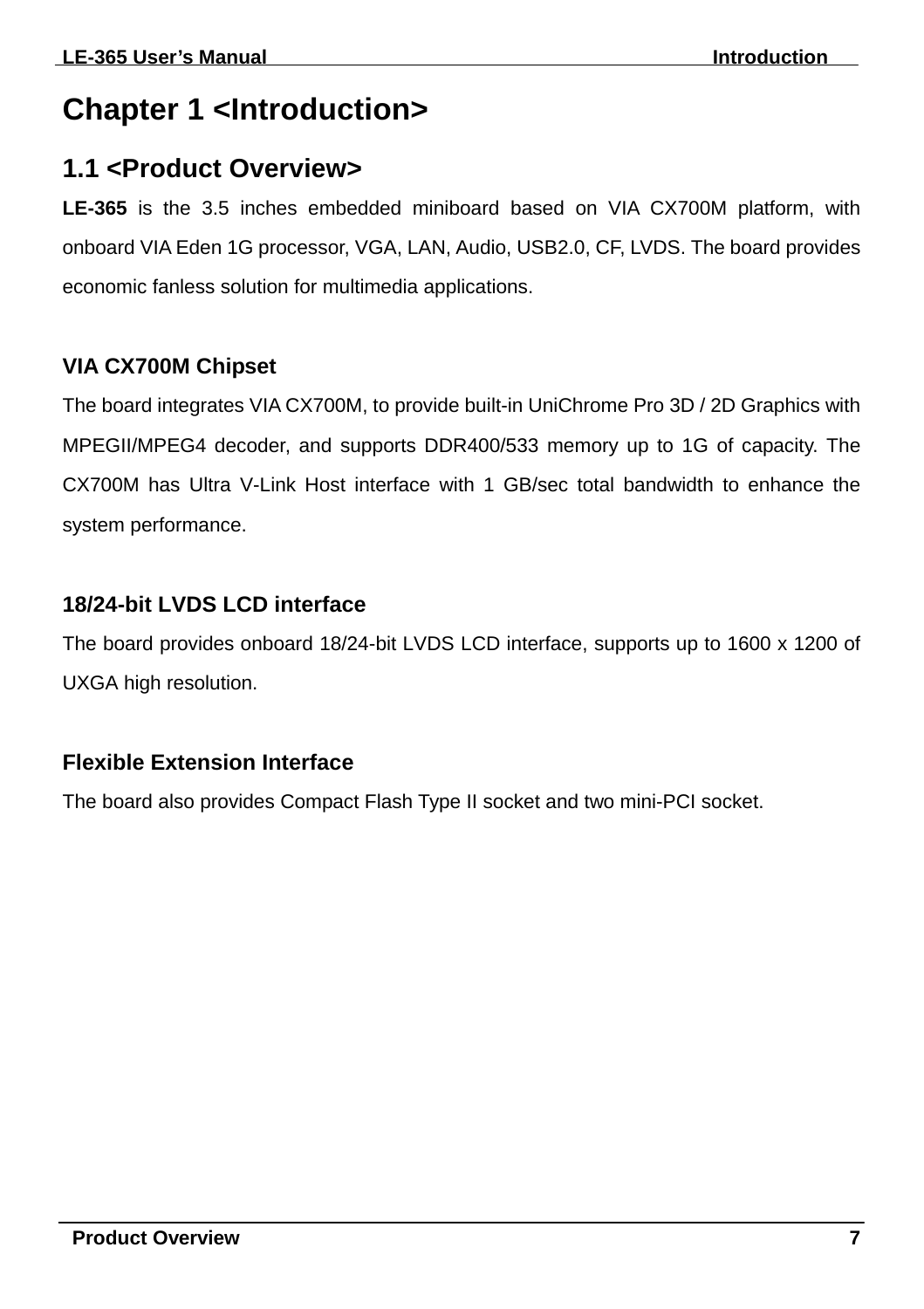### **1.2 <Product Specification>**

| <b>General Specification</b> |                                                              |  |
|------------------------------|--------------------------------------------------------------|--|
| Form Factor                  | 3.5 inches embedded miniboard                                |  |
| CPU                          | Embedded VIA V4 Eden 1G processor                            |  |
|                              | Front side bus: 400MHz                                       |  |
|                              | Fanless with heatsink only                                   |  |
| Memory                       | 1 x 200-pin DDR2 400/533 SO-DIMM SDRAM up to 1GB             |  |
|                              | Unbufferred, none-ECC memory supported only                  |  |
| Chipset                      | VIA CX700M                                                   |  |
| <b>BIOS</b>                  | Phoenix-Award v6.00PG 4Mb PnP flash BIOS                     |  |
| <b>Green Function</b>        | Power saving mode includes doze, standby and suspend modes.  |  |
|                              | ACPI version 1.0 and APM version 1.2 compliant               |  |
| Watchdog Timer               | System reset programmable watchdog timer with $1 \sim 255$   |  |
|                              | sec./min. of timeout value                                   |  |
| <b>Real Time Clock</b>       | CX700M integrated RTC with lithium battery                   |  |
| <b>Enhanced IDE</b>          | Enhanced UltraDMA133 IDE interface supports dual channels    |  |
|                              | and up to 2 ATAPI devices                                    |  |
|                              | One 44-pin IDE port onboard                                  |  |
| Serial ATA                   | CX700M integrates 2 Serial ATA interfaces                    |  |
|                              | (No RAID Function)                                           |  |
|                              | Up to 300MB/s of transfer rate                               |  |
| <b>Multi-I/O Port</b>        |                                                              |  |
| Chipset                      | VIA CX700M with Winbond® W83697HG controller                 |  |
| Serial Port                  | One RS-232/422/485 serial port                               |  |
| <b>USB Port</b>              | Two external & two internal Hi-Speed USB 2.0 ports with      |  |
|                              | 480Mbps of transfer rate                                     |  |
| <b>IrDA Port</b>             | One IrDA compliant Infrared interface supports SIR           |  |
| K/B & Mouse                  | PS/2 keyboard and mouse port                                 |  |
| <b>GPIO</b>                  | One 12-pin Digital I/O connector with 8-bit programmable I/O |  |
|                              | interface                                                    |  |
| <b>VGA Display Interface</b> |                                                              |  |
| Chipset                      | VIA CX700M built-in S3 Graphics UniChrome Pro IGP graphics   |  |
|                              | core                                                         |  |
| Core Frequency               | 200MHz                                                       |  |
| Memory                       | BIOS selectable 16/32/64/128MB shard with system memory      |  |
| Display Type                 | CRT, LCD monitor with analog display                         |  |
| Connector                    | External DB15 female connector on rear I/O panel             |  |
| <b>LCD Interface</b>         |                                                              |  |
| Chipset                      | VIA CX700M transmitter                                       |  |
| Interface                    | 18/24-bit LVDS interface                                     |  |
|                              | 12V backlight inverter connector                             |  |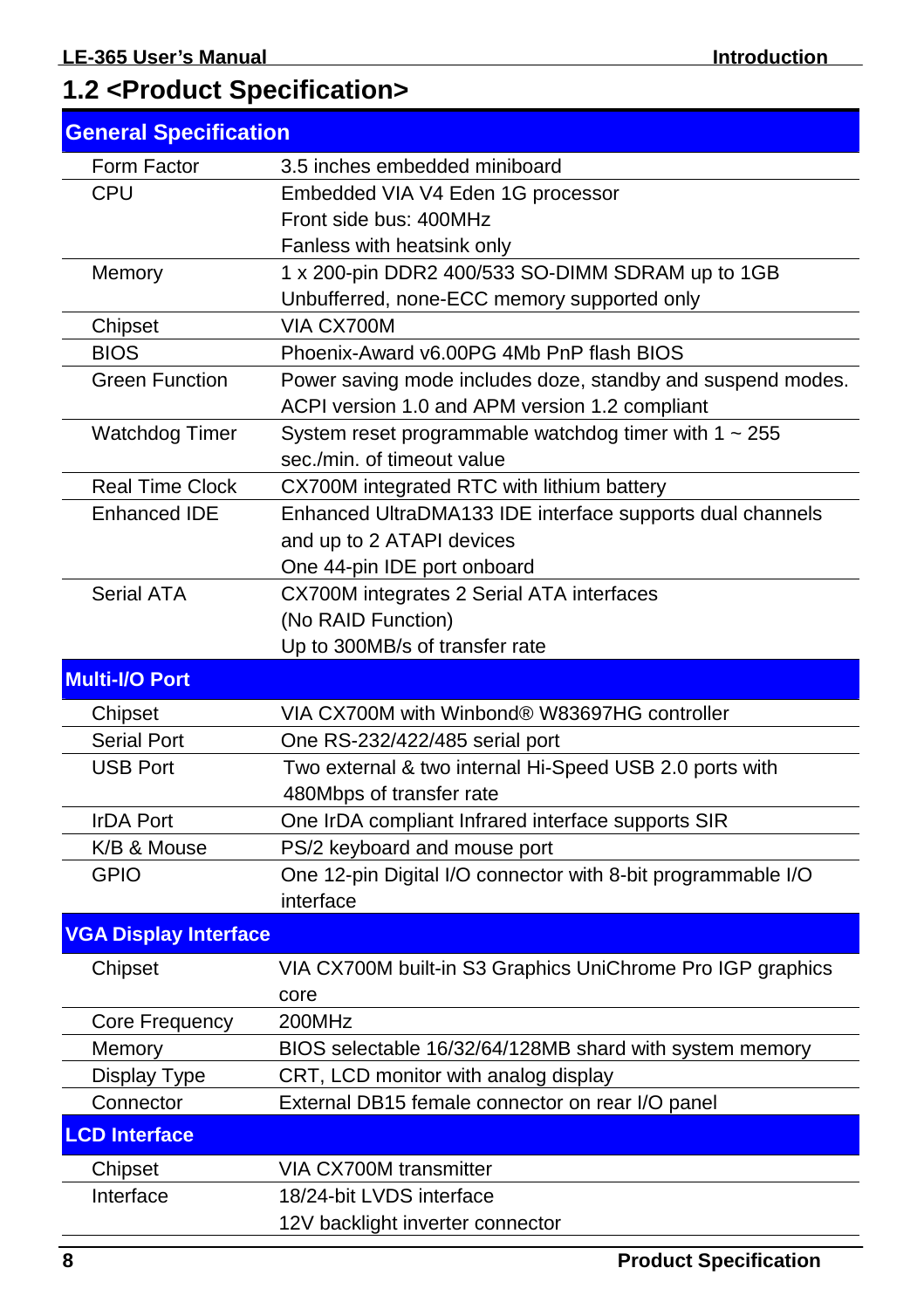|                              | Panel voltage 3.3V/5V jumper selectable                      |  |
|------------------------------|--------------------------------------------------------------|--|
| <b>Ethernet Interface</b>    |                                                              |  |
| Chipset                      | Realtek RTL8110S-32 Gigabit Ethernet controller              |  |
| <b>Type</b>                  | 10/100/1000 Base-TX                                          |  |
|                              | auto-switching Fast Ethernet                                 |  |
|                              | Full duplex, IEEE802.3U compliant                            |  |
| Connector                    | External RJ45 connectors with LED on rear I/O panel          |  |
| <b>Audio Interface</b>       |                                                              |  |
| Chipset                      | <b>VIA VT1708A</b>                                           |  |
| Interface                    | 2 channel HD audio with Line-out and MIC-in                  |  |
| Connector                    | External Audio phone jack for Line-out                       |  |
|                              | Onboard audio connector with pin header                      |  |
|                              | Onboard CD-IN connector                                      |  |
| <b>Expansive Interface</b>   |                                                              |  |
| Mini-PCI                     | 2 x 32-bit 5V/3.3V Mini-PCI socket                           |  |
| <b>Solid State Disk</b>      |                                                              |  |
| <b>DOM</b>                   | IDE1 supports 44-pin DOM (DiskOnModule)                      |  |
| CompactFlash                 | 1 x CompactFlash Type 2 socket                               |  |
| <b>Power and Environment</b> |                                                              |  |
| Power                        | DC 8V~24V input                                              |  |
| Requirement                  | 1 x 2-pin DC_IN connector onboard                            |  |
| Dimension                    | 146 (L) x 101 (H) mm                                         |  |
| Temperature                  | Operating within $0 \sim 60^{\circ}$ C (32 ~ 140°F)          |  |
|                              | Storage within -20 ~ $85^{\circ}$ C (-4 ~ 185°F)             |  |
| <b>Ordering Code</b>         |                                                              |  |
| <b>LE-365D</b>               | Onboard VGA, 1x Gigabit LAN, 4 x USB2.0, 1 x CF, 2 x MinPCI, |  |
|                              | HD Audio, 1 x Irda, DVI and HDTV(optional)                   |  |
| <b>LE-365X</b>               | Onboard VGA,1x Gigabit LAN, 4 x USB2.0, 1 x CF, 2 x MinPCI,  |  |
|                              | HD Audio ,1 x Irda, LVDS and HDTV(optional)                  |  |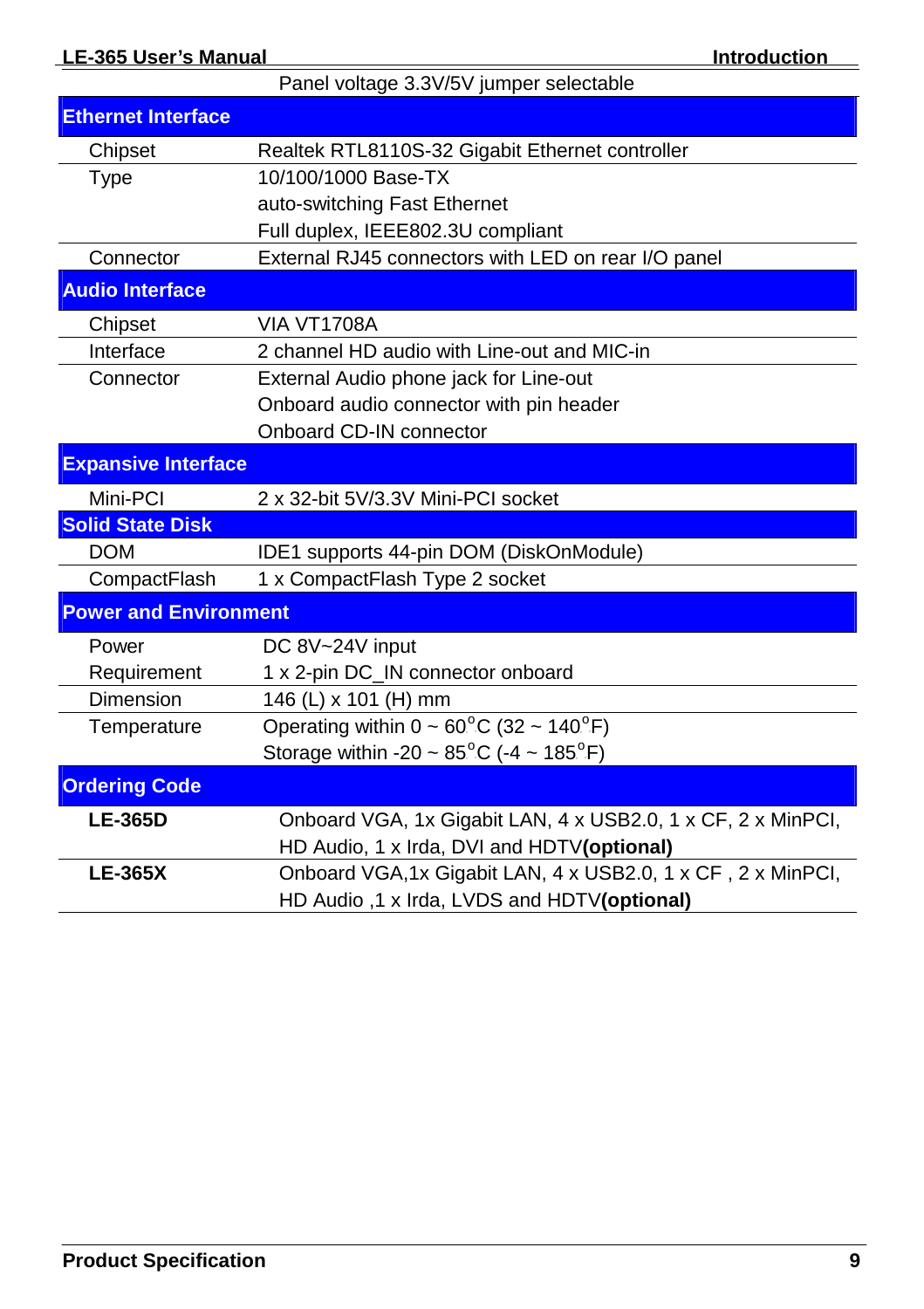### **1.3 <Mechanical Drawing>**

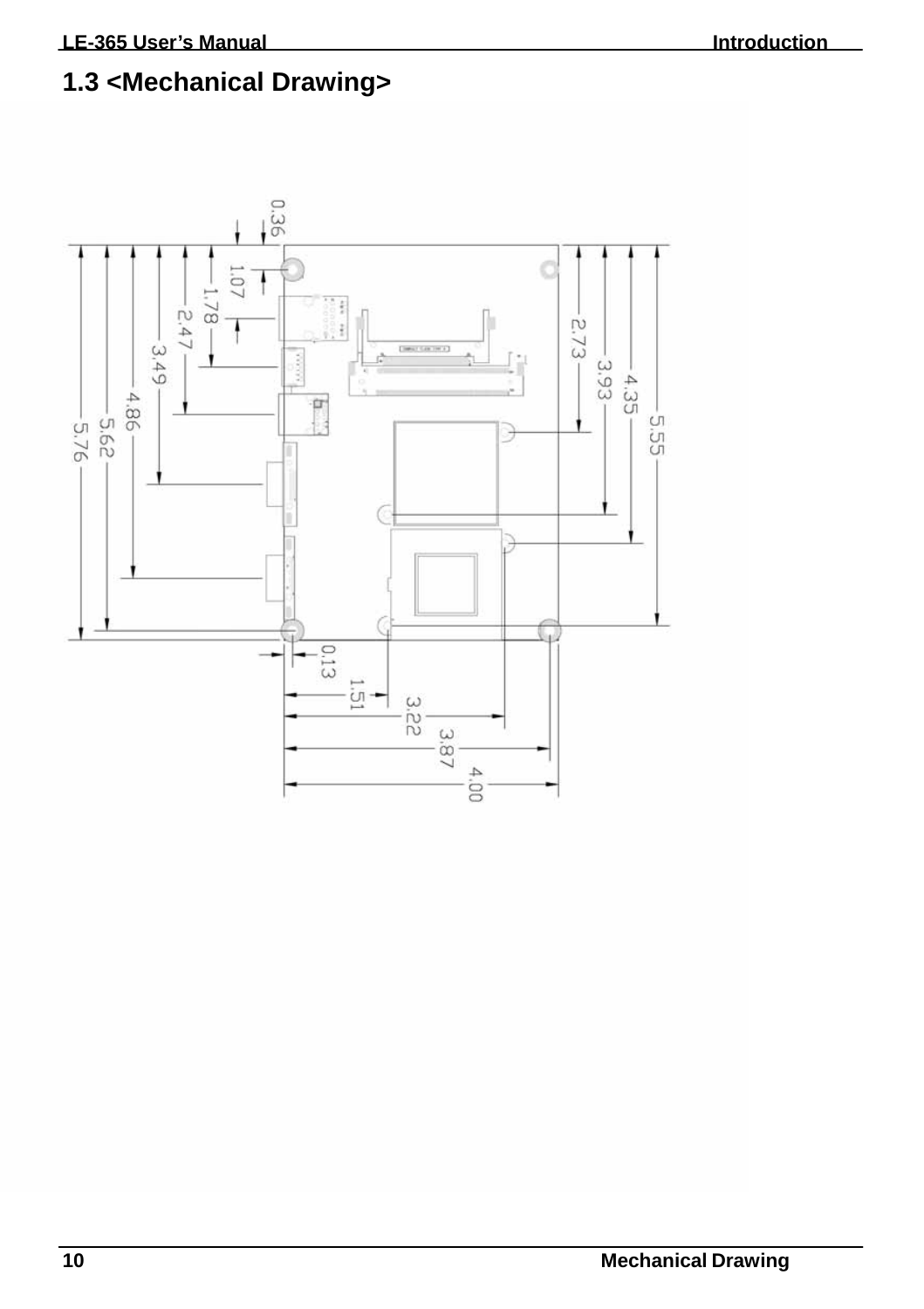### **<IO Mechanical Drawing>**

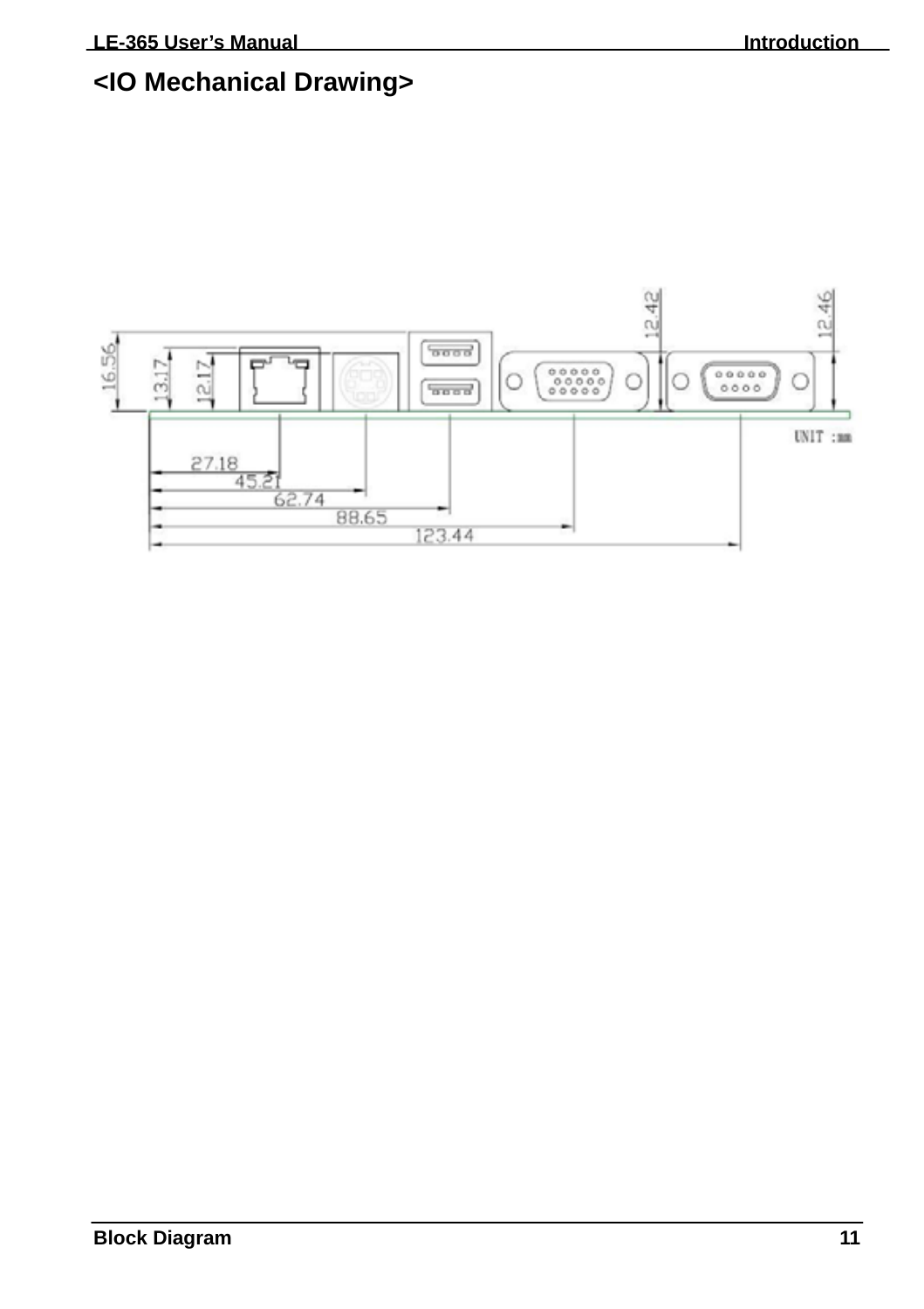### **1.4 <Block Diagram>**

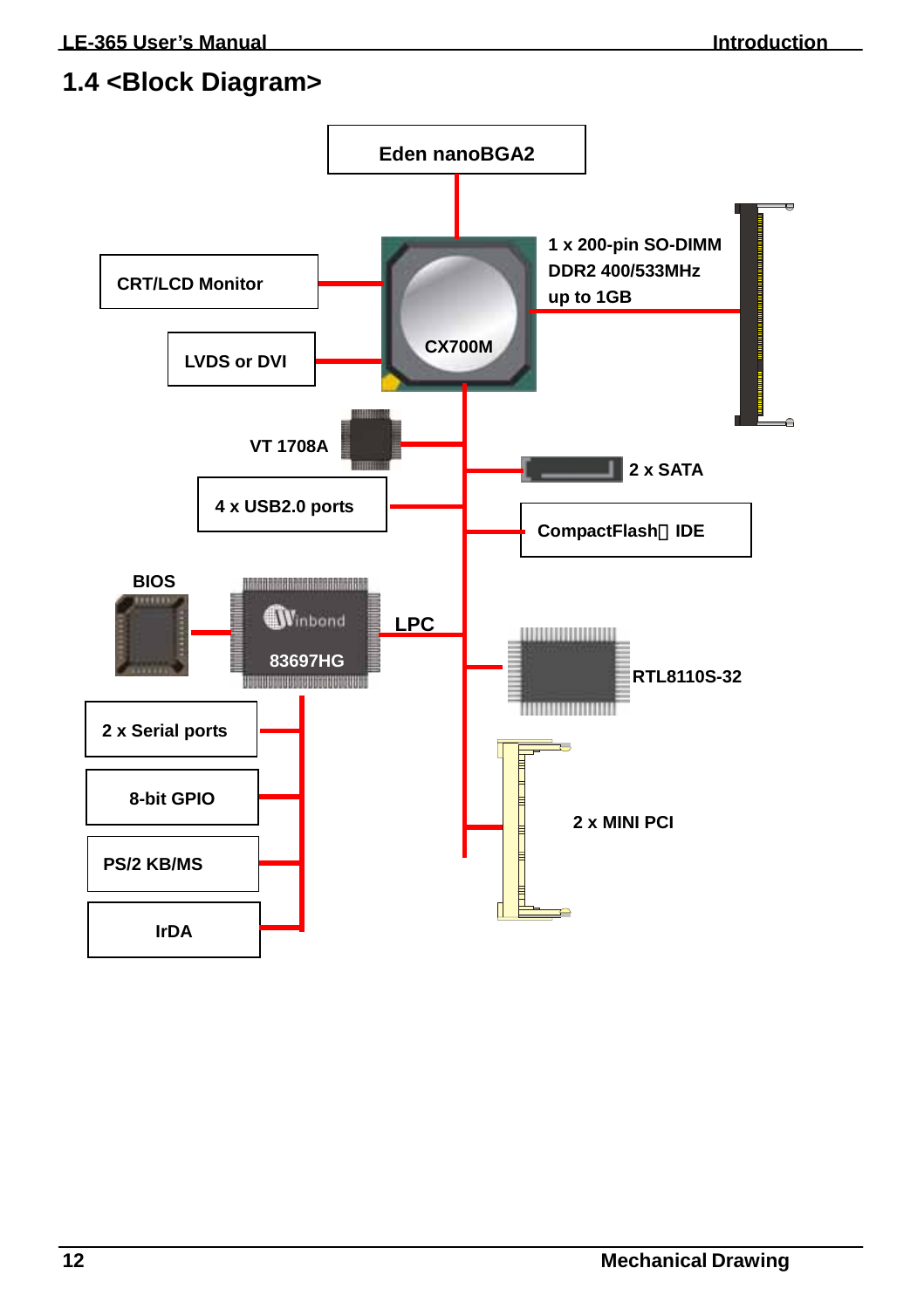### **Chapter 2 <Hardware Setup>**

### **2.1 <Connector Location>**

(**1**)**LE-365X** 



(**2**)**LE-365D CN\_DVI CPUFAN SYSFAN IDEJFRNT DC\_IN BORE DC\_OUT** B **CF MINIPCI2 CN AUDIO CN\_USB2 ABBE BILL 1990 CN\_DIO CD\_IN SATA1/2 CN\_IR CN\_COM2**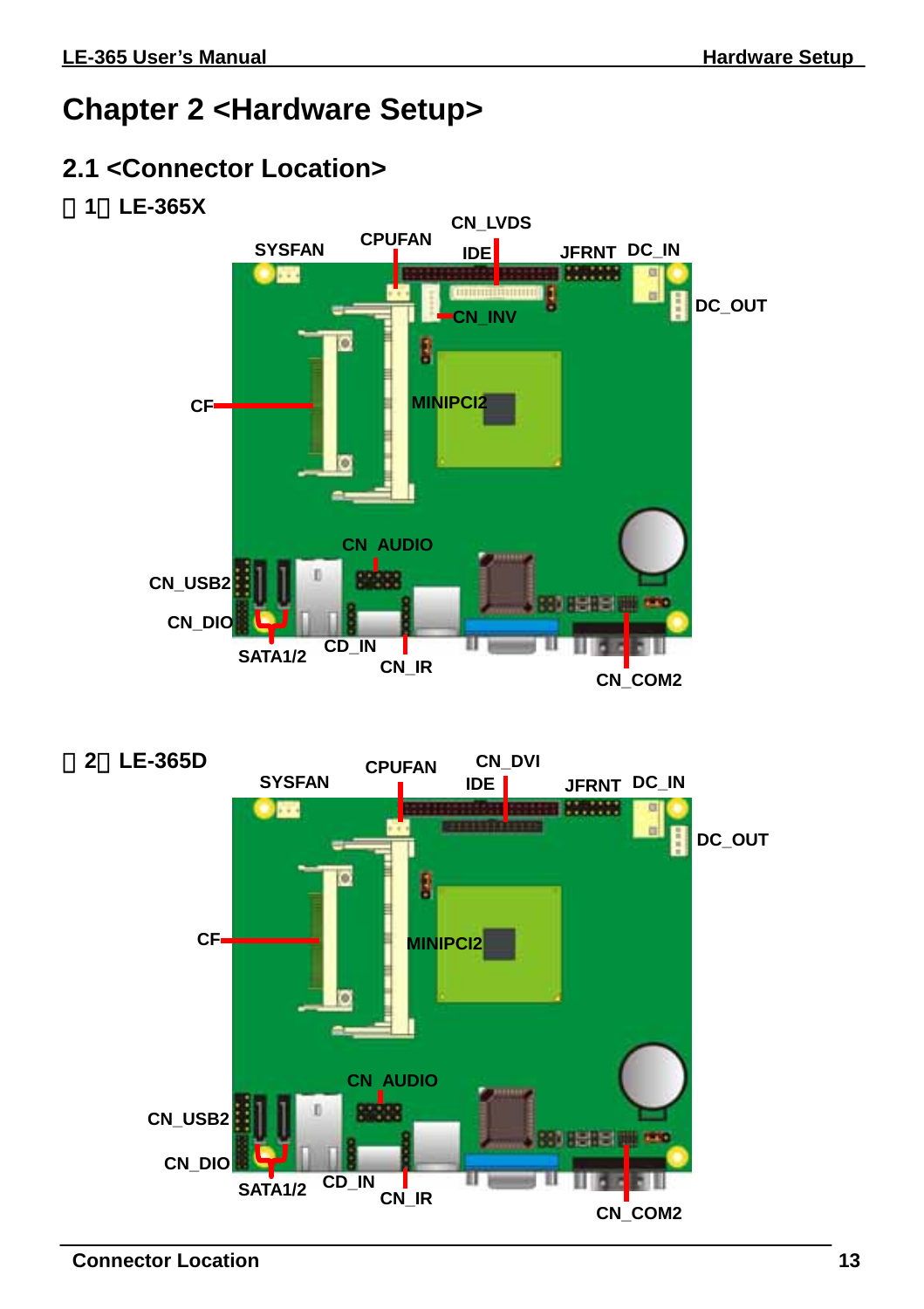

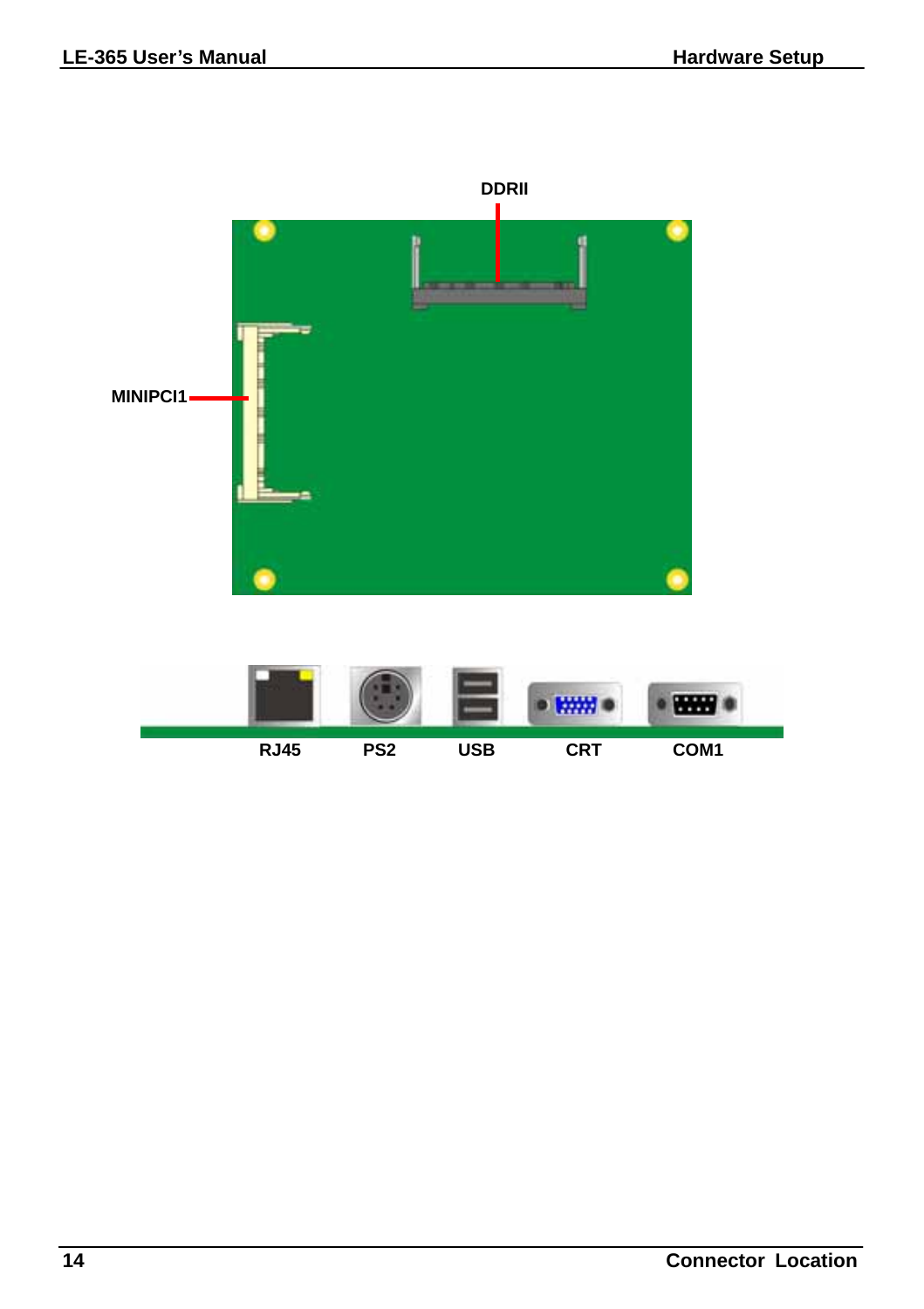### **2.2 <Jumper Reference>**

| <b>Jumper</b>   | <b>Function</b>                     |  |
|-----------------|-------------------------------------|--|
| <b>JRTC</b>     | <b>CMOS Operating/Clear Setting</b> |  |
| <b>JVLCD</b>    | <b>LCD Panel Voltage Setting</b>    |  |
| <b>JAT</b>      | AT Mode                             |  |
| <b>JCSEL1/2</b> | COM2 RS232/422/485 mode setting     |  |

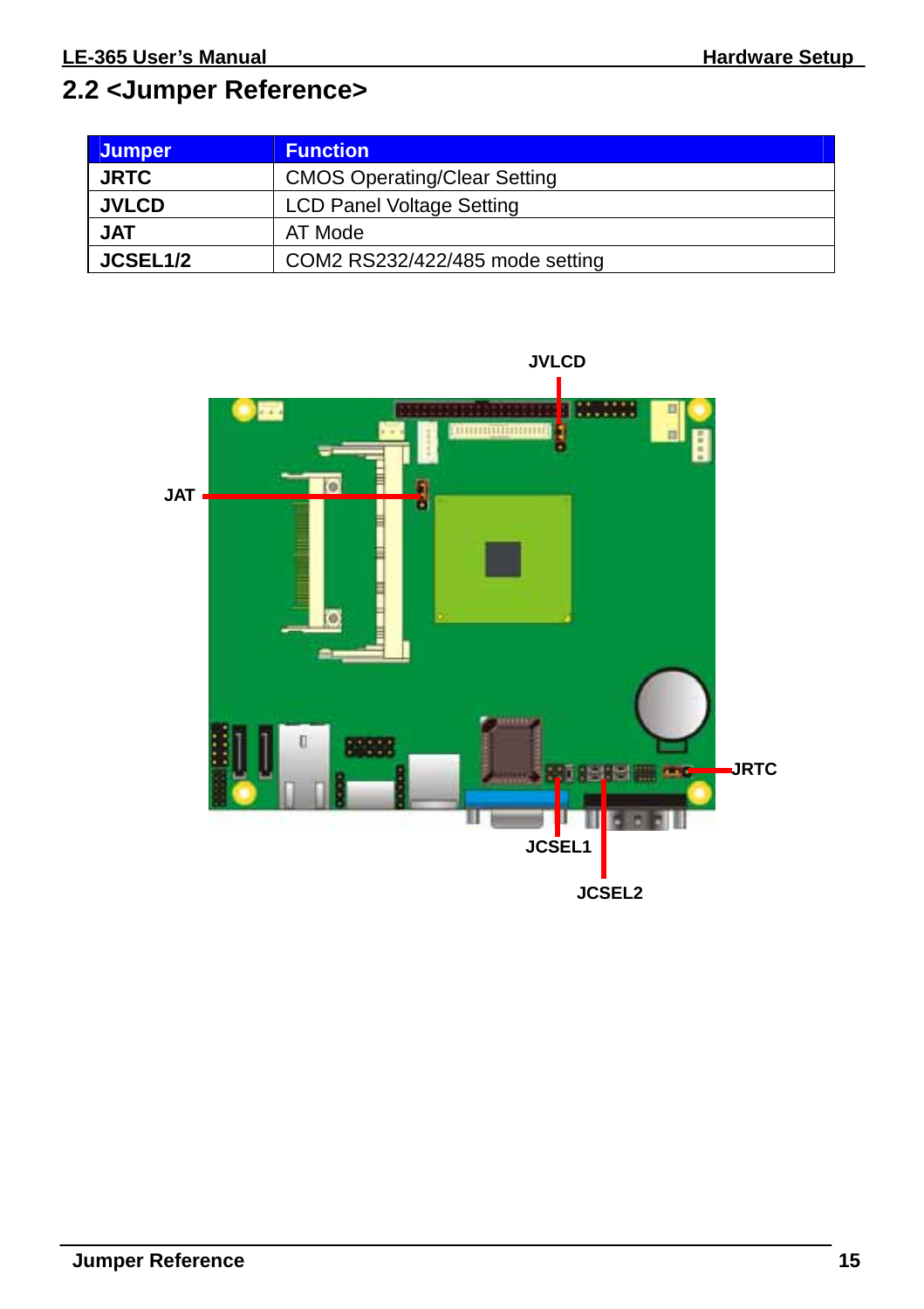### **2.3 <Connector Reference>**

#### **2.3.1 <Internal Connector>**

| <b>Connector</b>    | <b>Function</b><br><b>Remark</b>   |         |
|---------------------|------------------------------------|---------|
| <b>DDRII</b>        | 200 -pin DDR2 SO-DIMM SDRAM slot   |         |
| SATA <sub>1/2</sub> | 7-pin Serial ATA connector         |         |
| CN_AUDIO            | 5 x 2-pin audio connector          |         |
| CD_IN               | 4-pin CD-ROM audio input connector |         |
| CN DIO              | 6 x 2-pin digital I/O connector    |         |
| CN_USB2             | 5 x 2-pin USB connector            |         |
| <b>CPUFAN</b>       | 3-pin CPU cooler fan connector     |         |
| <b>SYSFAN</b>       | 3-pin system cooler fan connector  |         |
| CN_COM2             | 5 x 2-pin com connector            |         |
| CN IR               | 5-pin IrDA connector               |         |
| <b>CF</b>           | Compact Flash Type II socket       |         |
| CN_LVDS             | 20 x 2-pin LVDS connector          | LE-365X |
| CN_INV              | 5-pin LCD inverter connector       | LE-365X |
| DC_OUT              | 4-pin power output connector       |         |
| DC_IN               | 3-pin power input connector        |         |
| MINIPCI1/2          | Mini-PCI socket                    |         |
| CN_DVI              | 13 x 2-pin DVI interface           | LE-365D |
| <b>JFRNT</b>        | 14-pin switch/indicator connector  |         |

#### **2.3.2 <External Connector>**

| <b>Connector</b> | <b>Function</b><br>Remark         |  |  |
|------------------|-----------------------------------|--|--|
| CRT              | DB15 VGA connector                |  |  |
| <b>USB</b>       | Dual USB 2.0 connector            |  |  |
| COM1             | DB9 Serial port connector         |  |  |
| <b>RJ45</b>      | One RJ45 LAN connector            |  |  |
| PS <sub>2</sub>  | PS/2 keyboard and mouse connector |  |  |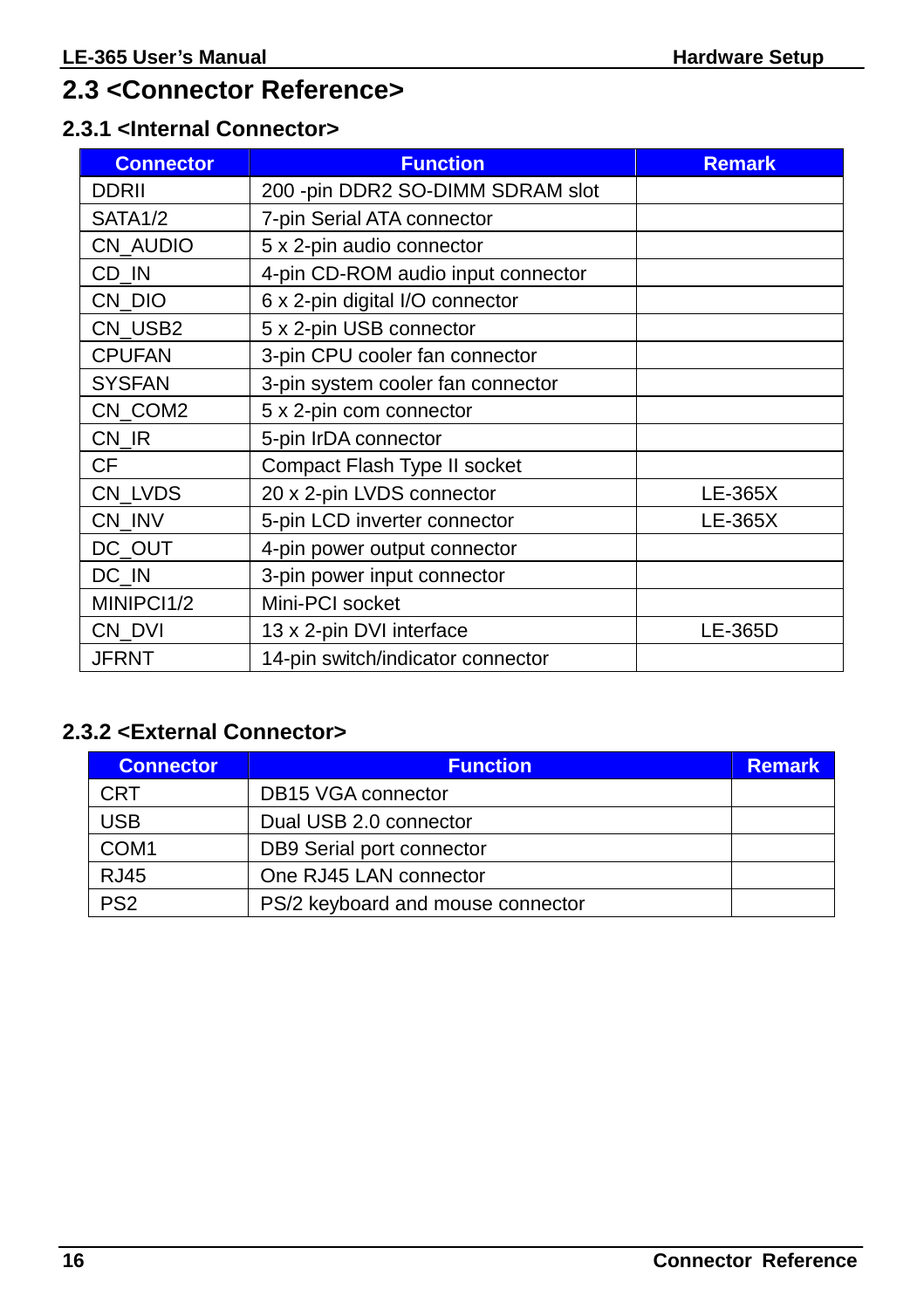#### **LE-365 User's Manual Hardware Communist Structure Advantage of the US Analysis Communist Communist Communist Communist Communist Communist Communist Communist Communist Communist Communist Communist Communist Communist Co Setup 2.4 <CPU and Memory Setup>**

#### **2.4.1< CPU>**

The board comes with the VIA V4 Eden 1GHz processor , it supports new generation of VIA V4 Eden 1GHz processor with 400MHz of front side bus and 2MB L2 cache. Please follow the instruction to install the CPU properly.

#### **2.4.2 <Memory>**

The board provides one 200-pin DDR2 SO-DIMM to support DDR2 400/533 memory modules up to 1GB of capacity. Non-ECC, unbuffered memory is supported only. While applying two same modules, dual channel technology is enabled automatically for higher performance.

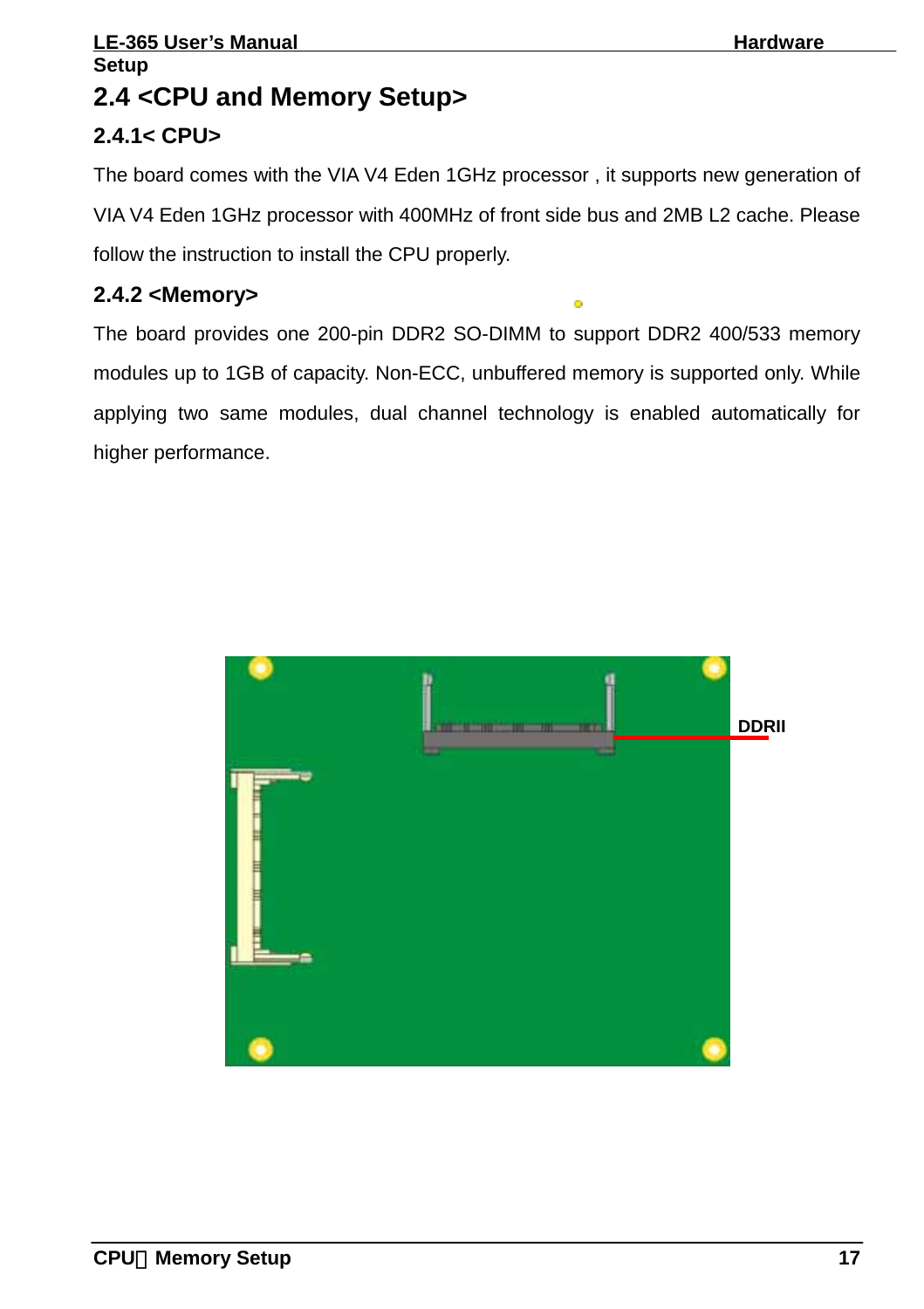### **2.5 <CMOS ATX Setup>**

The board's data of CMOS can be setting in BIOS. If the board refuses to boot due to inappropriate CMOS settings, here is how to proceed to clear (reset) the CMOS to its default values.

Jumper: **JRTC** 

Type: Onboard 3-pin jumper

| <b>JRTC</b>     | <b>Mode</b>             |
|-----------------|-------------------------|
| 1-2             | Clear CMOS              |
| $2 - 3$         | <b>Normal Operation</b> |
| Default setting | $2 - 3$                 |

#### Jumper: **JAT**

Type: onboard 3-pin header

| <b>JAT</b>      | <b>Mode</b> |
|-----------------|-------------|
| $1 - 2$         | AT Mode     |
| $2 - 3$         | ATX Mode    |
| Default setting | $2 - 3$     |

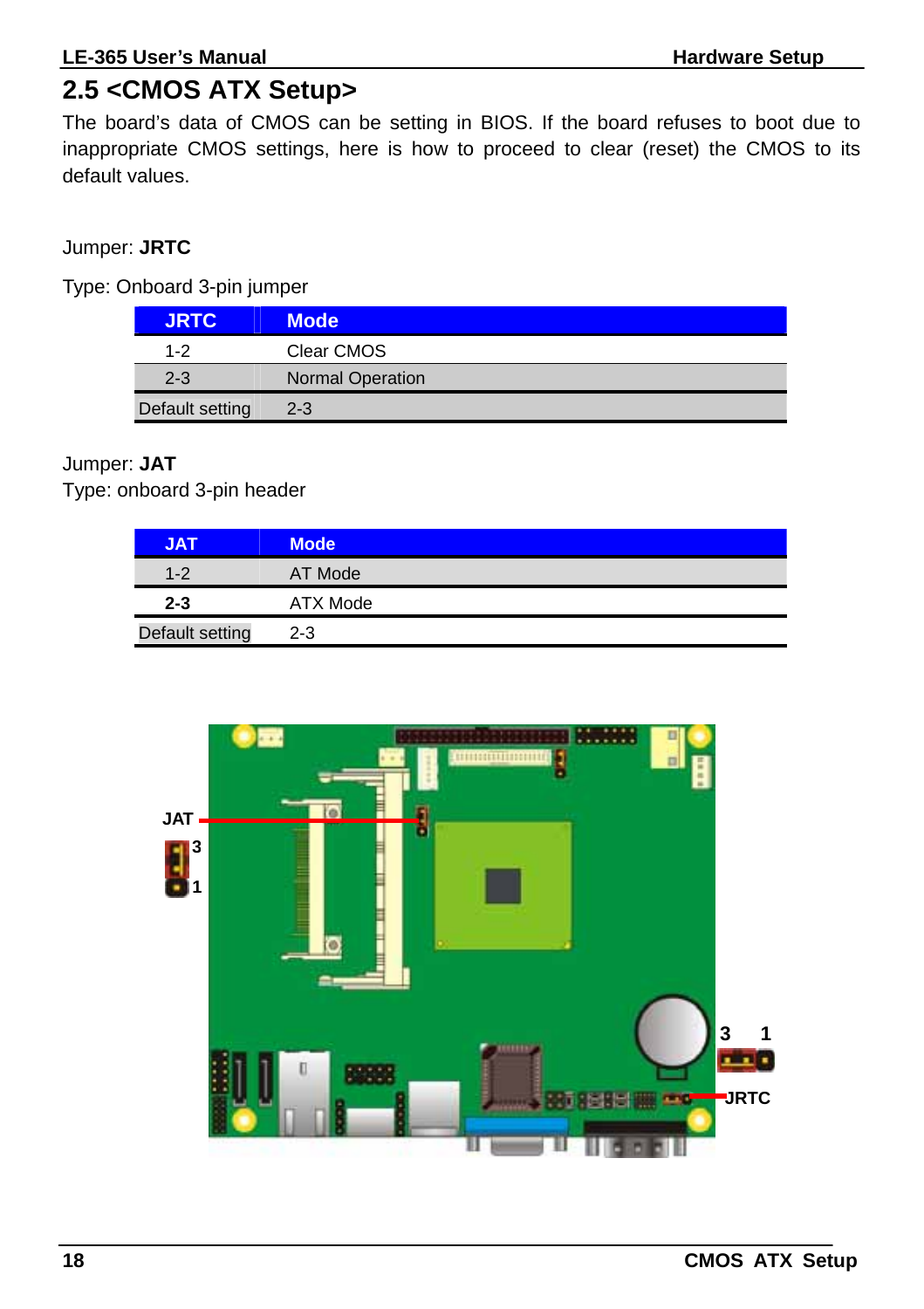#### **LE-365 User's Manual Hardware Setup 1986**

### **2.6 <Enhanced IDE & CF interface>**

The board supports one UltraDMA133 IDE interface, and one CompactFlash Type II socket with secondary IDE mode, the 44-pin IDE connector can support up to 2 ATAPI devices through IDE cable, and the CompactFlash socket can support IDE DMA mode (depends on the CF card specification).

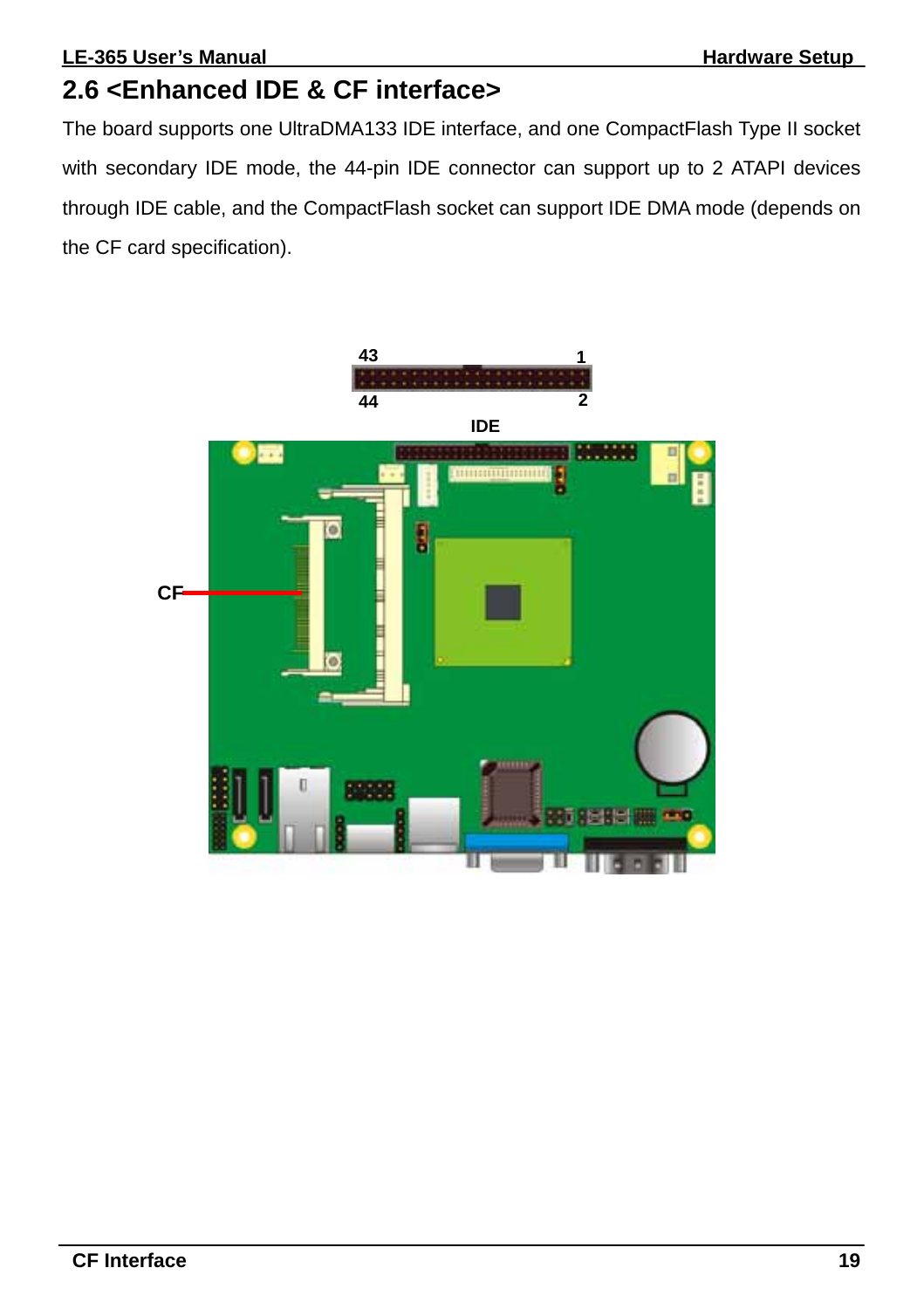### **2.7 <Serial ATA Interface>**

Based on VIA CX700M, the board provides two Serial ATA interfaces with up to 300MB/s of transfer rate.



### **2.8 <LAN Interface>**

The Realtek RTL8110S-32 supports triple speed of 10/100/1000Base-T, with IEEE802.3 compliance and Wake-On-LAN supported.

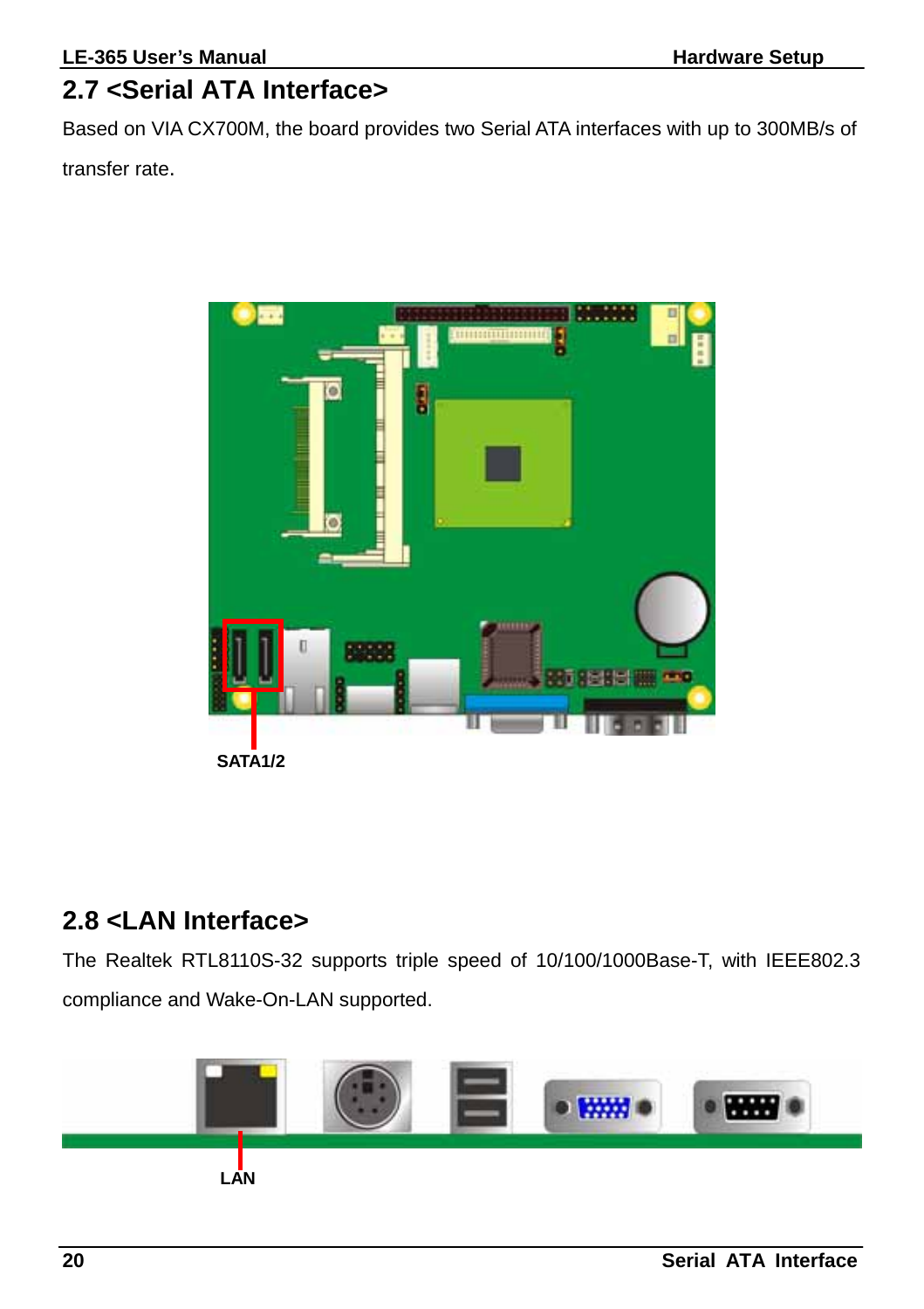### **2.9 <Onboard Display Interface>**

Based on VIA CX700M chipset with built-in GMA (Graphic Media Accelerator) 950 graphics, the board provides one DB15 connector on real external I/O port, and one 40-pin LVDS interface with 5-pin LCD backlight inverter connector. The board provides dual display function with clone mode and extended desktop mode for CRT and LCD or DVI .

#### **2.9.1 <Analog VGA Interface>**

Please connect your CRT or LCD monitor with DB15 male connector to the onboard DB15 female connector on rear I/O port.

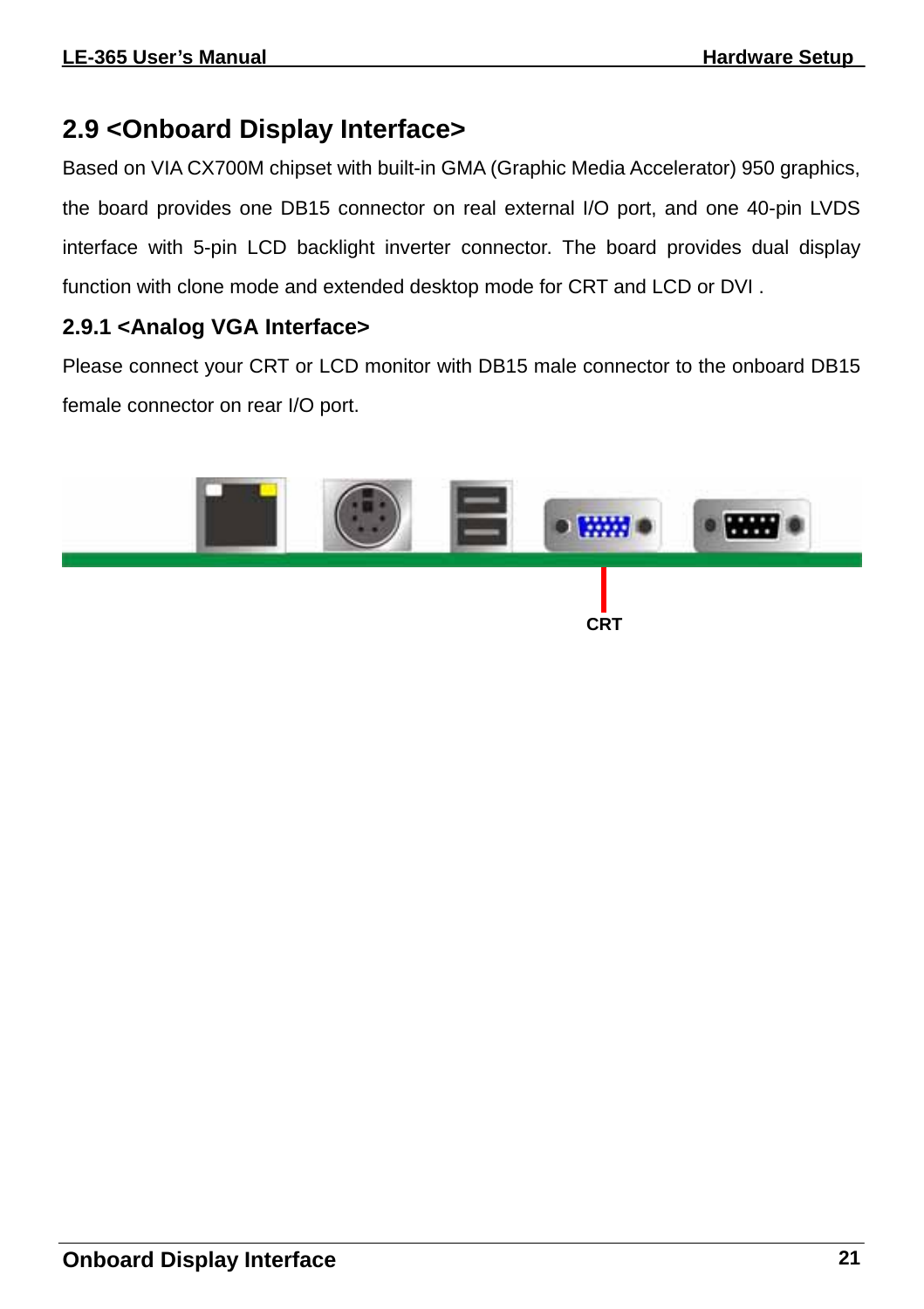#### **2.9.2 <Digital Display>**

The board provides one 40-pin LVDS connector for 18/24-bit dual channel panels, supports up to 1600 x 1200 (UXGA) of resolution, with one LCD backlight inverter connector and one jumper for panel voltage setting. LE-365X Only

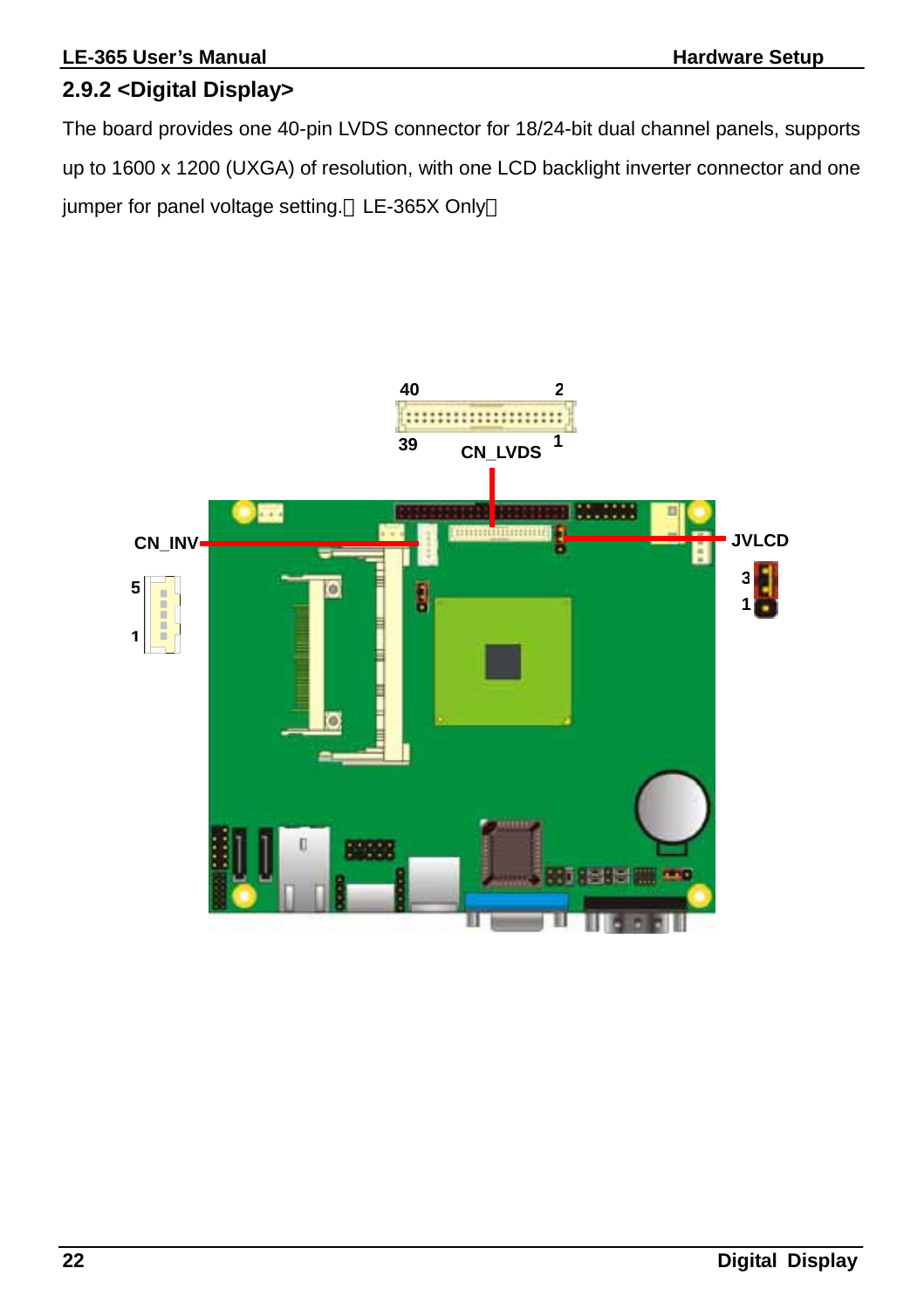#### **LE-365 User's Manual Hardware Setup 1986 Contract Authority Contract Authority Contract Authority Contract Authority Contract Authority Contract Authority Contract Authority Contract Authority Contract Authority Contract**

Type: 5-pin LVDS Power Header Type: 3-pin Power select Header Connector model: **JST B5B-XH-A**

| <b>Pin</b> | <b>Description</b> | Pin | <b>Description</b> |
|------------|--------------------|-----|--------------------|
|            | $+12V$             |     | VCC(5V)            |
| っ          | <b>GND</b>         |     | <b>LCDVCC</b>      |
| 3          | <b>GND</b>         | ລ   | VCC(3.3V)          |
|            | <b>GND</b>         |     |                    |
| 5          | <b>ENABKL</b>      |     |                    |

#### Connector: **CN\_LVDS**

Type: onboard 40-pin connector for LVDS connector Connector model: **HIROSE DF13-40DP-1.25V**

| <b>Pin</b> | <b>Signal</b> | <b>Pin</b> | <b>Signal</b> |  |
|------------|---------------|------------|---------------|--|
| 2          | <b>LCDVCC</b> | 1          | <b>LCDVCC</b> |  |
| 4          | <b>GND</b>    | 3          | <b>GND</b>    |  |
| 6          | ATX0-         | 5          | BTX0-         |  |
| 8          | $ATX0+$       | 7          | BTX0+         |  |
| 10         | <b>GND</b>    | 9          | <b>GND</b>    |  |
| 12         | $ATX1-$       | 11         | BTX1-         |  |
| 14         | $ATX1+$       | 13         | $BTX1+$       |  |
| 16         | <b>GND</b>    | 15         | <b>GND</b>    |  |
| 18         | ATX2-         | 17         | BTX2-         |  |
| 20         | $ATX2+$       | 19         | $BTX2+$       |  |
| 22         | <b>GND</b>    | 21         | <b>GND</b>    |  |
| 24         | ACLK-         | 23         | BTX3-         |  |
| 26         | ACLK+         | 25         | BTX3+         |  |
| 28         | <b>GND</b>    | 27         | <b>GND</b>    |  |
| 30         | ATX3-         | 29         | BCLK-         |  |
| 32         | $ATX3+$       | 31         | BCLK+         |  |
| 34         | <b>GND</b>    | 33         | <b>GND</b>    |  |
| 36         | N/C           | 35         | N/C           |  |
| 38         | N/C           | 37         | N/C           |  |
| 40         | N/C           | 39         | N/C           |  |

### Connector: **CN\_INV** Connector: **JVLCD**

| Pin. | <b>Description</b> |
|------|--------------------|
|      | VCC(5V)            |
| ン    | LCDVCC             |
|      | VCC(3.3V)          |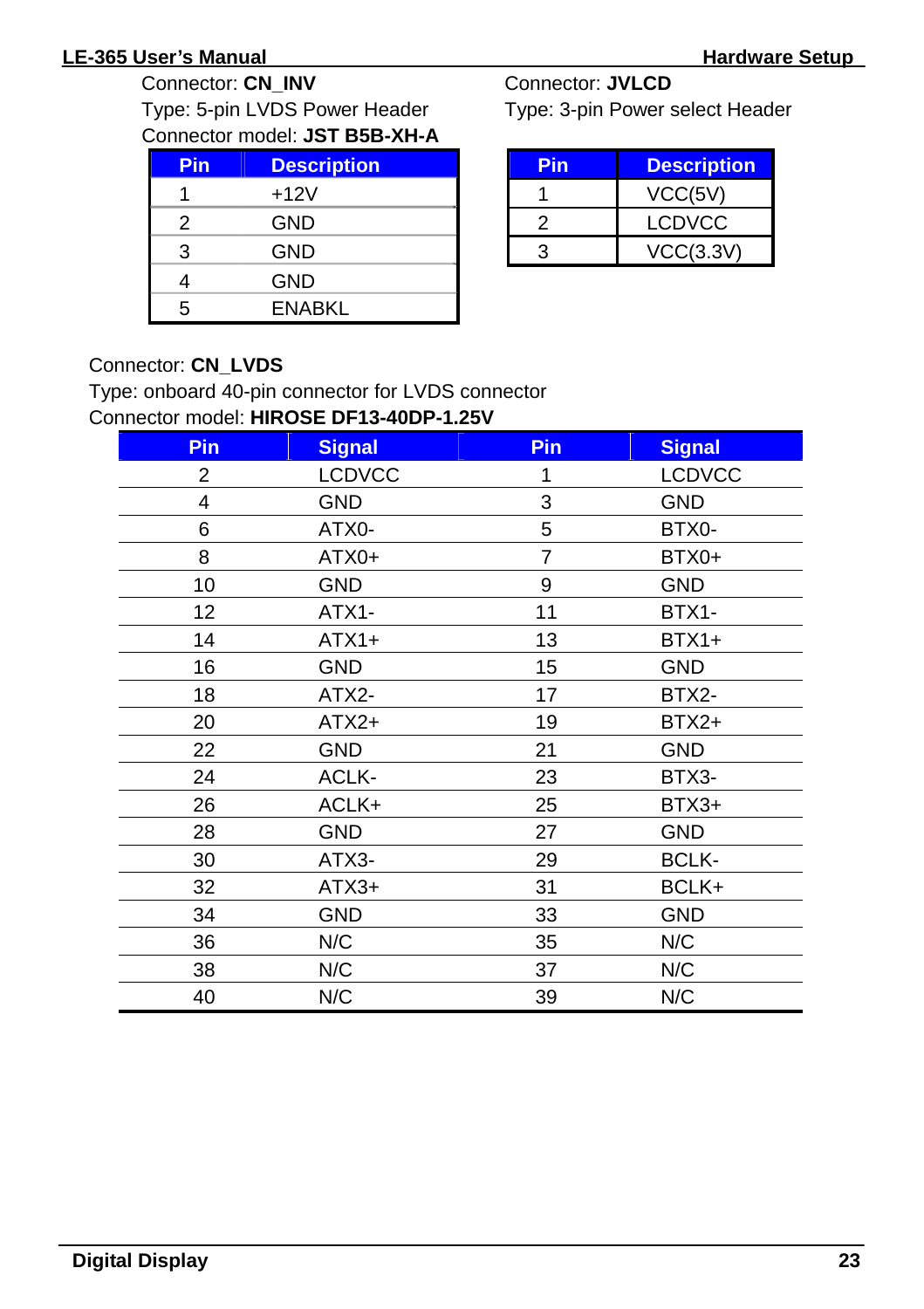#### **LE-365 User's Manual Community Community Community Community Community Community Community Community Community**

To setup the LCD, you need the component below:

- 1. A panel with LVDS interfaces.
- 2. An inverter for panel's backlight power.
- 3. A LCD cable and an inverter cable.

**For the cables, please follow the pin assignment of the connector to make a cable, because** 

**every panel has its own pin assignment, so we do not provide a standard cable; please find a** 

**local cable manufacture to make cables.** 

#### **LCD Installation Guide:**

1. Preparing the **LE-365X**, **LCD panel** and the **backlight inverter**.





|   | ÷ |  |
|---|---|--|
|   |   |  |
|   |   |  |
|   |   |  |
|   |   |  |
|   |   |  |
|   |   |  |
| l |   |  |
|   |   |  |
|   |   |  |

- 2. Please check the datasheet of the panel to see the voltage of the panel, and set the jumper **JVLCD** to +5V or +3.3V.
- 3. You would need a LVDS type cable.



4. To connect all of the devices well.

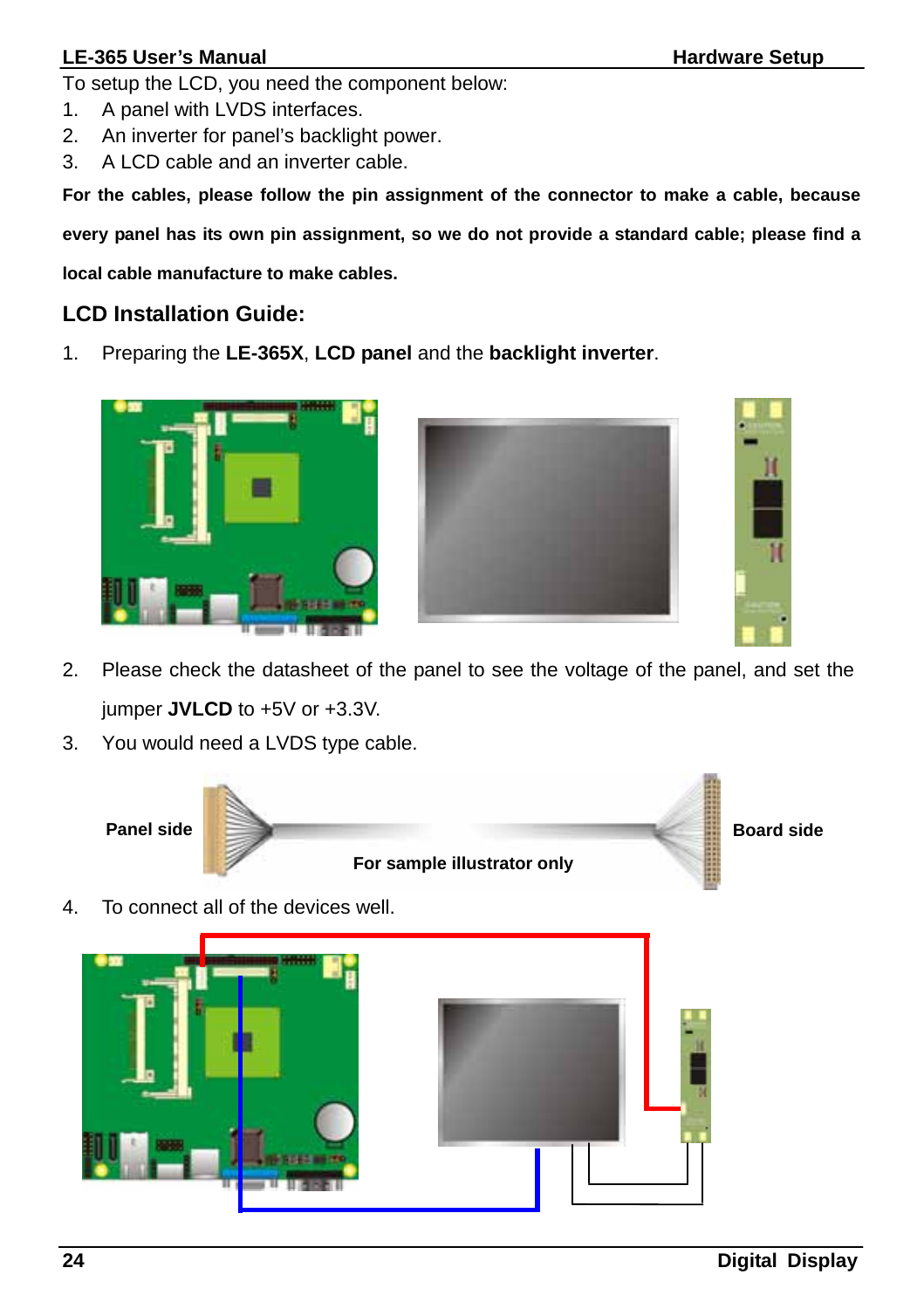#### **LE-365 User's Manual Hardware Setup 1986**

After setup the devices well, you need to select the LCD panel type in the BIOS.

The panel type mapping is list below:

| <b>LE-365 BIOS panel type selection form</b> |                   |              |                |  |
|----------------------------------------------|-------------------|--------------|----------------|--|
| NO.                                          | <b>Resolution</b> | <b>Color</b> | <b>Channel</b> |  |
| 0                                            | 640 x 480         | 18           | 1              |  |
| 1                                            | 800 x 600         | 18           | 1              |  |
| 2                                            | 1024 x 768        | 18           | 1              |  |
| 3                                            | 1280 x 768        | 18           | 1              |  |
| 4                                            | 1280 x 1024       | 18           | $\overline{2}$ |  |
| 5                                            | 1400 x 1050       | 18           | $\overline{2}$ |  |
| 6                                            | 1600 x 1200       | 18           | $\overline{2}$ |  |
| $\overline{7}$                               | 1280 x 800        | 18           | 1              |  |
| 8                                            | 800 x 480         | 18           | 1              |  |
| 9                                            | 1024 x 768        | 18           | $\overline{2}$ |  |
| A                                            | 1024 x 768        | 24           | 1              |  |
| B                                            | 1024 x 768        | 24           | $\overline{2}$ |  |
| $\mathsf C$                                  | 1280 x 768        | 24           | 1              |  |
| D                                            | 1280 x 1024       | 24           | $\overline{2}$ |  |
| Е                                            | 1400 x 1050       | 24           | $\overline{2}$ |  |
| F                                            | 1600 x 1200       | 24           | $\overline{2}$ |  |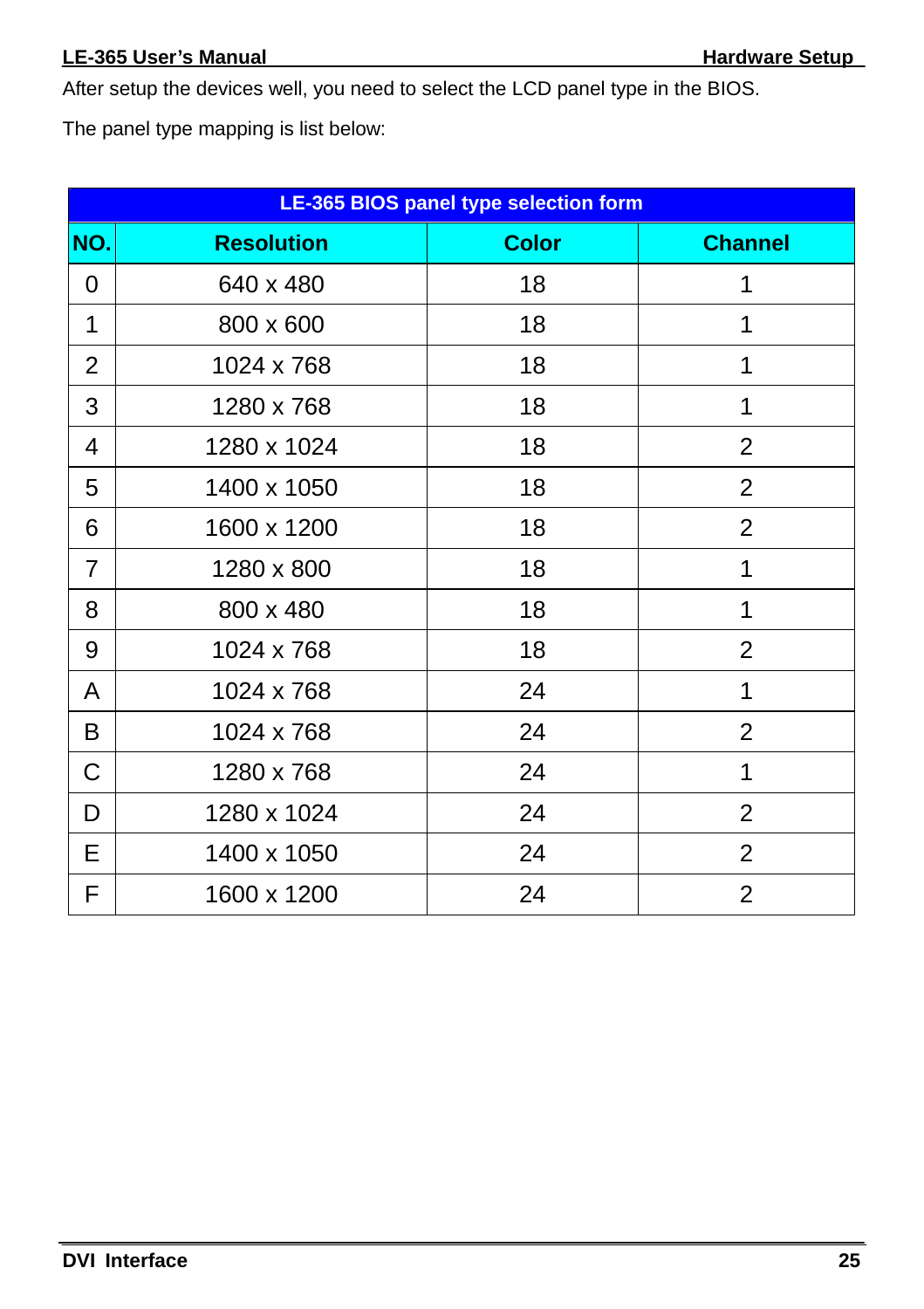#### **2.9.3 <DVI Interface >**

The board also comes with a DVI interface with VIA CX700M for digital video interface.

#### Connector: **CN\_DVI** LE-365D Only

Connector type: 26-pin header connector (pitch = 2.00mm)

| <b>Pin Number</b> | <b>Assignment</b> | <b>Pin Number</b> | <b>Assignment</b> |
|-------------------|-------------------|-------------------|-------------------|
| 1                 | $TX1+$<br>2       |                   | $TX1-$            |
| 3                 | Ground            | 4                 | Ground            |
| 5                 | TXC+              | 6                 | TXC-              |
| 7                 | Ground            | 8                 | <b>PVDD</b>       |
| 9                 | N/C               | 10                | N/C               |
| 11                | $TX2+$            | 12                | $TX2-$            |
| 13                | Ground            | 14                | Ground            |
| 15                | $TX0+$            | 16                | TX0-              |
| 17                | N/C               | 18                | <b>HPDET</b>      |
| 19                | DDC_DATA          | 20                | <b>DDCCLK</b>     |
| 21                | <b>GND</b>        | 22                | N/C               |
| 23                | N/C               | 24                | N/C               |
| 25                | N/C               | 26                | N/C               |

**1**

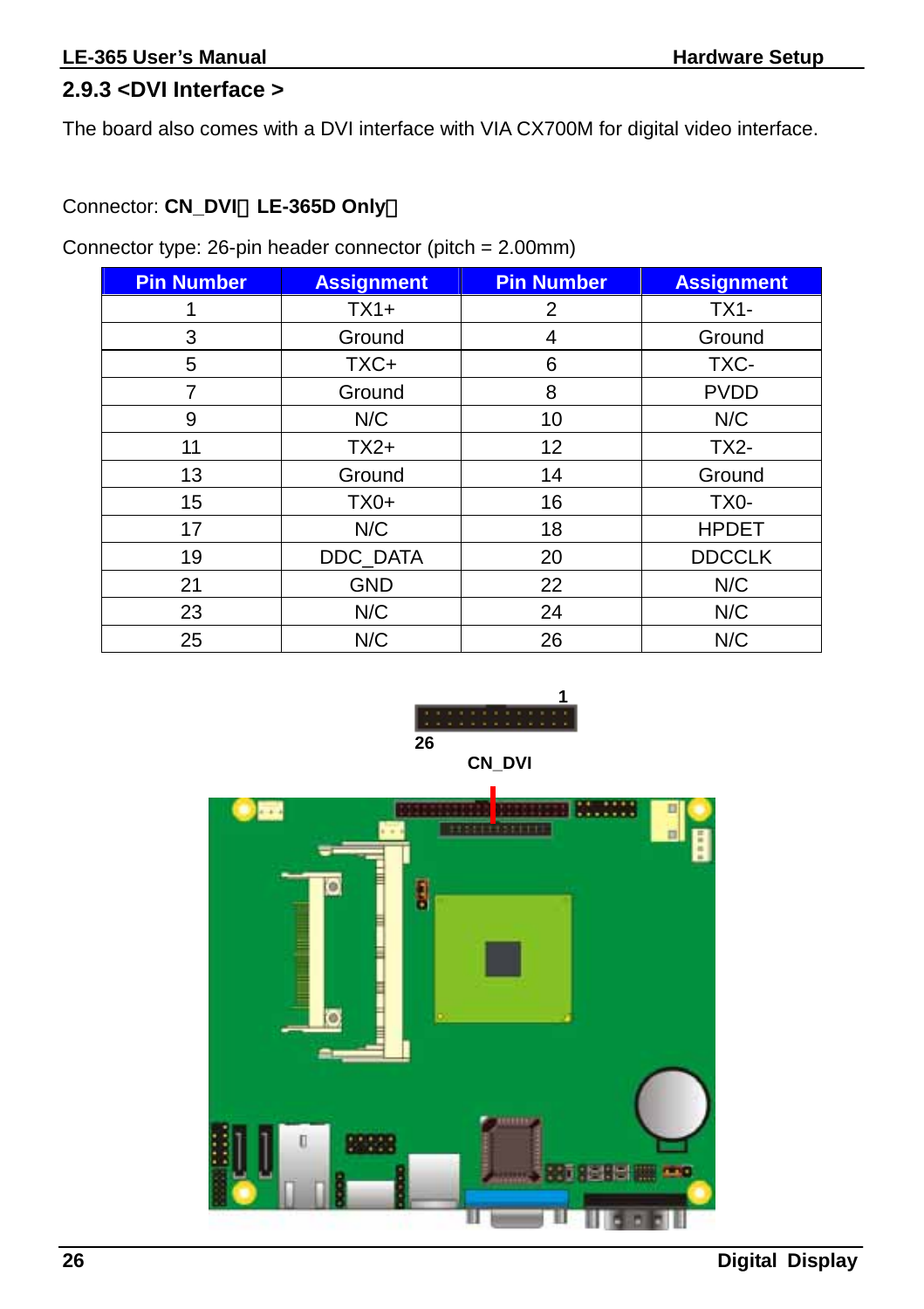### **2.10 <Onboard Audio Interface>**

T The board provides the onboard HD audio interface with VIA VT1708A

#### **Connector: CN\_AUDIO**

|            | Type: 10-pin $(2 \times 5)$ header (pitch = 2.54mm) |            |                       |
|------------|-----------------------------------------------------|------------|-----------------------|
| <b>Pin</b> | <b>Description</b>                                  | <b>Pin</b> | <b>Description</b>    |
|            | MIC L                                               |            | Ground                |
| 3          | MIC R                                               |            | ACZ DET               |
| 5          | Speaker_R                                           | 6          | <b>MIC Detect</b>     |
|            | <b>SENSE</b>                                        | 8          | N/C                   |
| 9          | Speaker L                                           | 10         | <b>Speaker Detect</b> |
|            |                                                     |            |                       |

#### Connector: **CD\_IN**

Type: 4-pin header (pitch  $= 2.54$ mm)

| <b>Pin</b> | <b>Description</b> |
|------------|--------------------|
|            | $CD - Left$        |
|            | Ground             |
|            | Ground             |
|            | $CD - Right$       |

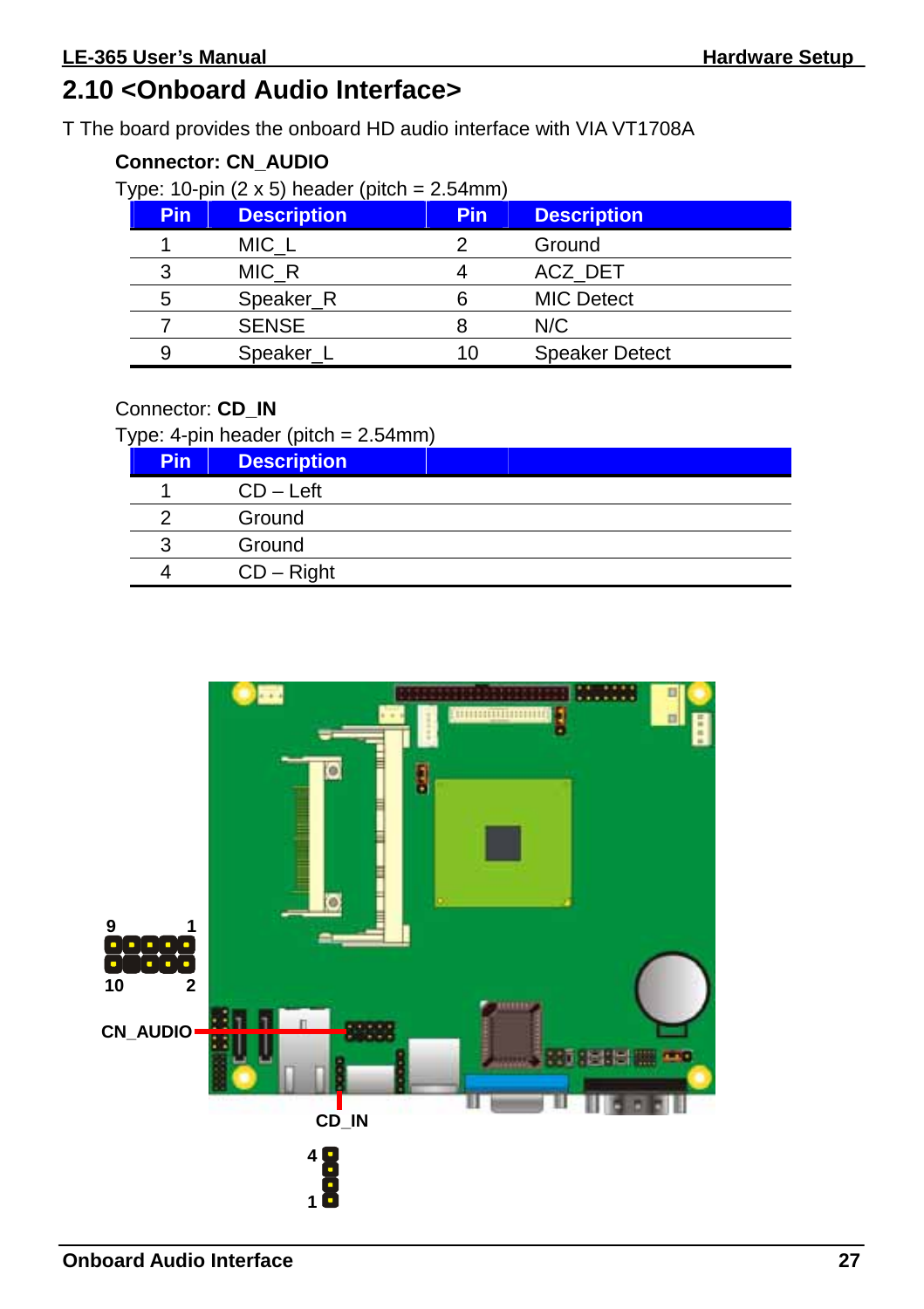### **2.11 <USB2.0 Interface>**

Based on VIA CX700M , the board provides 4 USB2.0 ports. The USB2.0 interface provides up to 480Mbps of transferring rate.

| <b>Interface</b>      | <b>USB2.0</b>      |
|-----------------------|--------------------|
| Controller            | CX700M             |
| <b>Transfer Rate</b>  | Up to 480Mb/s      |
| <b>Output Current</b> | 500 <sub>m</sub> A |

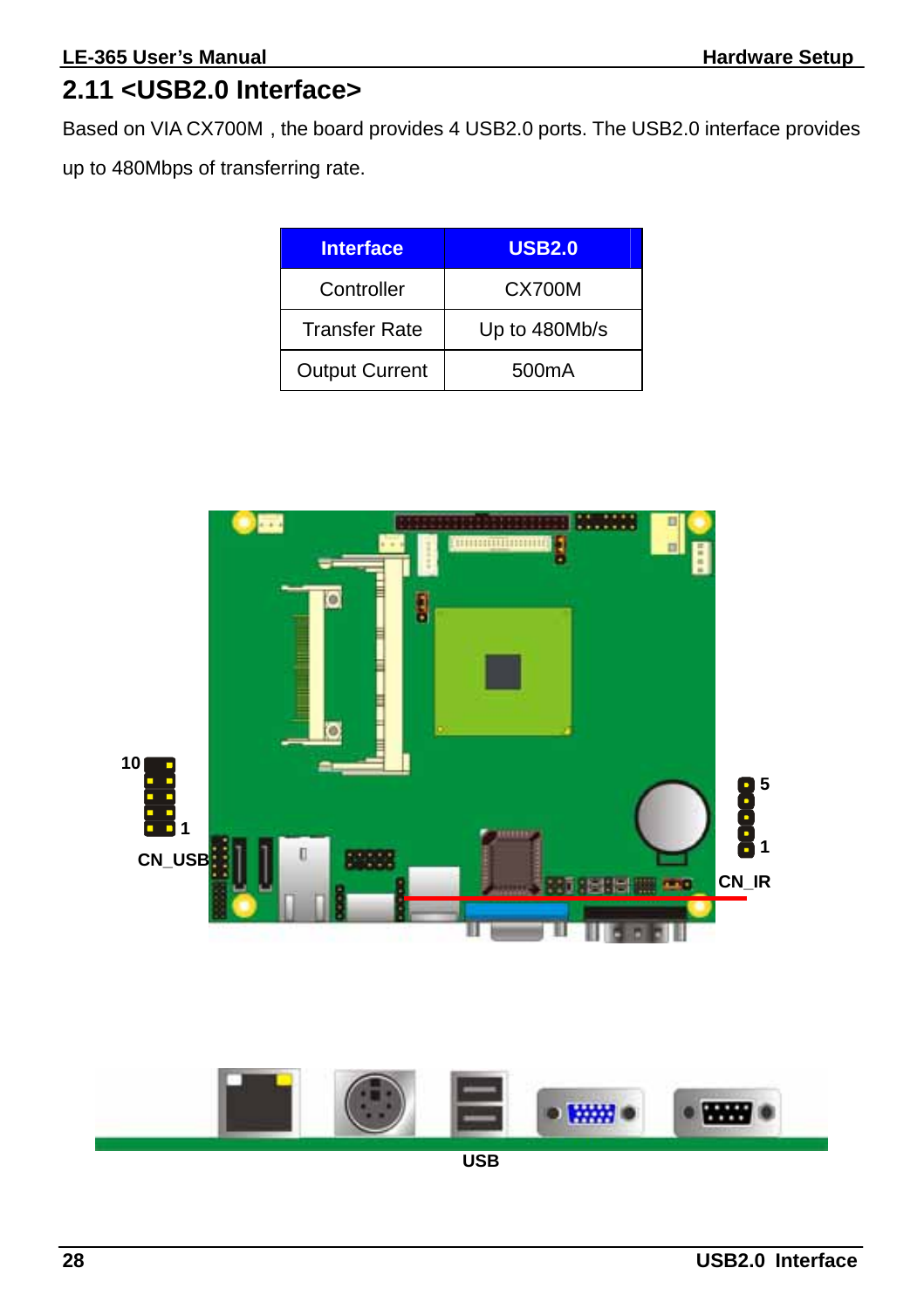#### **LE-365 User's Manual Hardware Setup**

Connector: **CN\_IR**

Type: 5-pin header for SIR Port

| Pin | <b>Description</b> |
|-----|--------------------|
|     | Vcc                |
|     | N/C                |
| 3   | <b>IRRX</b>        |
|     | Ground             |
|     | <b>IRTX</b>        |

#### Connector: **CN\_USB**

Type: 10-pin (5 x 2) header for USB Port

| <b>Pin</b>                                                           | <b>Description</b> |
|----------------------------------------------------------------------|--------------------|
|                                                                      | VCC                |
|                                                                      | Data1-             |
|                                                                      | Data $1+$          |
|                                                                      | Ground             |
| 10                                                                   | N/C                |
| <b>Description</b><br>VCC<br>Data0-<br>Data $0+$<br>Ground<br>Ground |                    |

PS: The USB2.0 will be only active when you connecting with the USB2.0 devices, if you insert an USB1.1 device, the port will be changed to USB1.1 protocol automatically. The transferring rate of USB2.0 as 480Mbps is depending on device capacity, exact transferring rate may not be up to 480Mbps.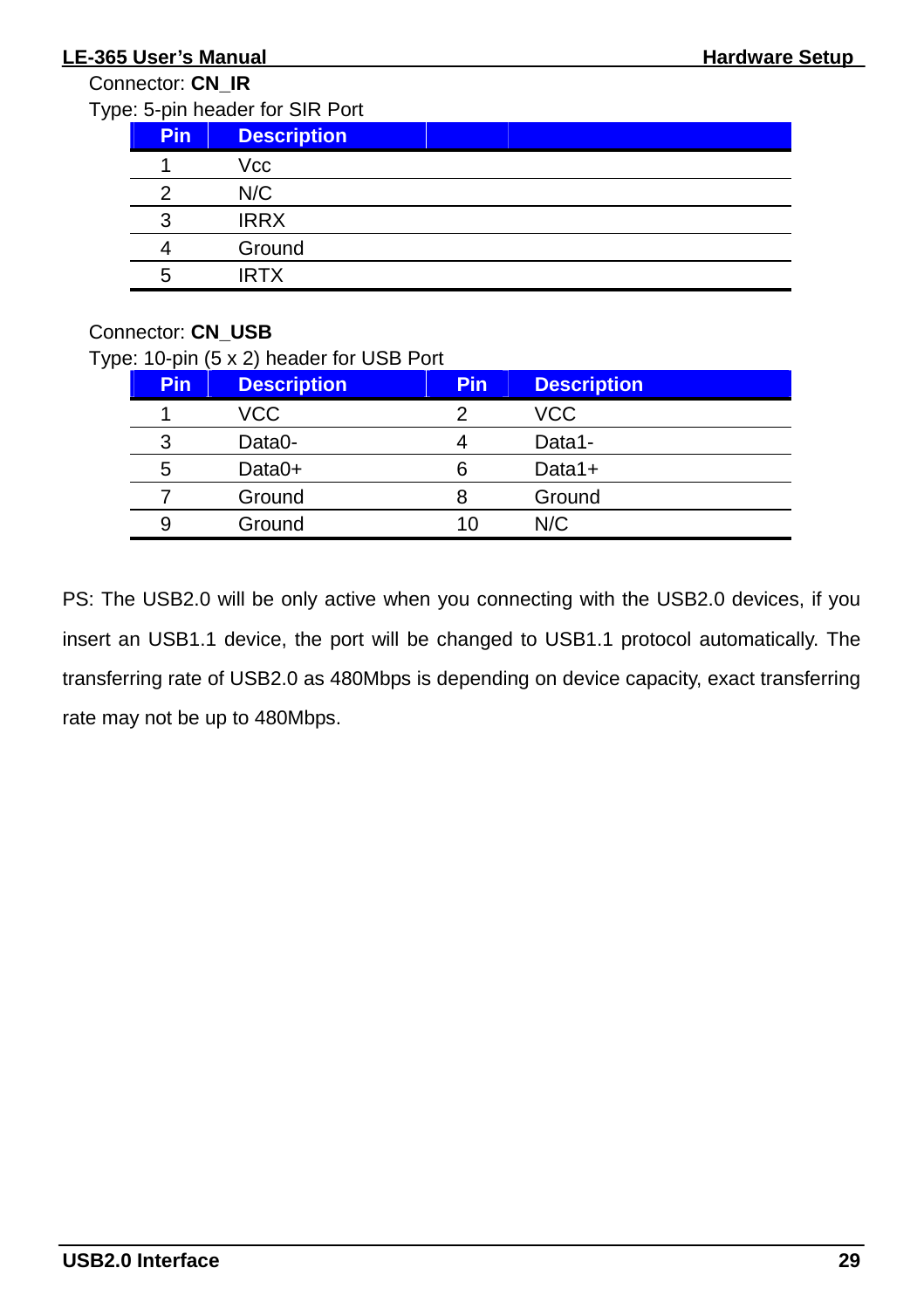### **2.12 <GPIO Interface>**

The board provides a programmable 8-bit digital I/O interface; you can use this general

purpose I/O port for system control like POS or KIOSK.

#### Connector: **CN\_DIO**

Type: onboard 2 x 6-pin header, pitch=2.0mm

| <b>Pin</b> | <b>Description</b> | <b>Pin</b>        | <b>Description</b> |
|------------|--------------------|-------------------|--------------------|
|            | Ground             | 2                 | Ground             |
| 3          | GP <sub>0</sub>    |                   | GP4                |
| 5          | GP <sub>1</sub>    | 6                 | GP <sub>5</sub>    |
|            | GP <sub>2</sub>    | 8                 | GP <sub>6</sub>    |
| 9          | GP <sub>3</sub>    | 10                | GP7                |
| 11         | VCC                | $12 \overline{ }$ | $+12V$             |

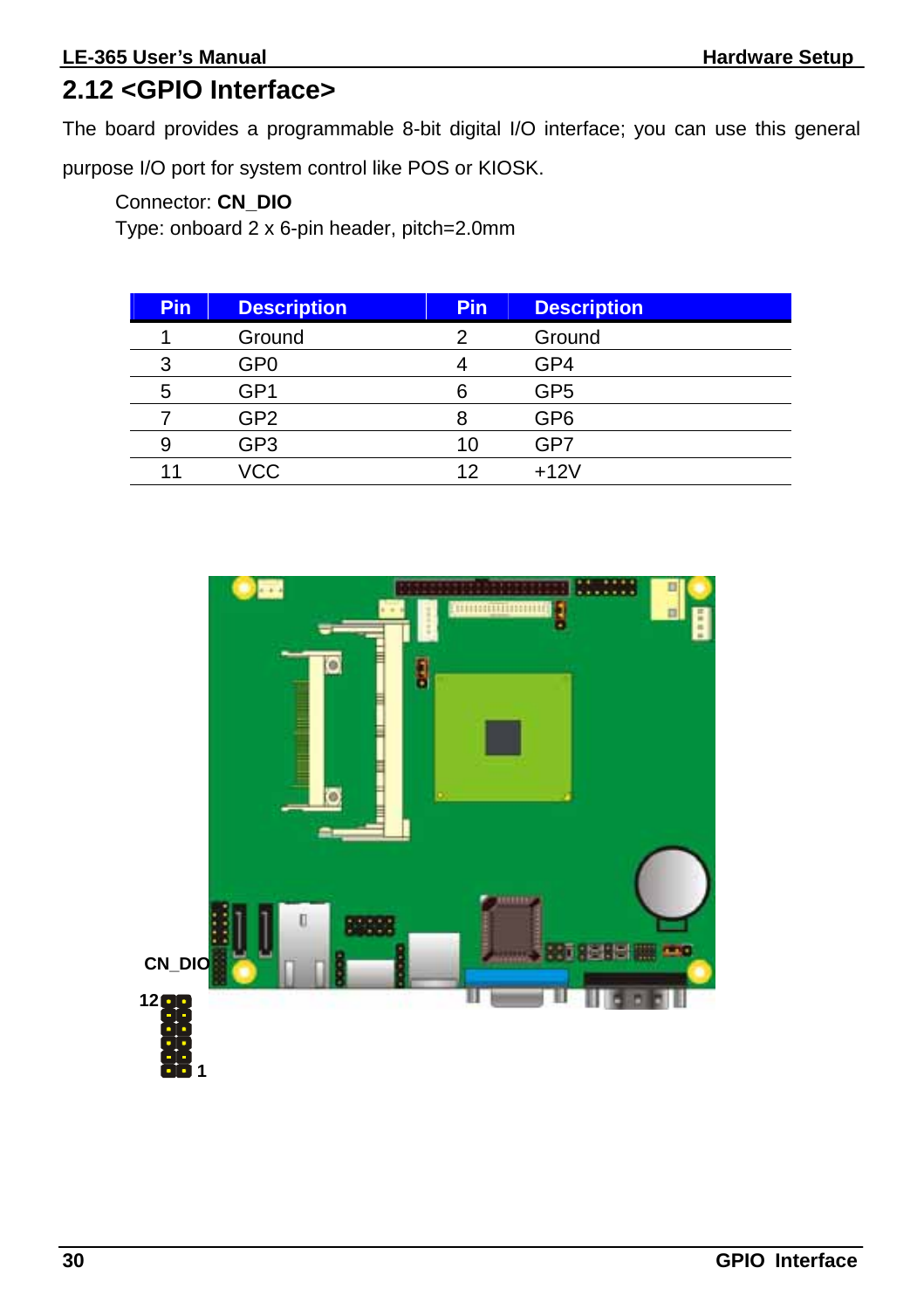### **2.13 <Serial Port Jumper Setting >**

The board provides two RS232 serial ports, with jumper selectable RS422/485 for COM2.

#### Connector: **CN\_COM2**

Type: 10-pin (5 x 2) 1.27mm x 2.54mm-pitch header for COM2

|            |                    |            | _____<br>10        |
|------------|--------------------|------------|--------------------|
| <b>Pin</b> | <b>Description</b> | <b>Pin</b> | <b>Description</b> |
|            | DCD/422TX-/485-    | າ          | RXD/422TX+/485+    |
| 3          | TXD/422RX+         |            | DTR/422RX-         |
| 5          | GND                |            | DSR                |
|            | <b>RTS</b>         |            | <b>CTS</b>         |
|            | R                  | 10         | N/C                |

|               | <b>JCSEL1</b>            | <b>JCSEL2</b> |
|---------------|--------------------------|---------------|
| <b>RS-232</b> | $\blacksquare$<br>6<br>2 | 11<br>12      |
| <b>RS-485</b> | H<br>$\blacklozenge$     |               |
| <b>RS-422</b> | м                        |               |

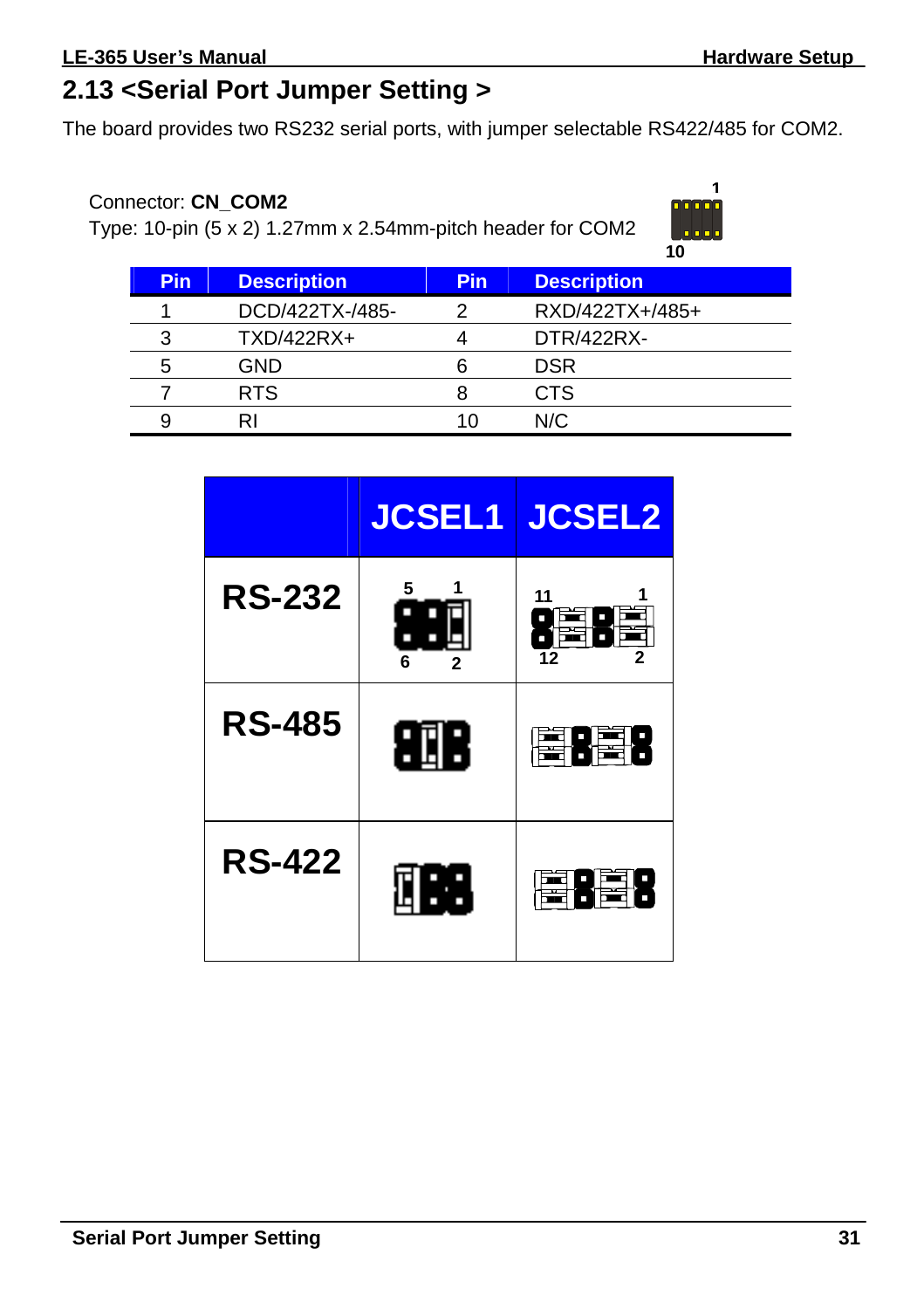

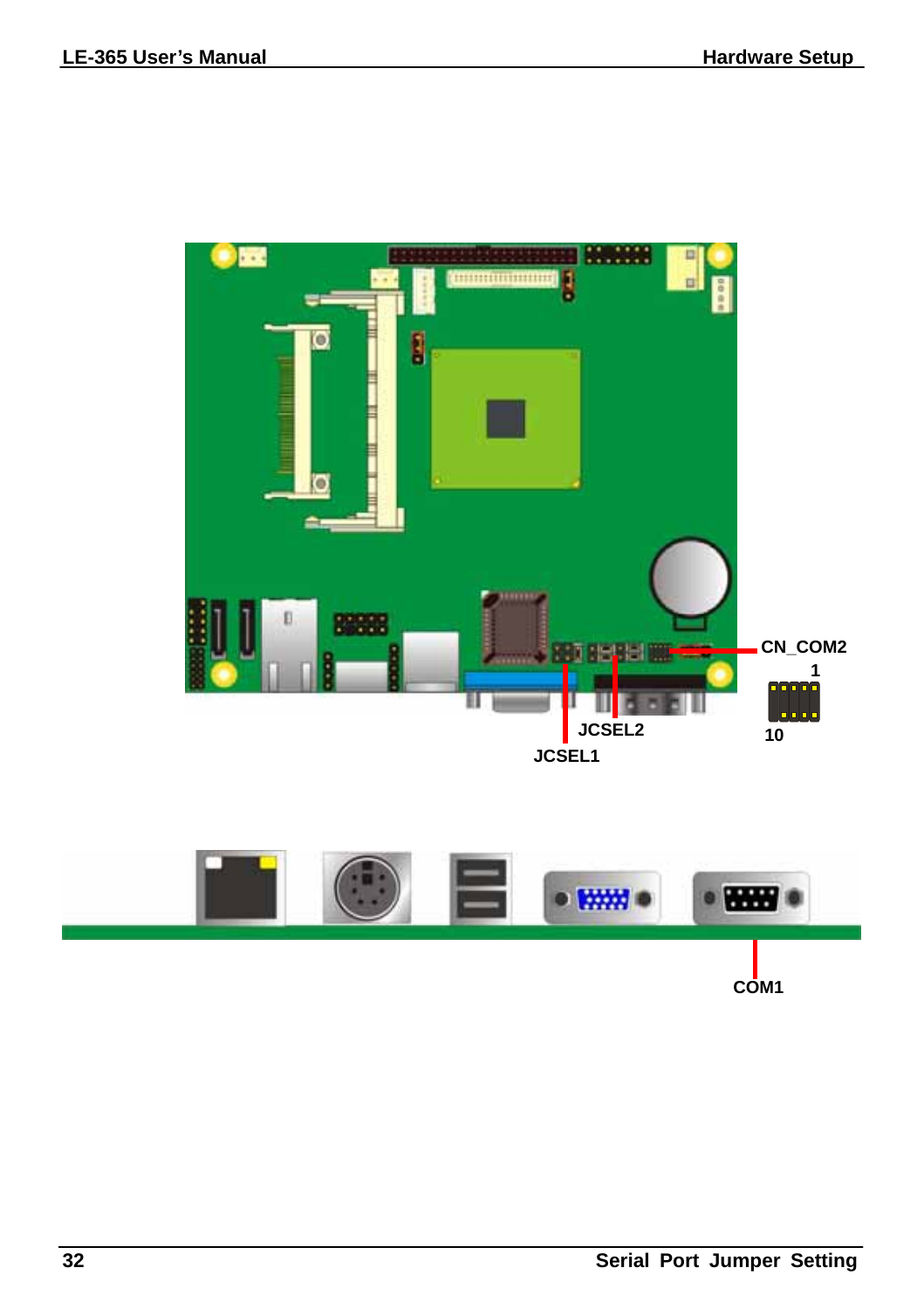### **2.14 <Power and Fan Connector>**

The board requires DC input with 3-pin header, the input voltage range is from 8V to 24V, for the input current, please take a reference of the power consumption report on appendix.

#### **2.15.1 <Power Input>**

Connector: **DC\_IN** 

| <b>Pin</b> Description | <b>Pin Description</b> | <b>Pin</b> Description |
|------------------------|------------------------|------------------------|
| DC IN                  | NC.                    | Ground                 |

 **Remark:** DC input voltage range 8~24V

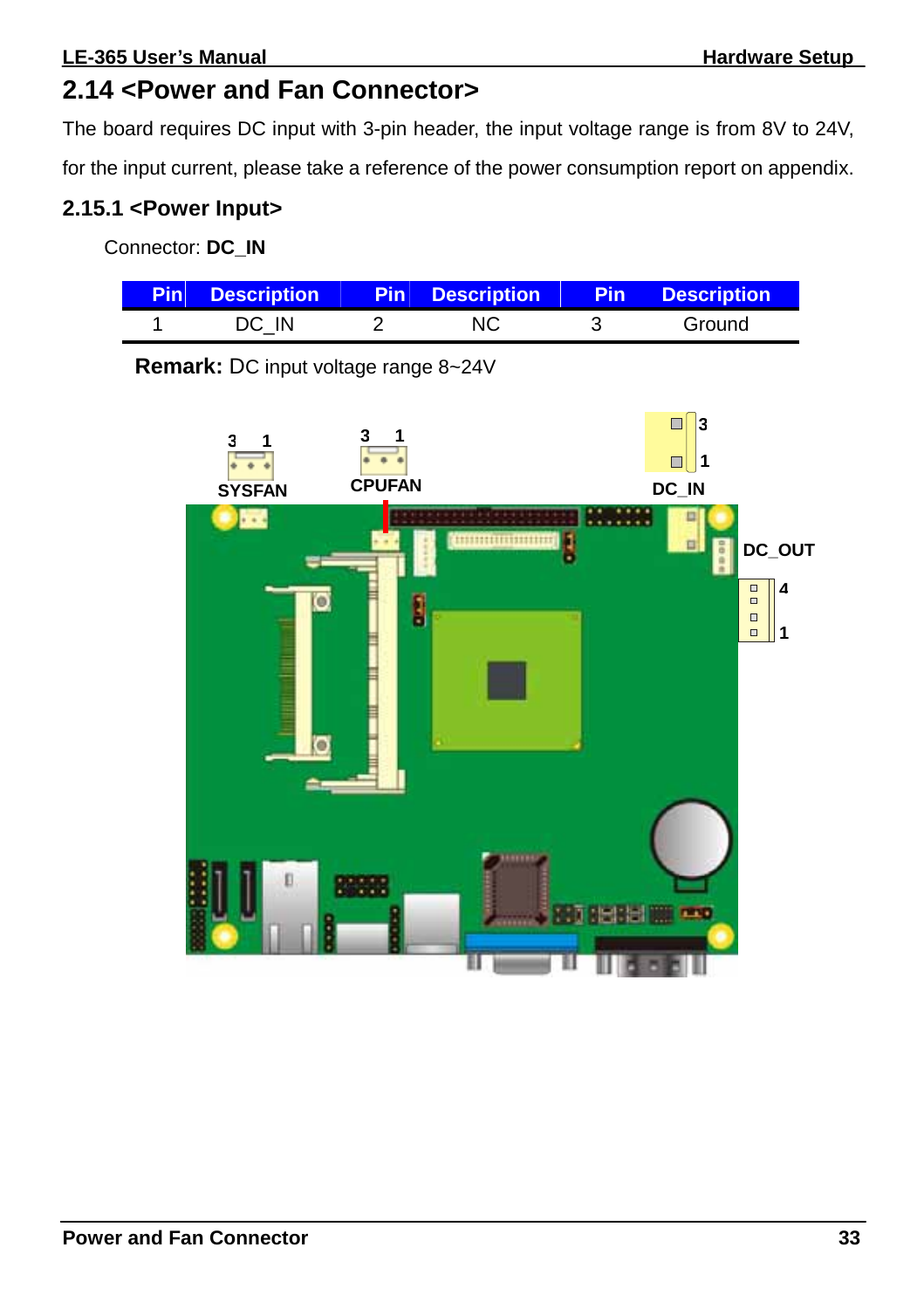#### **2.14.2 <Power Output>**

Connector: **DC\_OUT** 

Type: 4-pin connector for +5V/+12V **output**

| Pin Description Pin Description Pin Description Pin Description |        |        |       |
|-----------------------------------------------------------------|--------|--------|-------|
| $+12V$                                                          | Ground | Ground | $+5V$ |

#### **2.14.3 <Fan Connector>**

Connector: **SYSFAN, CPUFAN**

Type: 3-pin fan wafer connector

| Pin Description |        | <b>Pin Description Pin Description</b> |
|-----------------|--------|----------------------------------------|
| Ground          | $+12V$ | Fan Speed detect                       |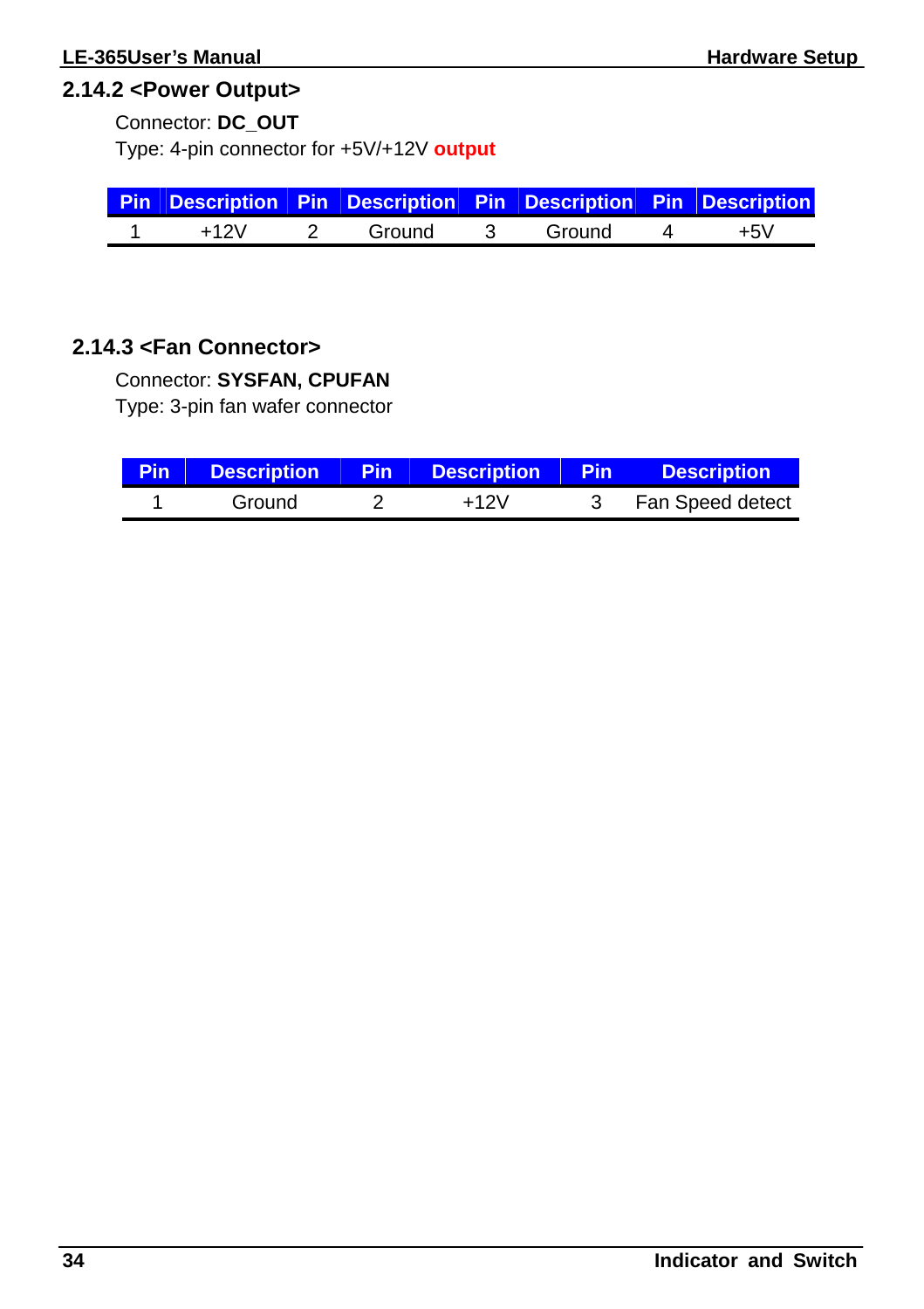### **2.15 <Indicator and Switch>**

The **JFRNT** provides front control panel of the board, such as power button, reset and beeper, etc. Please check well before you connecting the cables on the chassis.

#### Connector: **JFRNT**

Type: onboard 14-pin (2 x 7) 2.54-pitch header

| <b>Function</b> | <b>Signal</b> | <b>PIN</b> |    | <b>Signal</b> | <b>Function</b> |
|-----------------|---------------|------------|----|---------------|-----------------|
| <b>IDE LED</b>  | HDLED+        | 1          | 2  | PWRLED+       | Power           |
|                 | HDLED-        | 3          | 4  | N/C           | LED             |
| Reset           | $Reset+$      | 5          | 6  | PWRLED-       |                 |
|                 | Reset-        | 7          | 8  | $SPK+$        |                 |
|                 | N/C           | 9          | 10 | N/C           | <b>Speaker</b>  |
| <b>Power</b>    | PWRBT+        | 11         | 12 | N/C           |                 |
|                 |               |            |    |               |                 |



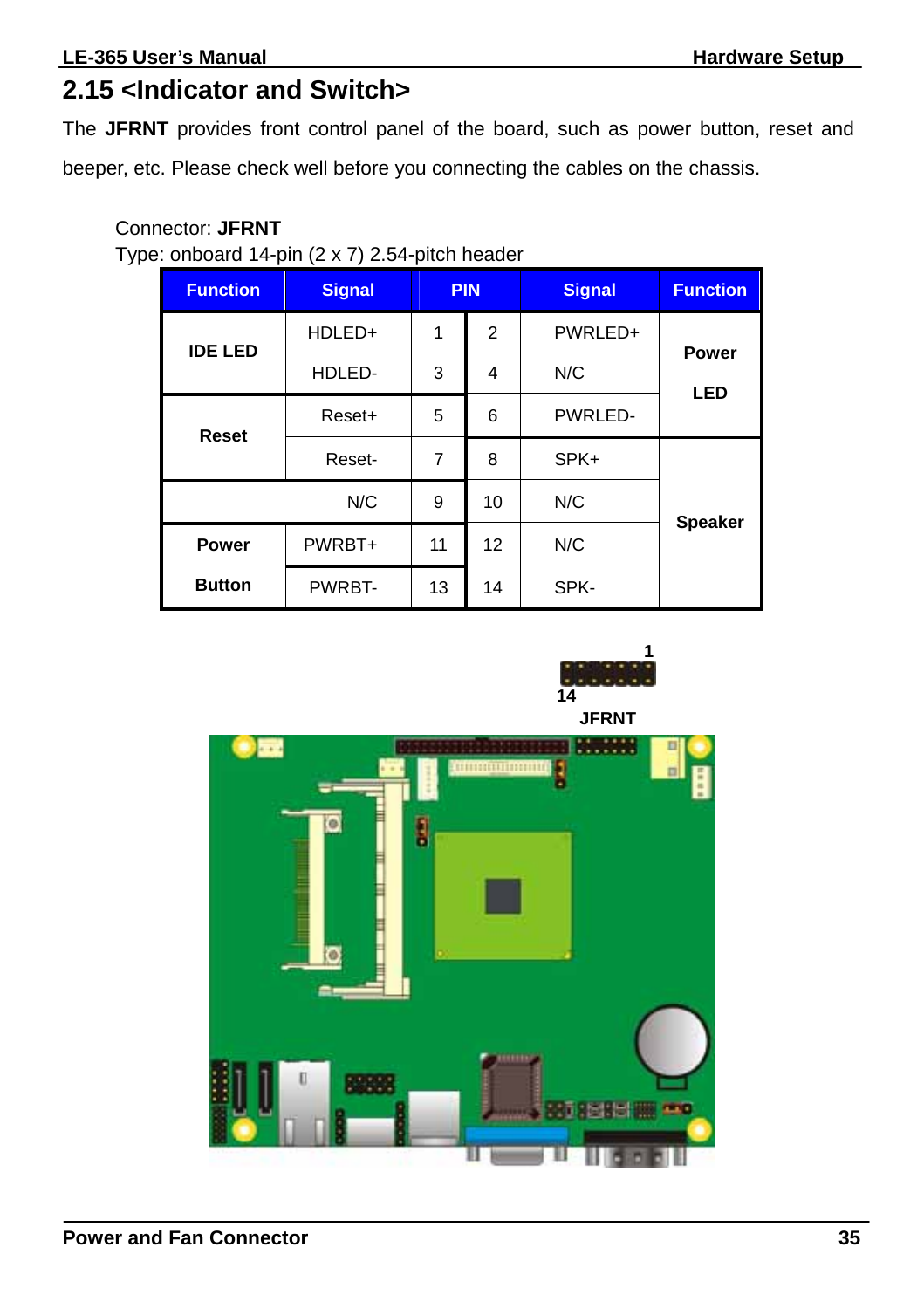### **(This Page is Left For Blank)**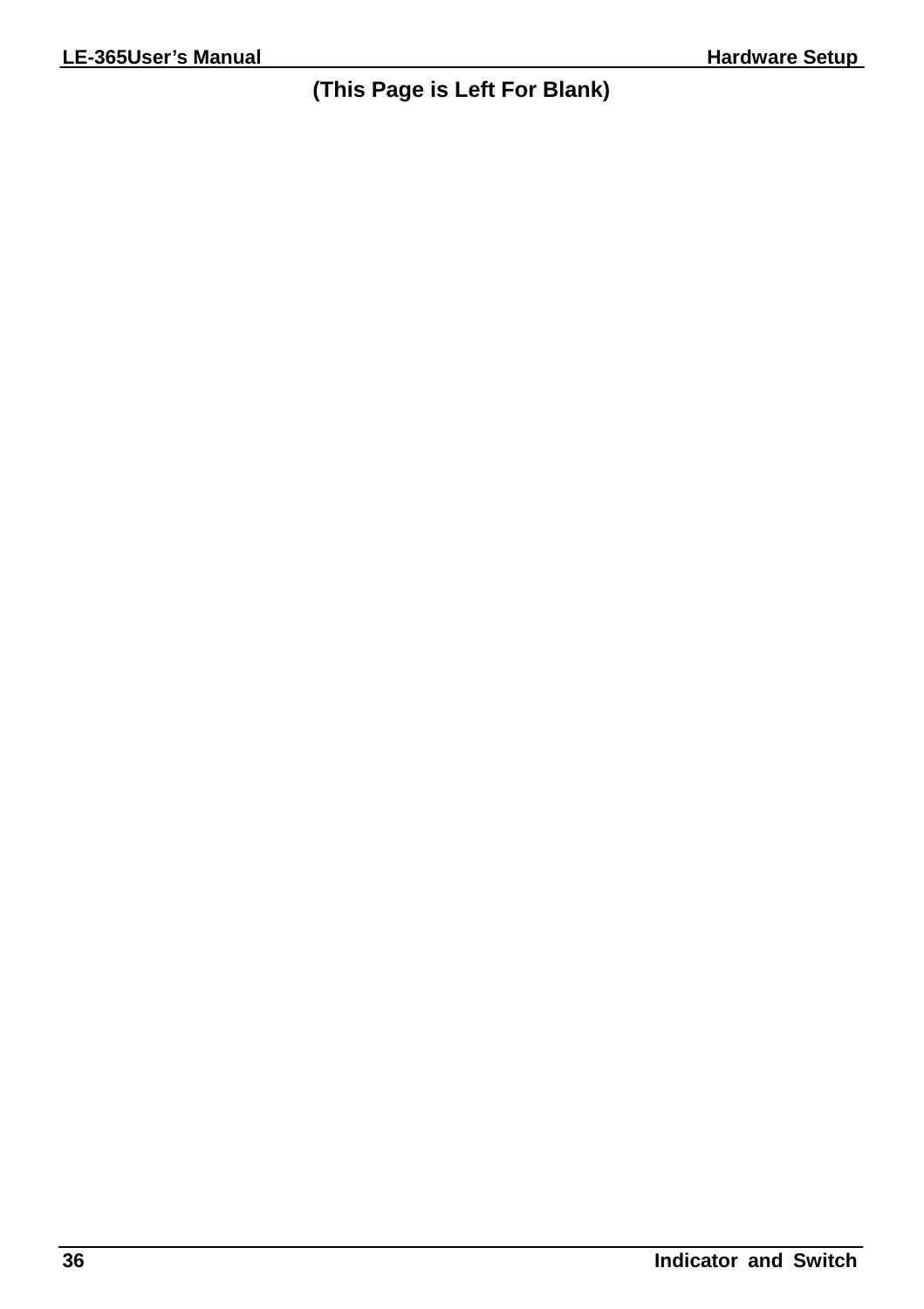### **Chapter 3 <System Setup>**

### **3.1 <Display Configuration>**

The board provides onboard VGA with DB15 analog display interface, and LVDS LCD

interface for digital display, when connecting two display devices, you can enable dual

display function with clone mode or extended desktop mode.

Before setup the video setting, please install the VGA driver well.

| <b>Display Properties</b>                                                                                         |                  |          |                                         |
|-------------------------------------------------------------------------------------------------------------------|------------------|----------|-----------------------------------------|
| Themes Desktop Screen Saver Appearance                                                                            | Selfings         |          |                                         |
| Drag the monitor icons to match the physical arrangement of your monitors.                                        |                  |          |                                         |
| 1                                                                                                                 |                  |          |                                         |
| Display:                                                                                                          |                  |          |                                         |
| 1. Digital Flat Panel (800x600) on VIA/S3G UniChrome Pro IGP<br>Flat Panel (800x600) on VIA/S3G UniChrome Pro IGP |                  |          | Two controllers for each display device |
| 2. Plug and Play Monitor on VIA/S3G UniChrome Pro IGP                                                             | Highest [32 bit] |          |                                         |
| 800 by 600 pixels                                                                                                 |                  |          |                                         |
| - Use this device as the primary monitor.<br>[v] Extend my Windows desktop onto this monitor.                     |                  |          |                                         |
| Identify                                                                                                          | Troubleshoot     | Advanced |                                         |
|                                                                                                                   |                  |          |                                         |

V Use this device as the primary monitor. v Extend my Windows desktop onto this monitor.

#### **There are two options for secondary display device**



**For more display properties setting, please click "Advanced" button.**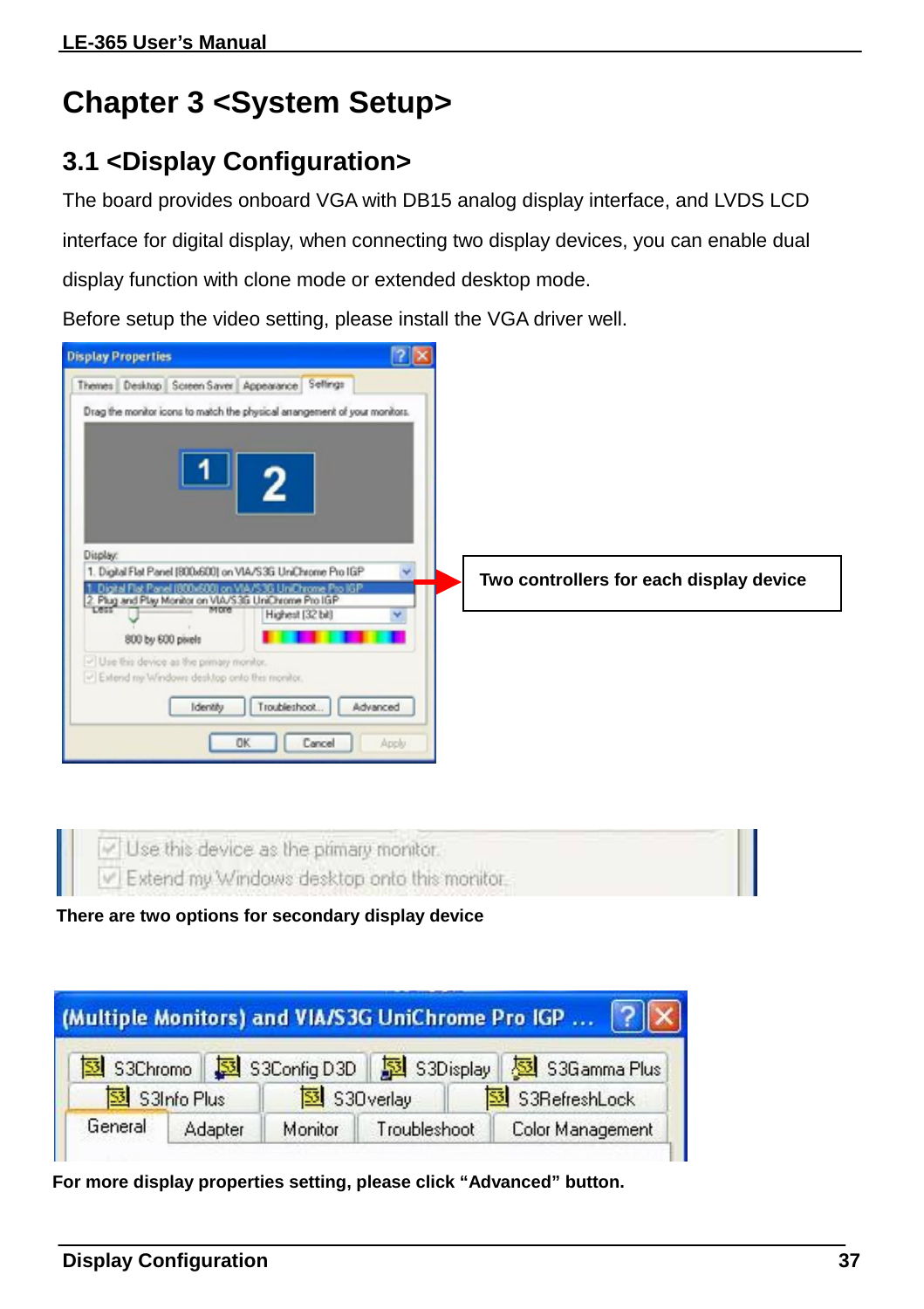Please select S3Display for advanced device setting.

| $\boxed{?}$<br><b>Display 1: S3 Screen Toys on (Multiple Monitors)</b> |                                      |
|------------------------------------------------------------------------|--------------------------------------|
| S3Display 7 Options                                                    |                                      |
| 2.00.30-0601<br>Display Devices:                                       |                                      |
| 翻                                                                      |                                      |
|                                                                        |                                      |
| $\nabla$ CRT<br>$\n  LCD\n$                                            |                                      |
| Device Settings: CRT                                                   |                                      |
| No settings for this device.                                           |                                      |
|                                                                        | Specified display setup if available |
| OK<br>Cancel<br>Apply                                                  |                                      |

When you set dual display clone mode, you'll see the same screen display on two devices.



When you set the dual display for extended desktop mode, you can have the independent desktop on the second device.

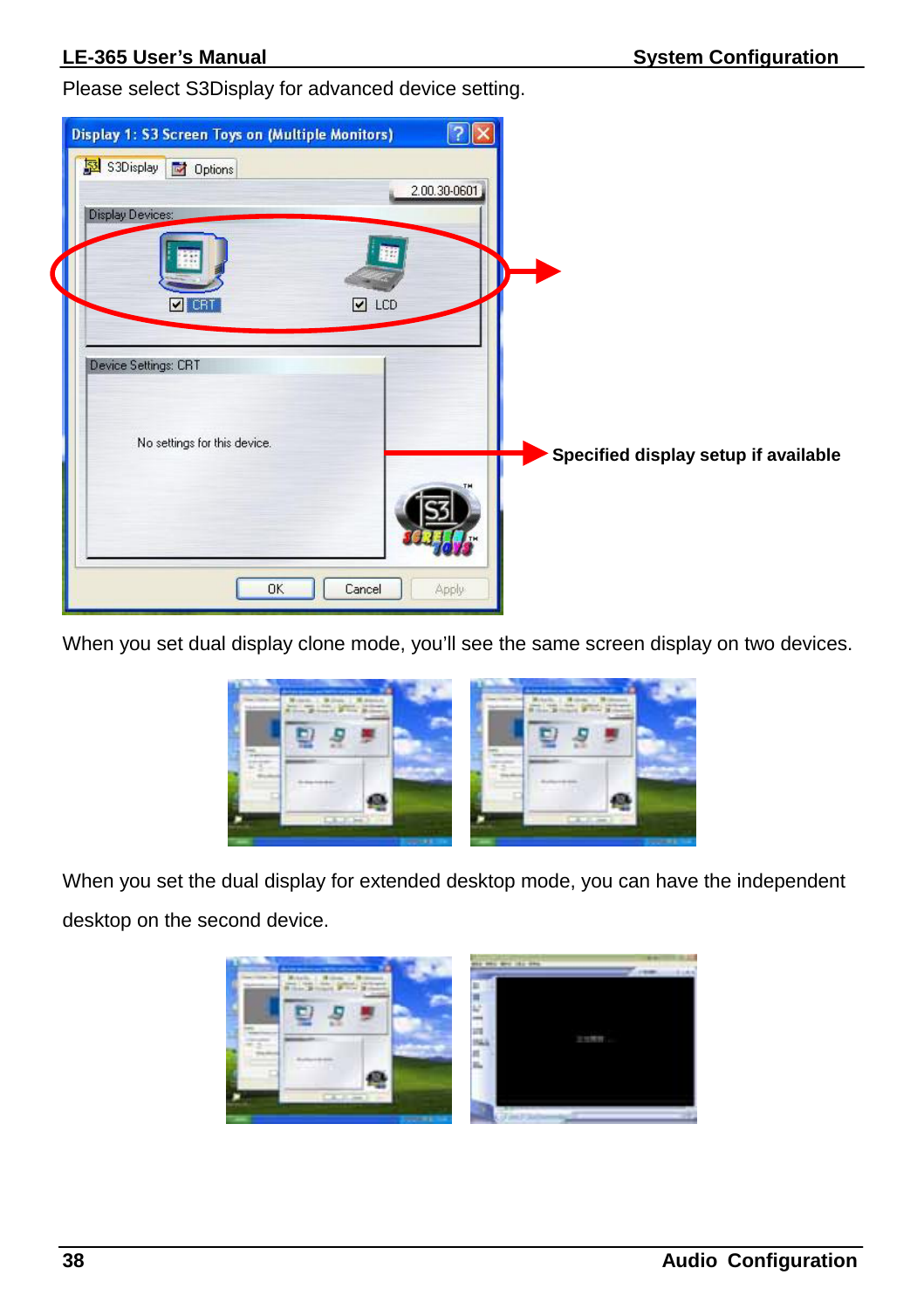#### **(This Page is Left for Blank)**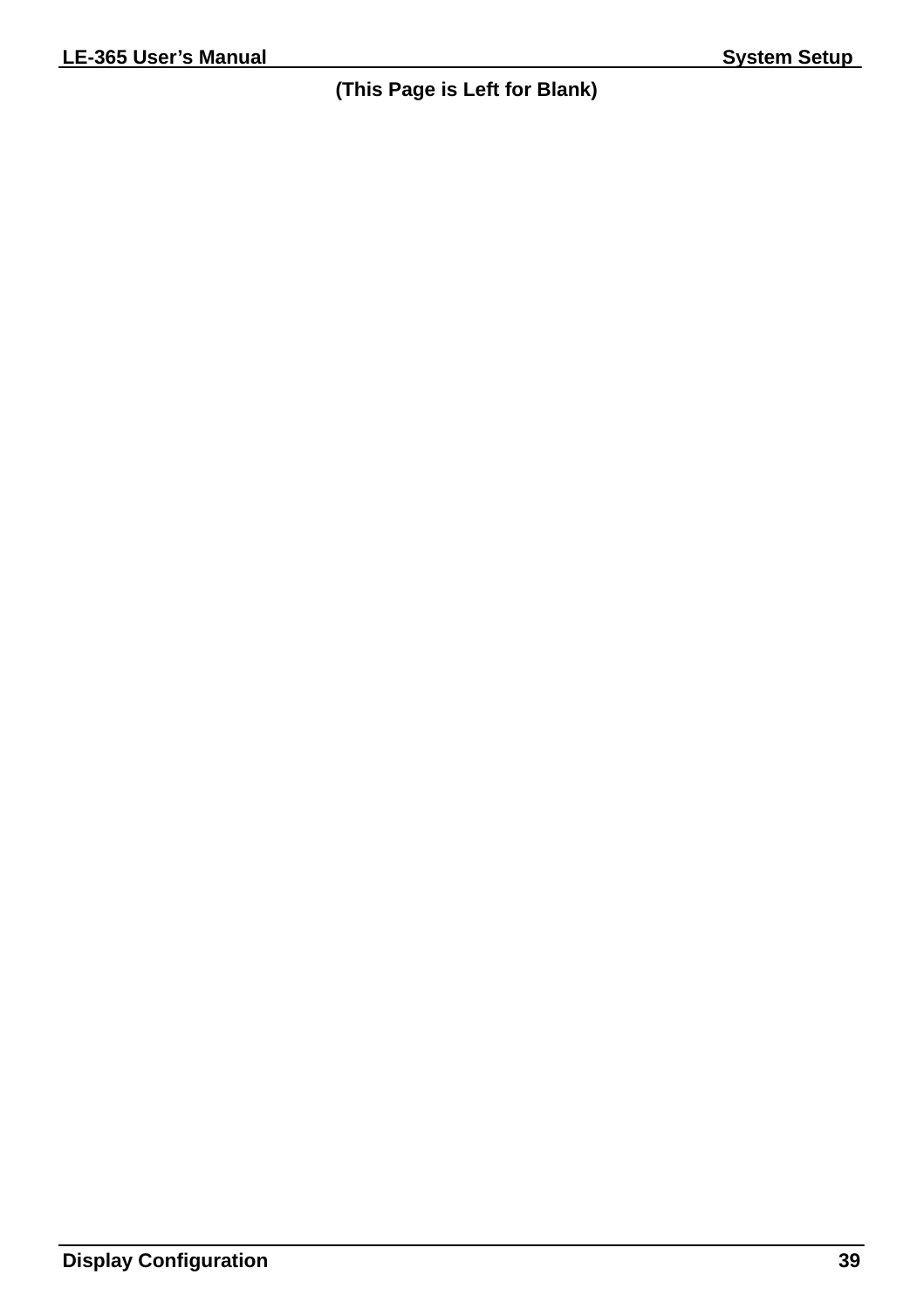### **Chapter 4 <BIOS Setup>**

The motherboard uses the Award BIOS for the system configuration. The Award BIOS in the single board computer is a customized version of the industrial standard BIOS for IBM PC AT-compatible computers. It supports Intel x86 and compatible CPU architecture based processors and computers. The BIOS provides critical low-level support for the system central processing, memory and I/O sub-systems.

The BIOS setup program of the single board computer let the customers modify the basic configuration setting. The settings are stored in a dedicated battery-backed memory, NVRAM, retains the information when the power is turned off. If the battery runs out of the power, then the settings of BIOS will come back to the default setting.

The BIOS section of the manual is subject to change without notice and is provided here for reference purpose only. The settings and configurations of the BIOS are current at the time of print, and therefore they may not be exactly the same as that displayed on your screen.

To activate CMOS Setup program, press DEL key immediately after you turn on the system. The following message "Press DEL to enter SETUP" should appear in the lower left hand corner of your screen. When you enter the CMOS Setup Utility, the Main Menu will be displayed as **Figure 4-1**. You can use arrow keys to select your function, press Enter key to accept the selection and enter the sub-menu.

| Phoenix - AwardBIOS CMOS Setup Utility                                                                                                                                                                    |                                                                                                                                                                                             |  |  |  |  |  |
|-----------------------------------------------------------------------------------------------------------------------------------------------------------------------------------------------------------|---------------------------------------------------------------------------------------------------------------------------------------------------------------------------------------------|--|--|--|--|--|
| Standard CMOS Features<br>Advanced BIOS Features<br>Advanced Chipset Features<br>$\blacktriangleright$ Integrated Peripherals<br>Power Management Setup<br>▶ PnP/PCI Configurations<br>▶ PC Health Status | ▶ Frequency/Uoltage Control<br>Load Fail-Safe Defaults<br>Load Optimized Defaults<br>Set Supervisor Password<br><b>Set User Password</b><br>Save & Exit Setup<br><b>Exit Without Saving</b> |  |  |  |  |  |
| F9: Menu in BIOS<br>$Esc \div$<br>Quit<br>F10 : Save & Exit Setup                                                                                                                                         | : Select Item<br>$1 + \epsilon$<br>Time, Date, Hard Disk Type                                                                                                                               |  |  |  |  |  |

### **Figure 4-1** CMOS Setup Utility Main Screen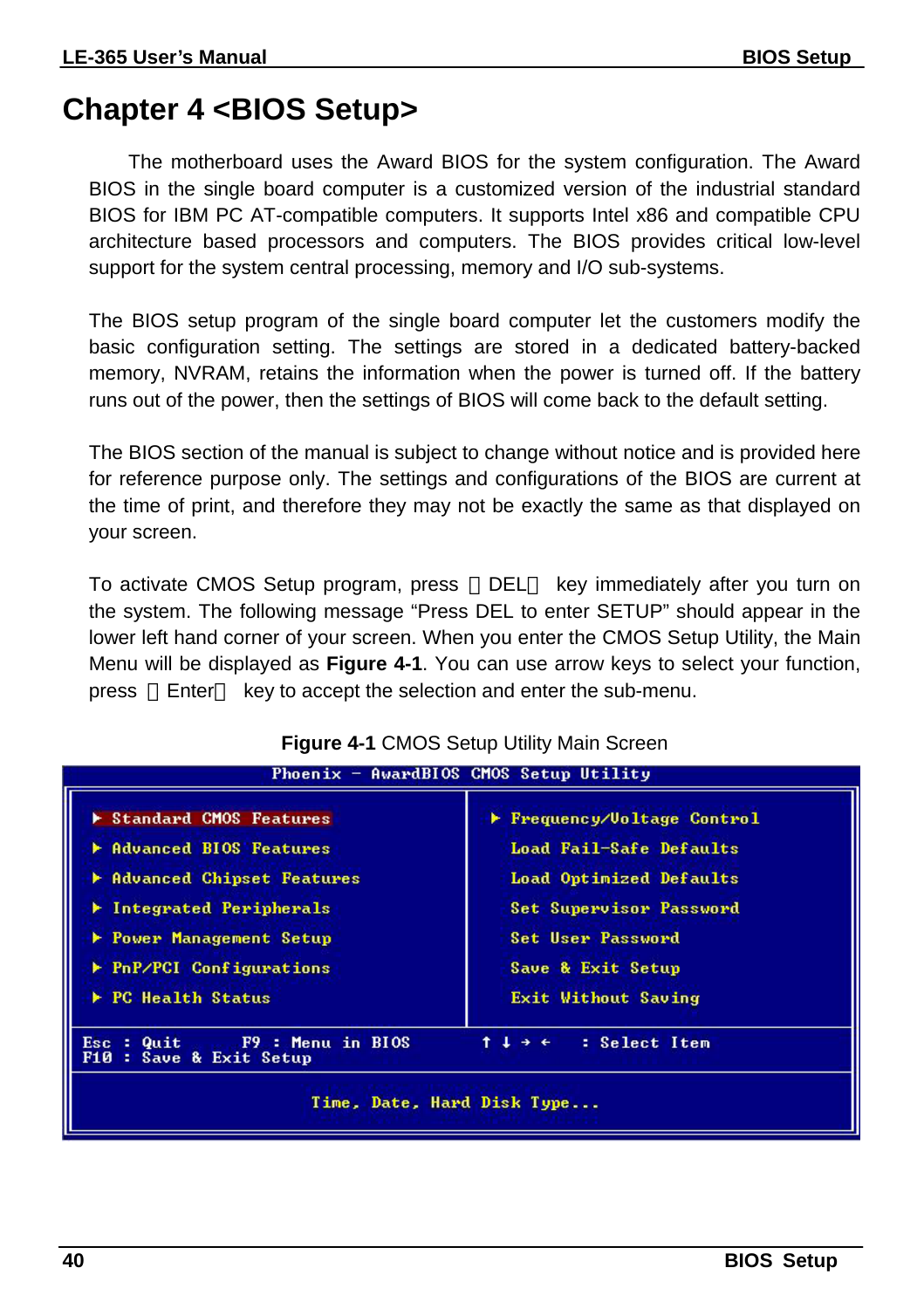### **(This Page is Left for Blank)**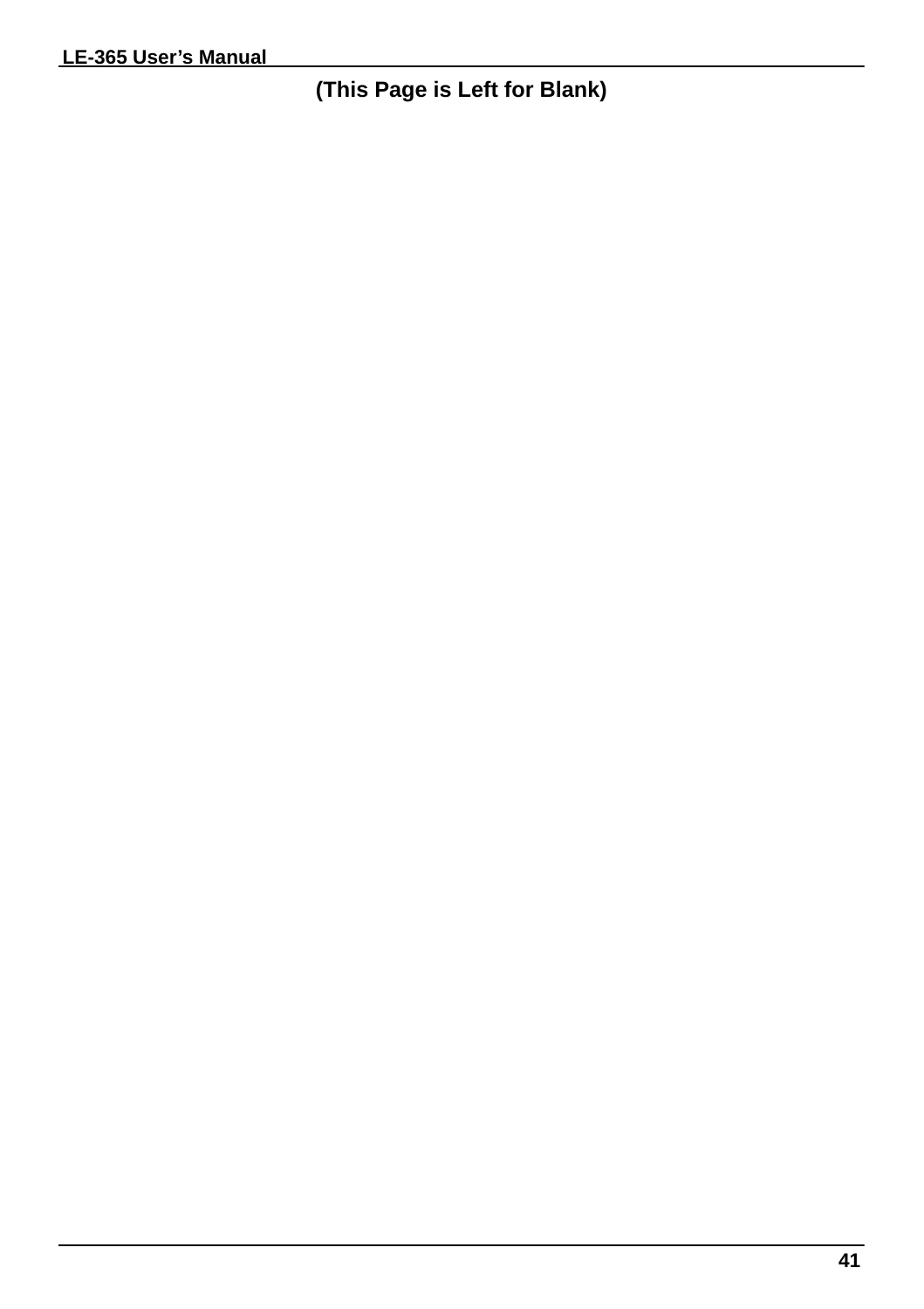### **Appendix A <I/O Port Pin Assignment>**

| A.1 <irda port=""><br/>Connector: CN_IR<br/>Type: 5-pin header for SIR Port</irda> |            |                    | 5 |  |  |
|------------------------------------------------------------------------------------|------------|--------------------|---|--|--|
|                                                                                    | <b>Pin</b> | <b>Description</b> |   |  |  |
|                                                                                    |            | Vcc                |   |  |  |
|                                                                                    | 2          | N/C                |   |  |  |
|                                                                                    | 3          | <b>IRRX</b>        |   |  |  |
|                                                                                    |            | Ground             |   |  |  |
|                                                                                    | 5          | <b>IRTX</b>        |   |  |  |
|                                                                                    |            |                    |   |  |  |

### **A.2 < CRT Port >**

|   | 6      |                |
|---|--------|----------------|
|   |        | 11             |
| 2 |        | 12             |
| 3 |        | 13             |
|   |        | $\overline{4}$ |
| 5 |        |                |
|   |        | 15             |
|   | 1<br>D |                |

Connector: CRT

Type: 15-pin D-sub female connector on panel

| $\sim$ 1<br>Pin | <b>Description</b> | <b>Pin</b> | <b>Description</b> | Pin | <b>Description</b> |
|-----------------|--------------------|------------|--------------------|-----|--------------------|
|                 | <b>RED</b>         | 6          | Ground             | 11  | N/C                |
| 2               | <b>GREEN</b>       |            | Ground             | 12  | 5VCDA              |
| 3               | <b>BLUE</b>        | 8          | Ground             | 13  | <b>HSYNC</b>       |
| 4               | N/C                | 9          | LVGA5V             | 14  | <b>VSYNC</b>       |
| 5               | Ground             | 10         | Ground             | 15  | 5VCLK              |

**A.3 <Serial ATA Port>** 

Connector: **SATA1/2**

Type: 7-pin wafer connector

**1 7**



|  |  | GNDRSATA_TXP1RSATA_TXN1GNDRSATA_RXN1RSATA_RXP1GND |  |
|--|--|---------------------------------------------------|--|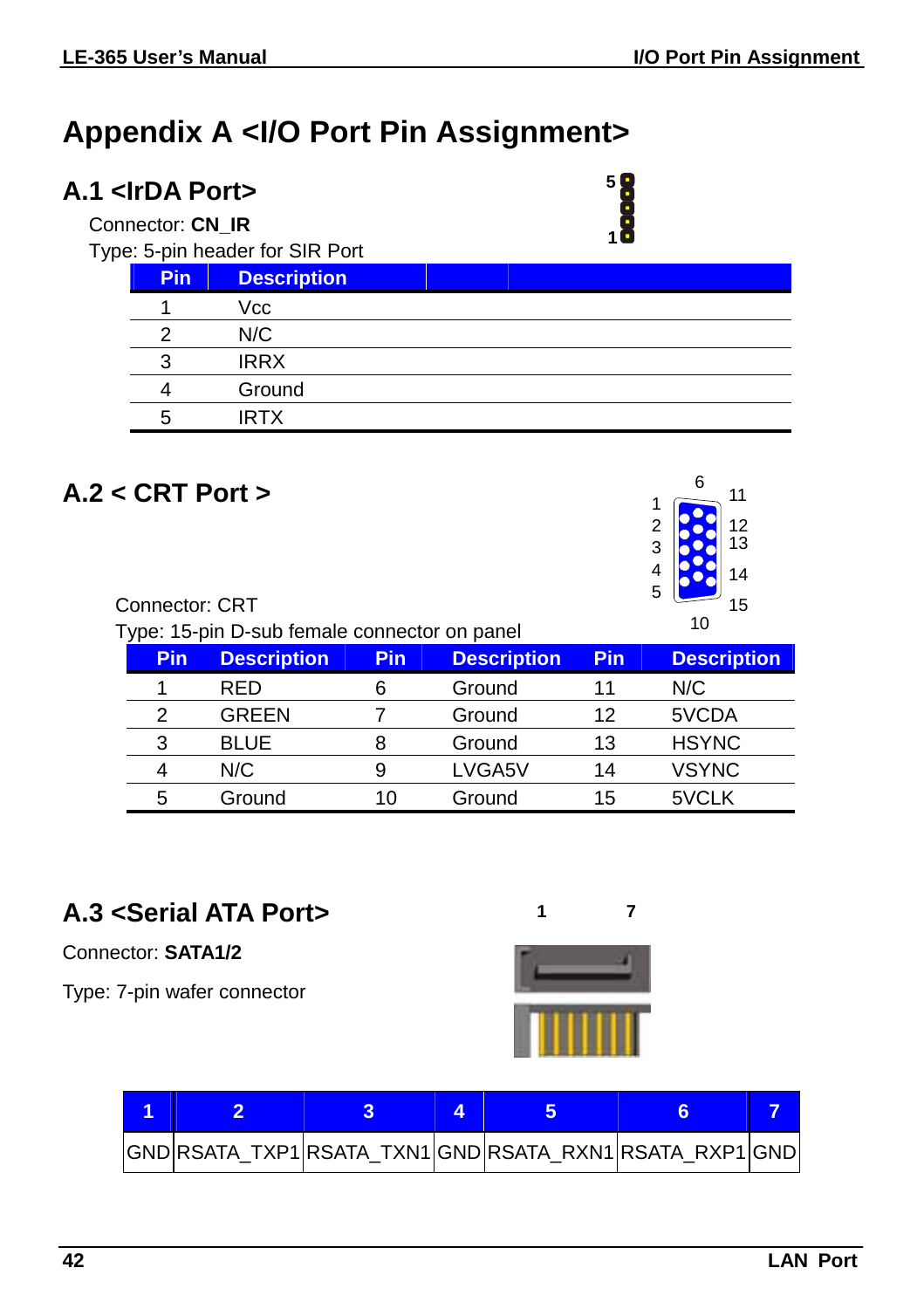### **A.4 <Serial Port>**

#### Connector: **COM1**

Type: 9-pin D-sub male connector on rear panel

| <b>Pin</b> | <b>Description</b> | <b>Pin</b> | <b>Description</b> |  |
|------------|--------------------|------------|--------------------|--|
|            | DCD                |            | <b>DSR</b>         |  |
|            | <b>SIN</b>         |            | <b>RTS</b>         |  |
| 3          | SΟ                 |            | <b>CTS</b>         |  |
|            | <b>DTR</b>         |            | R                  |  |
| 5          | Ground             |            |                    |  |

### **A.5 <LAN Port>**

Connector: **RJ45** 

Type: RJ45 connector with LED on rear panel



|             |     | , , |       |     |     |     |     |     |
|-------------|-----|-----|-------|-----|-----|-----|-----|-----|
| Description | TX+ | TX- | $RX+$ | N/C | N/C | RX- | N/C | N/C |

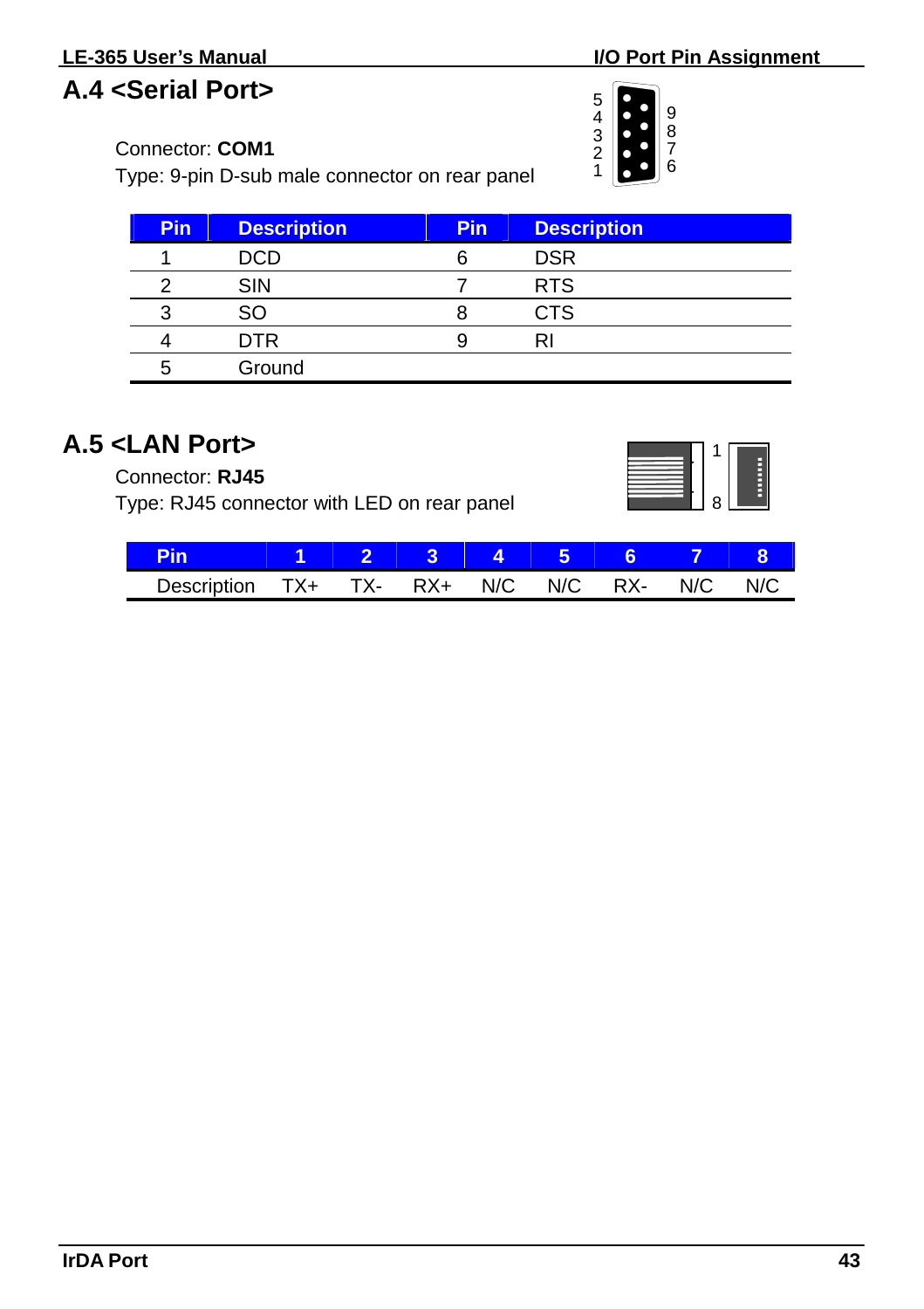### **Appendix B <Flash BIOS>**

#### **B.1 BIOS Auto Flash Tool**

The board is based on Award BIOS and can be updated easily by the BIOS auto flash tool. You can download the tool online at the address below:

.http://www.award.com. .http://www.commell.com.tw/support/support.htm.

File name of the tool is "awdflash.exe", it's the utility that can write the data into the BIOS flash ship and update the BIOS.

#### **B.2 Flash Method**

- 1. Please make a bootable floppy disk.
- 2. Get the last .bin files you want to update and copy it into the disk.
- 3. Copy awardflash.exe to the disk.
- 4. Power on the system and flash the BIOS. (Example: C:/ awardflash XXX.bin)
- 5. Re-star the system.

Any question about the BIOS re-flash please contact your distributors or visit the web-site at below:

http://www.commell.com.tw/support/support.htm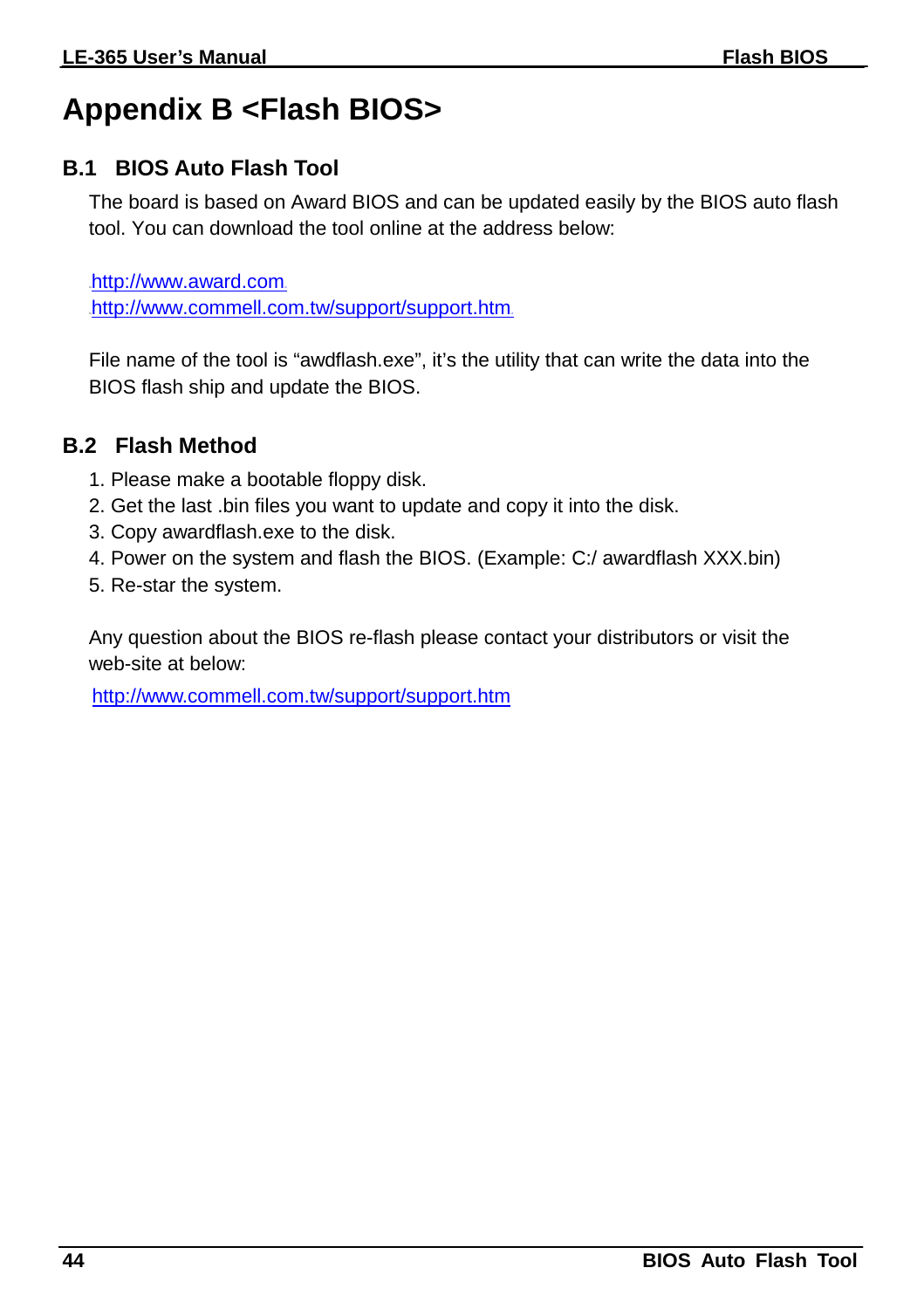### **Appendix C <System Resources>**

### **C1.<I/O Port Address Map>**

|                                              | [00000000 - 0000000F] Direct memory access controller                         |
|----------------------------------------------|-------------------------------------------------------------------------------|
| [00000000 - 00000CF7] PCI bus                |                                                                               |
| [00000000 - 00000CF7] PCI bus                |                                                                               |
| [00000010 - 0000001F] Motherboard resources  |                                                                               |
|                                              | [00000020 - 00000021] Programmable interrupt controller                       |
| [00000022 - 0000003F] Motherboard resources  |                                                                               |
| [00000040 - 00000043] System timer           |                                                                               |
| [00000044 - 0000005F] Motherboard resources  |                                                                               |
|                                              | [00000060 - 00000060] Standard 101/102-Key or Microsoft Natural PS/2 Keyboard |
| [00000061 - 00000061] System speaker         |                                                                               |
| [00000062 - 00000063] Motherboard resources  |                                                                               |
|                                              | [00000064 - 00000064] Standard 101/102-Key or Microsoft Natural PS/2 Keyboard |
| [00000065 - 0000006F] Motherboard resources  |                                                                               |
|                                              | [00000070 - 00000073] System CMOS/real time clock                             |
| [00000074 - 0000007F] Motherboard resources  |                                                                               |
|                                              | [00000080 - 00000090] Direct memory access controller                         |
| [00000091 - 00000093] Motherboard resources  |                                                                               |
|                                              | [00000094 - 0000009F] Direct memory access controller                         |
|                                              | [000000A0 - 000000A1] Programmable interrupt controller                       |
| [000000A2 - 000000BF] Motherboard resources  |                                                                               |
|                                              | [000000C0 - 000000DF] Direct memory access controller                         |
| [000000E0 - 000000EF] Motherboard resources  |                                                                               |
| [000000F0 - 000000FF] Numeric data processor |                                                                               |
| [00000170 - 00000177] Secondary IDE Channel  |                                                                               |
| [000001F0 - 000001F7] Primary IDE Channel    |                                                                               |
| [00000274 - 00000277] ISAPNP Read Data Port  |                                                                               |
| [00000279 - 00000279] ISAPNP Read Data Port  |                                                                               |
| [00000294 - 00000297] Motherboard resources  |                                                                               |
|                                              | [000002F8 - 000002FF] Communications Port (COM2)                              |
| [00000376 - 00000376] Secondary IDE Channel  |                                                                               |
|                                              | [000003B0 - 000003BB] VIA CPU to AGP Controller                               |
|                                              | [000003B0 - 000003BB] VIA/S3G UniChrome Pro II IGP                            |
|                                              | [000003C0 - 000003DF] VIA CPU to AGP Controller                               |
|                                              | [000003C0 - 000003DF] VIA/S3G UniChrome Pro II IGP                            |
| [000003F6 - 000003F6] Primary IDE Channel    |                                                                               |
|                                              | [000003F8 - 000003FF] Communications Port (COM1)                              |
| [00000400 - 0000047F] Motherboard resources  |                                                                               |
| [000004D0 - 000004D1] Motherboard resources  |                                                                               |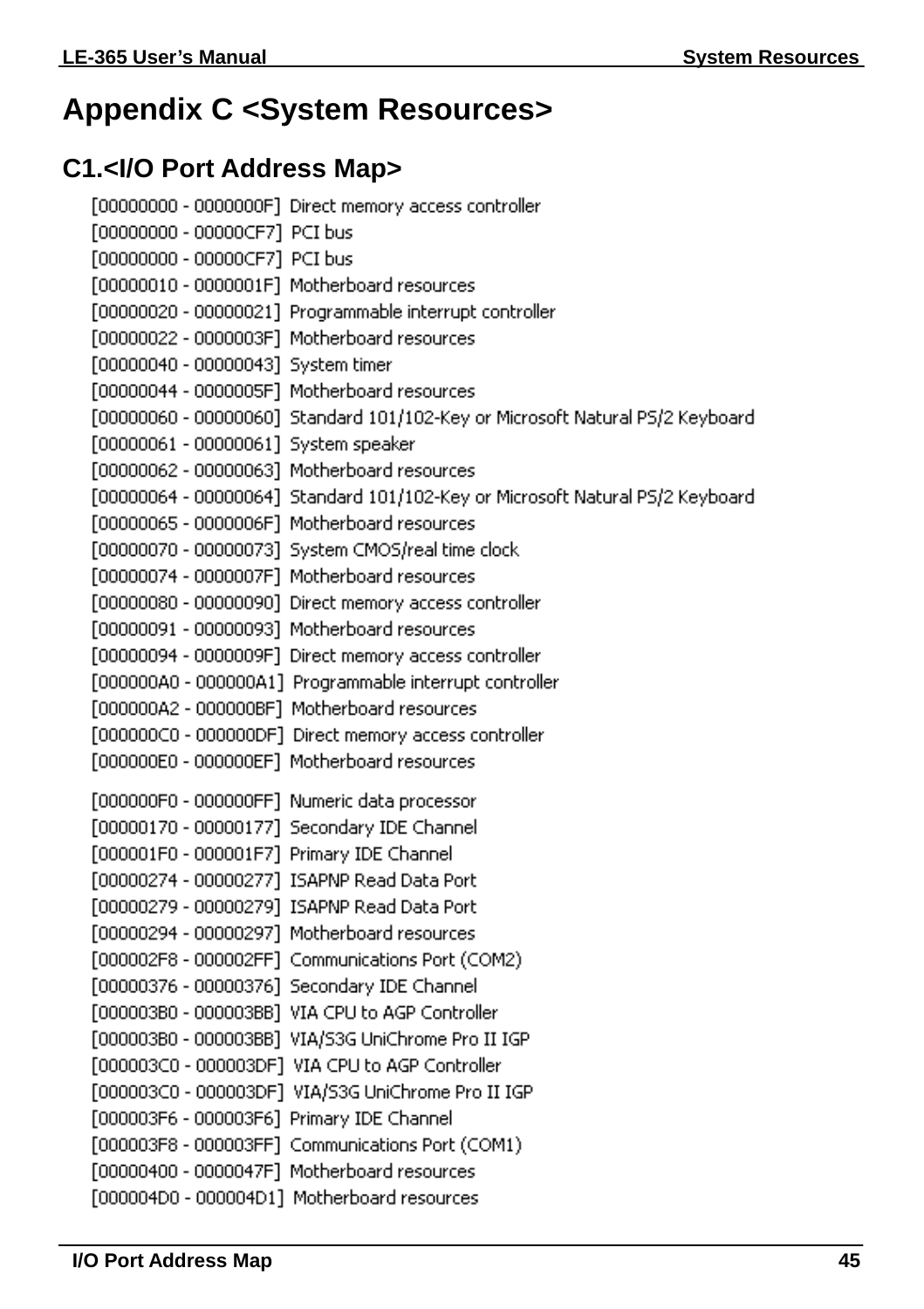| [00000500 - 0000050F] Motherboard resources                |                                                                        |
|------------------------------------------------------------|------------------------------------------------------------------------|
| [00000A79 - 00000A79] ISAPNP Read Data Port                |                                                                        |
| [00000D00 - 0000BFFF] PCI bus                              |                                                                        |
| [0000C000 - 0000CFFF] PCI bus                              |                                                                        |
| [0000D000 - 0000FFFF] PCI bus                              |                                                                        |
|                                                            | [0000DE00 - 0000DEFF] Realtek RTL8169/8110 Family Gigabit Ethernet NIC |
| [0000E000 - 0000EFFF] VIA CPU to AGP Controller            |                                                                        |
|                                                            | [0000FC00 - 0000FC1F] VIA Rev 5 or later USB Universal Host Controller |
|                                                            | [0000FD00 - 0000FD1F] VIA Rev 5 or later USB Universal Host Controller |
|                                                            | [0000FE00 - 0000FE1F] VIA Rev 5 or later USB Universal Host Controller |
| [0000FF00 - 0000FF0F] VIA Bus Master IDE Controller - 0581 |                                                                        |
|                                                            |                                                                        |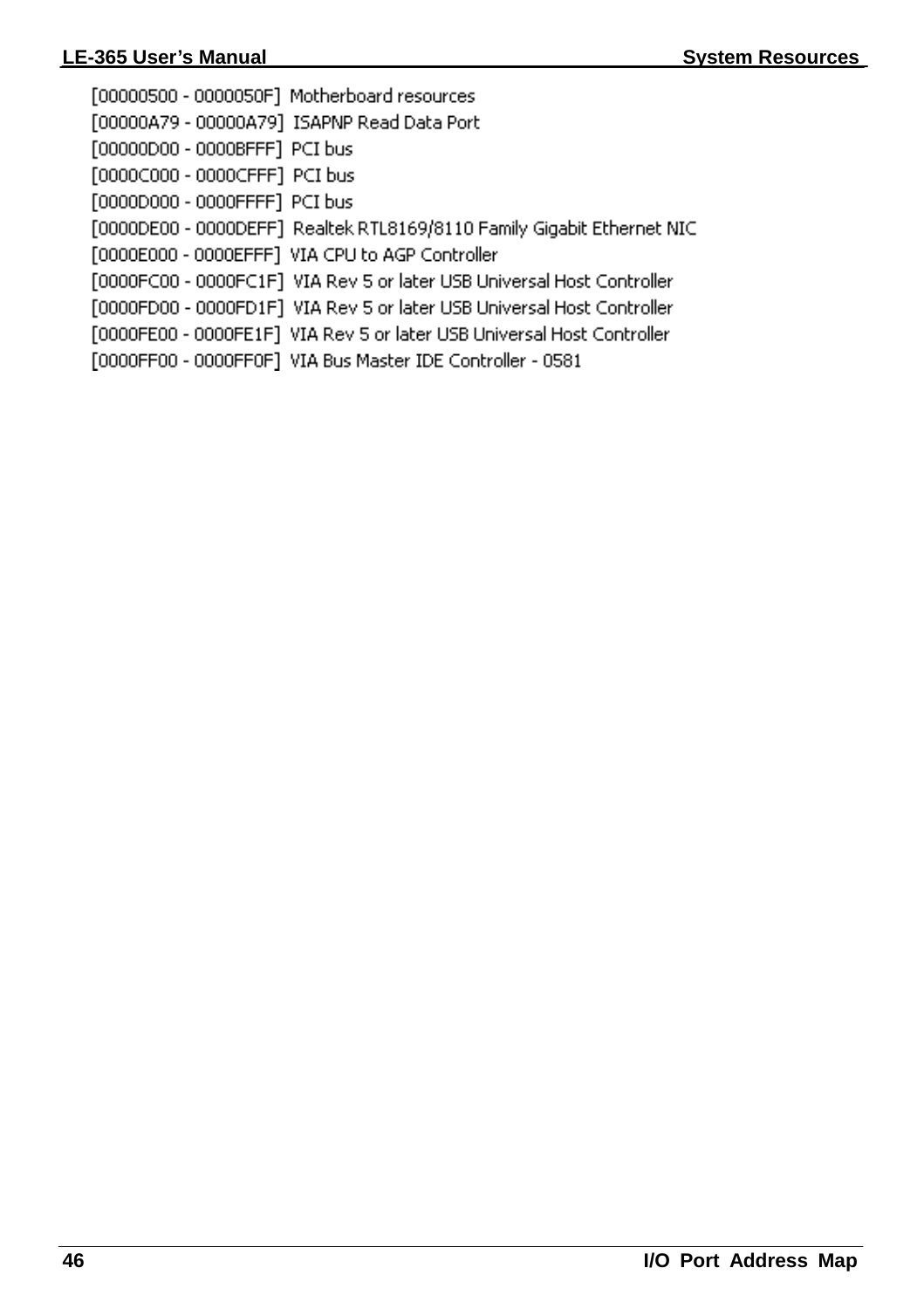### **C2.<Memory Address Map>**

| [00000000 - 0009FFFF] System board                                       |
|--------------------------------------------------------------------------|
| [000A0000 - 000BFFFF] PCI bus                                            |
| [000A0000 - 000BFFFF] PCI bus                                            |
| [000A0000 - 000BFFFF] VIA CPU to AGP Controller                          |
| [000A0000 - 000BFFFF] VIA/S3G UniChrome Pro II IGP                       |
| [000C0000 - 000DFFFF] PCI bus                                            |
| [000F0000 - 000FFFFF] System board                                       |
| [00100000 - 3BEDFFFF] System board                                       |
| [3BEE0000 - 3BEFFFFF] System board                                       |
| [3BF00000 - 9FEFFFFF] PCI bus                                            |
| [9FF00000 - 9FFFFFFF] PCI bus                                            |
| [9FFFC000 - 9FFFFFFF] Microsoft UAA Bus Driver for High Definition Audio |
| [A0000000 - BFFFFFFF] VIA CPU to AGP Controller                          |
| [A0000000 - BFFFFFFF] VIA/S3G UniChrome Pro II IGP                       |
| [A0000000 - FEBFFFFF] PCI bus                                            |
| [D0000000 - D7FFFFFF] VIA CPU to AGP Controller                          |
| [DD000000 - DDFFFFFF] VIA/S3G UniChrome Pro II IGP                       |
| [DD000000 - DEFFFFFF] VIA CPU to AGP Controller                          |
| [DFEFF000 - DFEFF0FF] Realtek RTL8169/8110 Family Gigabit Ethernet NIC   |
| [DFFFF000 - DFFFF0FF] VIA USB Enhanced Host Controller                   |
| [E0000000 - EFFFFFFF] Motherboard resources                              |
| [F0000000 - F0000FFF] Motherboard resources                              |
| [FEC00000 - FEC00FFF] System board                                       |
| [FEE00000 - FEE00FFF] System board                                       |
| [FFF80000 - FFFEFFFF] System board                                       |
| [FFFF0000 - FFFFFFFF] System board                                       |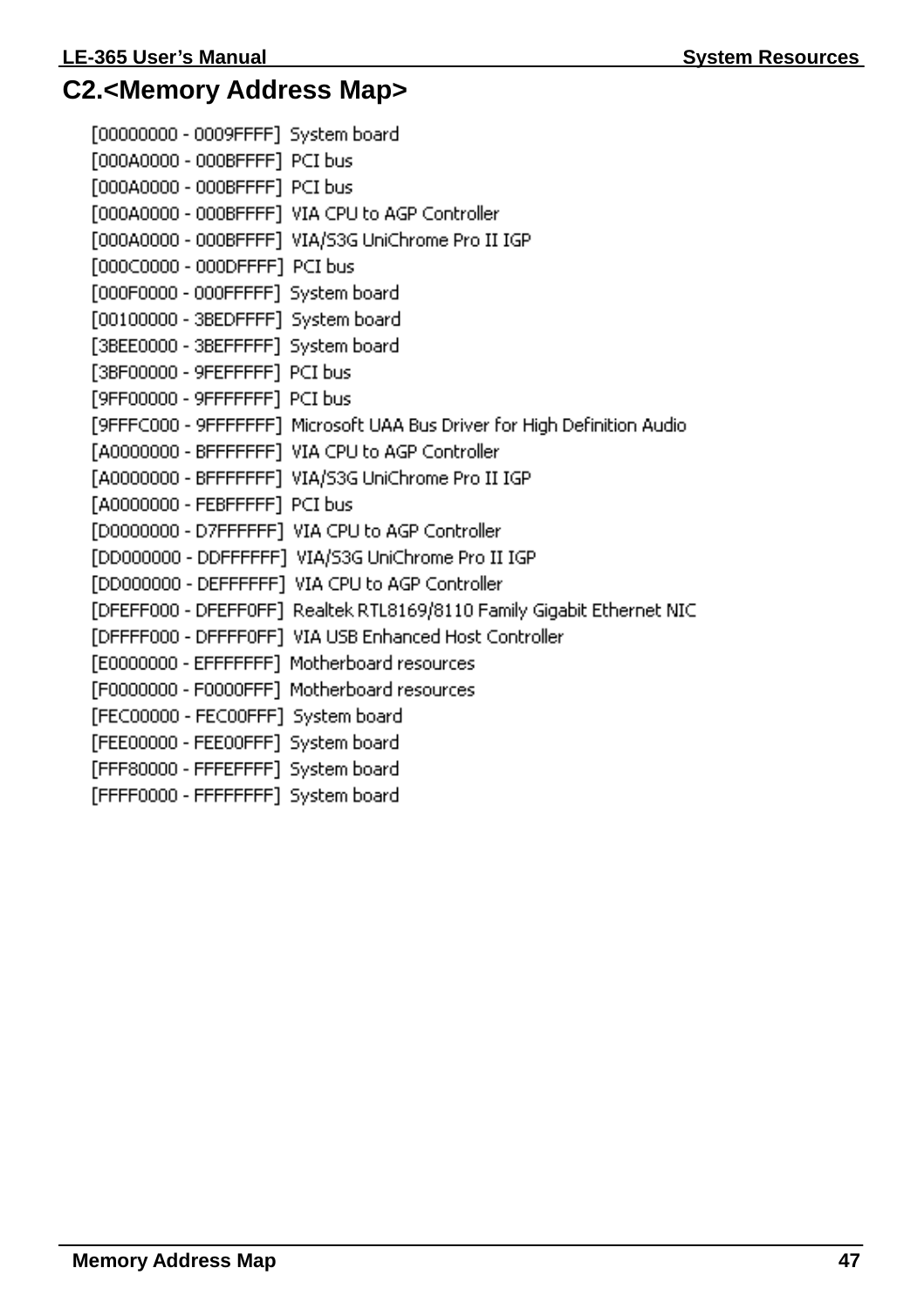### **C3.<System IRQ Resources>**

| (ISA) 0 |  | System timer |  |
|---------|--|--------------|--|
|---------|--|--------------|--|

- $(ISA)$  1 Standard 101/102-Key or Microsoft Natural PS/2 Keyboard
- (ISA) 3 Communications Port (COM2)
- (ISA) 4 Communications Port (COM1)
- (ISA) 8 System CMOS/real time clock
- (ISA) 9 Microsoft ACPI-Compliant System
- (ISA) 12 PS/2 Compatible Mouse
- (ISA) 13 Numeric data processor
- (ISA) 14 Primary IDE Channel
- (ISA) 15 Secondary IDE Channel
- (PCI) 16 VIA/S3G UniChrome Pro II IGP
- (PCI) 17 Microsoft UAA Bus Driver for High Definition Audio
- (PCI) 17 Realtek RTL8169/8110 Family Gigabit Ethernet NIC
- (PCI) 20 VIA Rev 5 or later USB Universal Host Controller
- (PCI) 21 VIA Rev 5 or later USB Universal Host Controller
- (PCI) 22 VIA Rev 5 or later USB Universal Host Controller
- (PCI) 23 VIA USB Enhanced Host Controller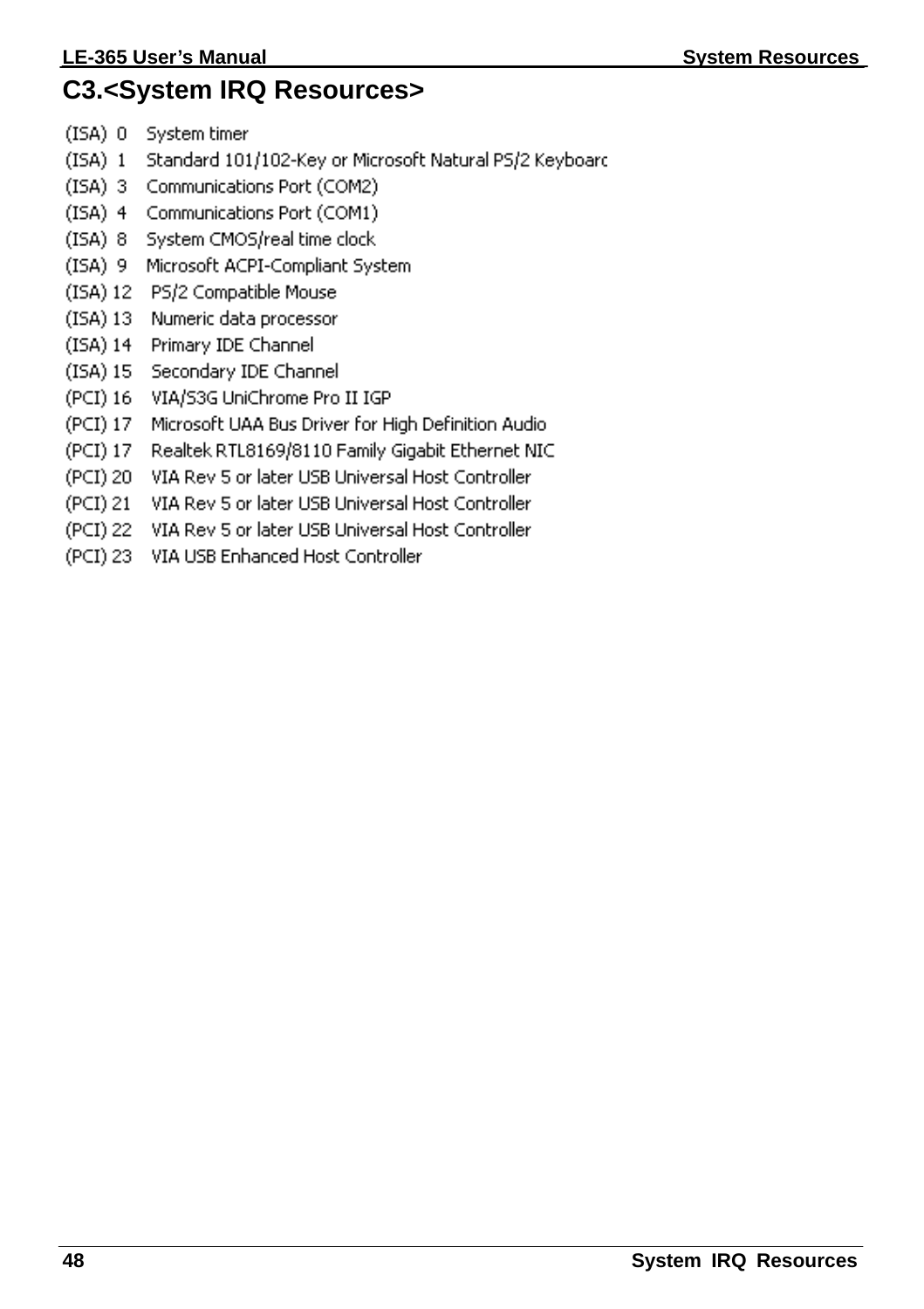### **LE-365 User's Manual Appendix D <Programming GPIO's>**

The GPIO'can be programmed with the MSDOS debug program using simple IN/OUT commands.The following lines show an example how to do this.

| GPIO0GPIO7 bit0bit7    |                                                           |
|------------------------|-----------------------------------------------------------|
| -o 4E 87               | ; enter configuration                                     |
| -o 4E 87               |                                                           |
| -o 4E 07               |                                                           |
| $-0.4F$ 07             | enale GPIO function                                       |
| -o 4E 29               |                                                           |
| $-0$ 4F A2             | ; enable GPIO configuration                               |
| $-0$ 4E FO             |                                                           |
| $-$ o 4 $F$ xx         | ;set GPIO as input/output; set '1' for input, '0' for     |
| output                 |                                                           |
| $-0$ 4E F1             |                                                           |
| $-0$ 4F $xx$           | ; if set GPIO's as output, in this register its value can |
|                        | be set                                                    |
|                        |                                                           |
| Optional:              |                                                           |
| $-0$ 4E F <sub>2</sub> |                                                           |
| $-0.4F$ xx             | ; Data inversion register ; '1' inverts the current valus |
|                        | of the bits, '0' leaves them as they are                  |
| -o 4E 30               |                                                           |
| $-0$ 4F 01             | ; active GPIO's                                           |

For further information ,please refer to Winbond W83697HG datasheet.